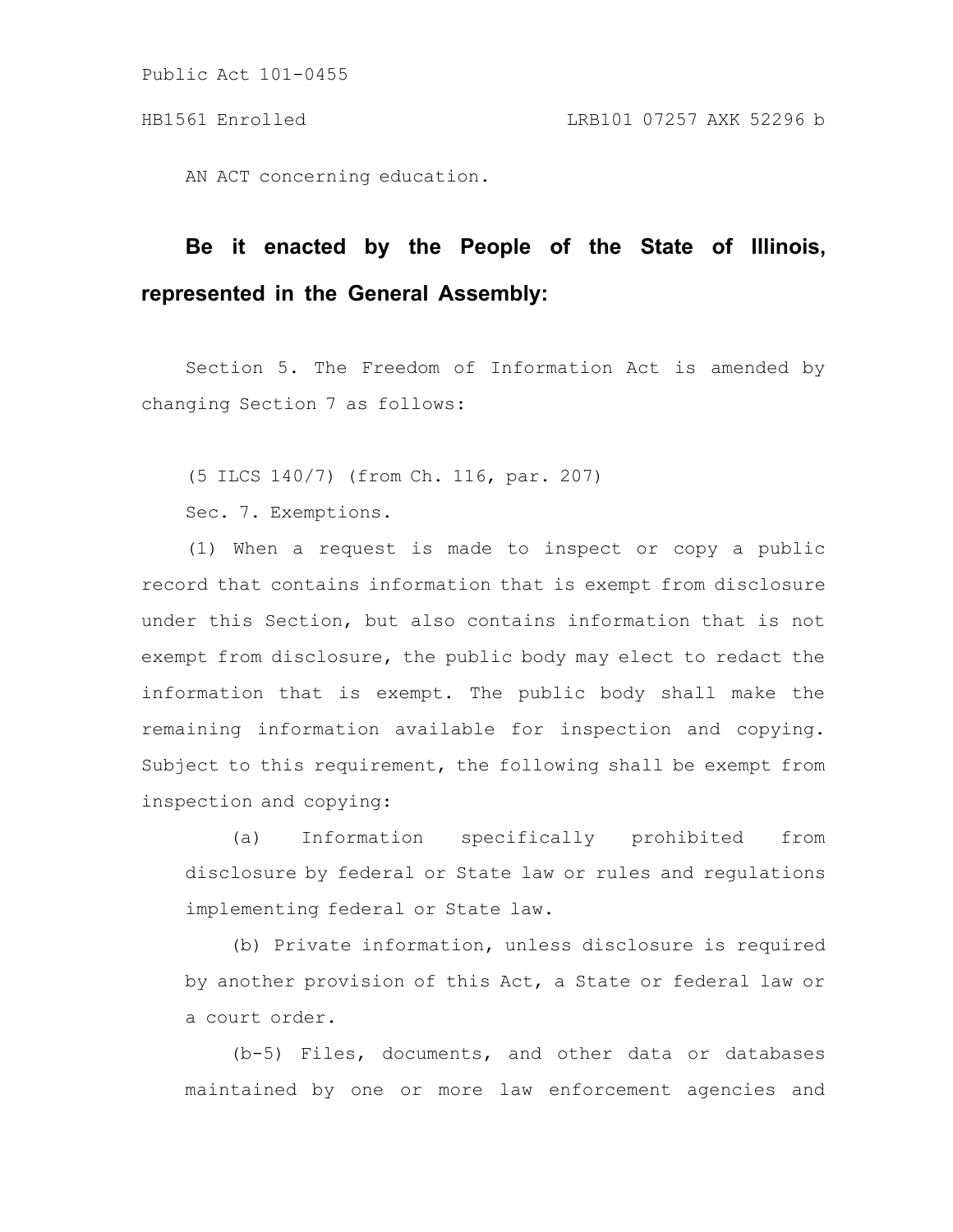specifically designed to provide information to one or more law enforcement agencies regarding the physical or mental status of one or more individual subjects.

(c) Personal information contained within public records, the disclosure of which would constitute a clearly unwarranted invasion of personal privacy, unless the disclosure is consented to in writing by the individual subjects of the information. "Unwarranted invasion of personal privacy" means the disclosure of information that is highly personal or objectionable to a reasonable person and in which the subject's right to privacy outweighs any legitimate public interest in obtaining the information. The disclosure of information that bears on the public duties of public employees and officials shall not be considered an invasion of personal privacy.

(d) Records in the possession of any public body created in the course of administrative enforcement proceedings, and any law enforcement or correctional agency for law enforcement purposes, but only to the extent that disclosure would:

(i) interfere with pending or actually and reasonably contemplated law enforcement proceedings conducted by any law enforcement or correctional agency that is the recipient of the request;

(ii) interfere with active administrative enforcement proceedings conducted by the public body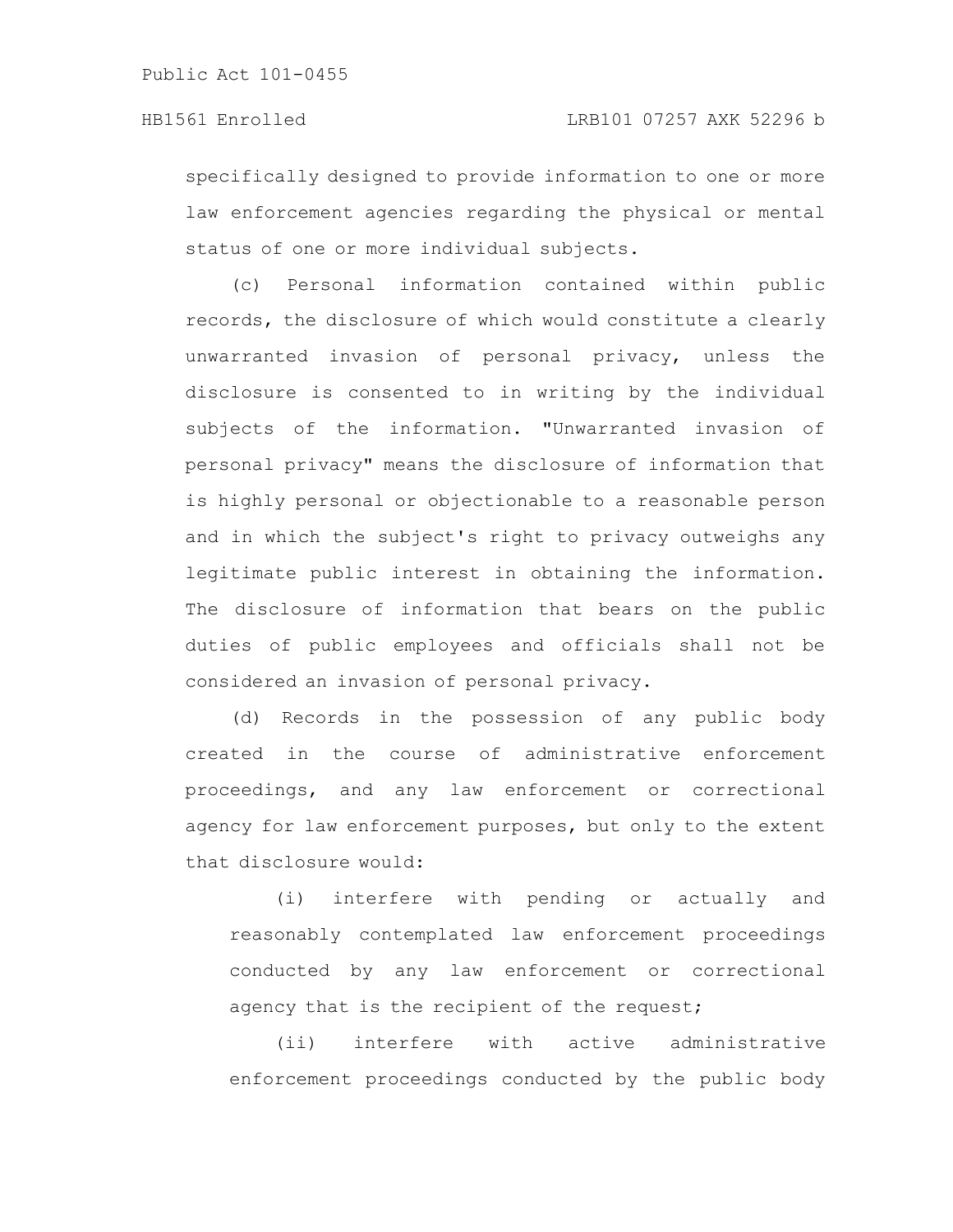that is the recipient of the request;

(iii) create a substantial likelihood that a person will be deprived of a fair trial or an impartial hearing;

(iv) unavoidably disclose the identity of a confidential source, confidential information furnished only by the confidential source, or persons who file complaints with or provide information to administrative, investigative, law enforcement, or penal agencies; except that the identities of witnesses to traffic accidents, traffic accident reports, and rescue reports shall be provided by agencies of local government, except when disclosure would interfere with an active criminal investigation conducted by the agency that is the recipient of the request;

(v) disclose unique or specialized investigative techniques other than those generally used and known or disclose internal documents of correctional agencies related to detection, observation or investigation of incidents of crime or misconduct, and disclosure would result in demonstrable harm to the agency or public body that is the recipient of the request;

(vi) endanger the life or physical safety of law enforcement personnel or any other person; or

(vii) obstruct an ongoing criminal investigation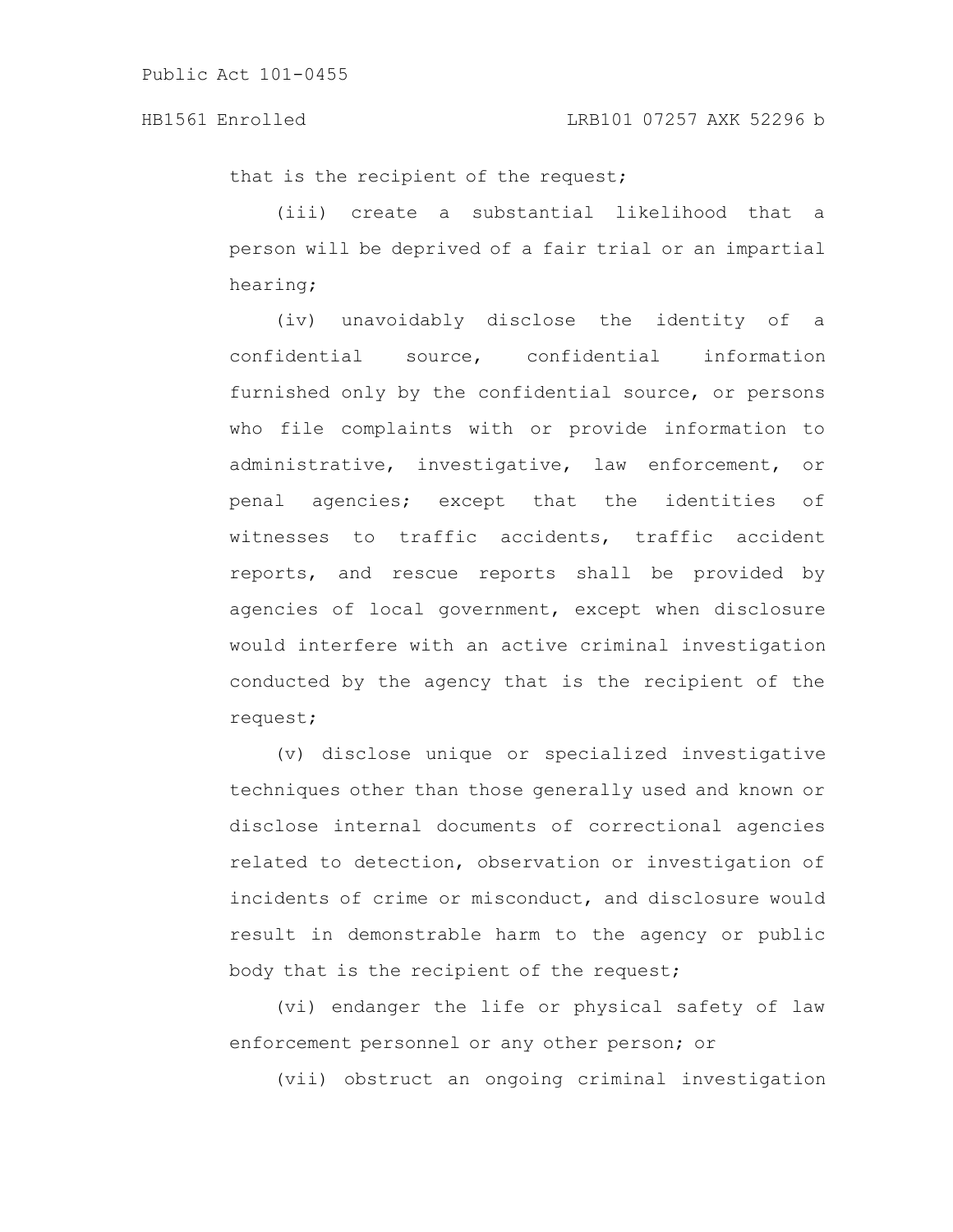#### HB1561 Enrolled LRB101 07257 AXK 52296 b

by the agency that is the recipient of the request.

(d-5) A law enforcement record created for law enforcement purposes and contained in a shared electronic record management system if the law enforcement agency that is the recipient of the request did not create the record, did not participate in or have a role in any of the events which are the subject of the record, and only has access to the record through the shared electronic record management system.

(e) Records that relate to or affect the security of correctional institutions and detention facilities.

(e-5) Records requested by persons committed to the Department of Corrections, Department of Human Services Division of Mental Health, or a county jail if those materials are available in the library of the correctional institution or facility or jail where the inmate is confined.

(e-6) Records requested by persons committed to the Department of Corrections, Department of Human Services Division of Mental Health, or a county jail if those materials include records from staff members' personnel files, staff rosters, or other staffing assignment information.

(e-7) Records requested by persons committed to the Department of Corrections or Department of Human Services Division of Mental Health if those materials are available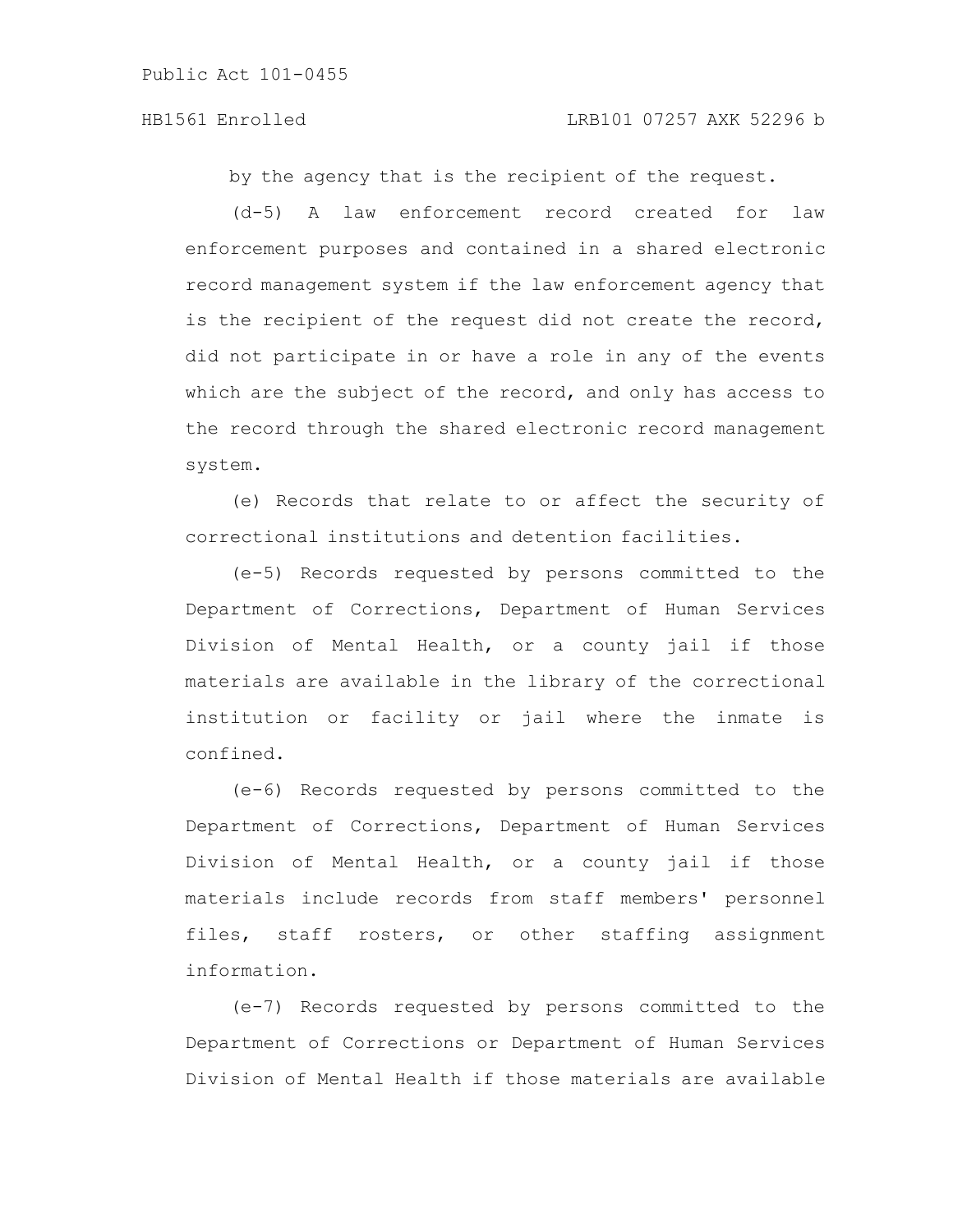through an administrative request to the Department of Corrections or Department of Human Services Division of Mental Health.

(e-8) Records requested by a person committed to the Department of Corrections, Department of Human Services Division of Mental Health, or a county jail, the disclosure of which would result in the risk of harm to any person or the risk of an escape from a jail or correctional institution or facility.

(e-9) Records requested by a person in a county jail or committed to the Department of Corrections or Department of Human Services Division of Mental Health, containing personal information pertaining to the person's victim or the victim's family, including, but not limited to, a victim's home address, home telephone number, work or school address, work telephone number, social security number, or any other identifying information, except as may be relevant to a requester's current or potential case or claim.

(e-10) Law enforcement records of other persons requested by a person committed to the Department of Corrections, Department of Human Services Division of Mental Health, or a county jail, including, but not limited to, arrest and booking records, mug shots, and crime scene photographs, except as these records may be relevant to the requester's current or potential case or claim.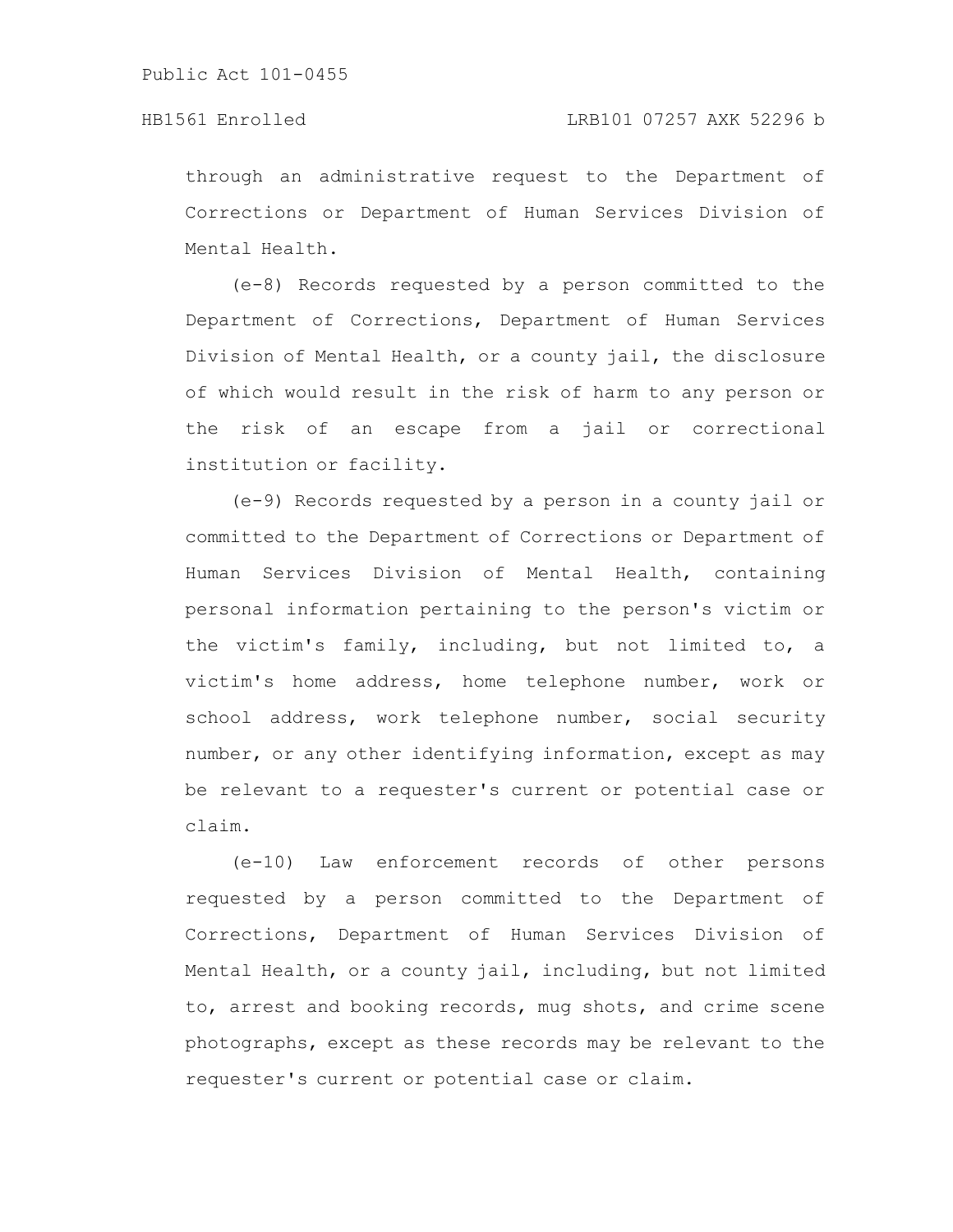### HB1561 Enrolled LRB101 07257 AXK 52296 b

(f) Preliminary drafts, notes, recommendations, memoranda and other records in which opinions are expressed, or policies or actions are formulated, except that a specific record or relevant portion of a record shall not be exempt when the record is publicly cited and identified by the head of the public body. The exemption provided in this paragraph (f) extends to all those records of officers and agencies of the General Assembly that pertain to the preparation of legislative documents.

(g) Trade secrets and commercial or financial information obtained from a person or business where the trade secrets or commercial or financial information are furnished under a claim that they are proprietary, privileged or confidential, and that disclosure of the trade secrets or commercial or financial information would cause competitive harm to the person or business, and only insofar as the claim directly applies to the records requested.

The information included under this exemption includes all trade secrets and commercial or financial information obtained by a public body, including a public pension fund, from a private equity fund or a privately held company within the investment portfolio of a private equity fund as a result of either investing or evaluating a potential investment of public funds in a private equity fund. The exemption contained in this item does not apply to the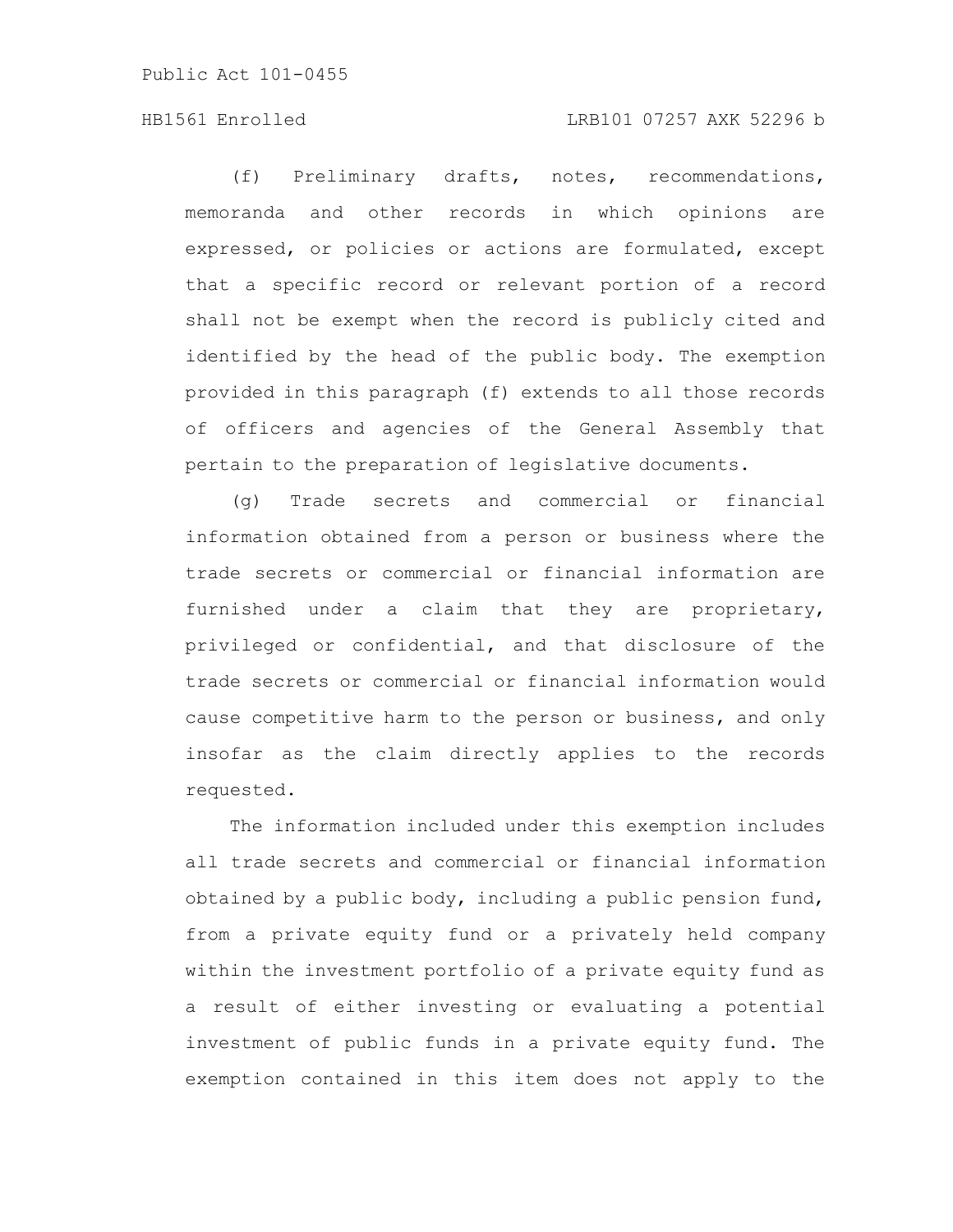### HB1561 Enrolled LRB101 07257 AXK 52296 b

aggregate financial performance information of a private equity fund, nor to the identity of the fund's managers or general partners. The exemption contained in this item does not apply to the identity of a privately held company within the investment portfolio of a private equity fund, unless the disclosure of the identity of a privately held company may cause competitive harm.

Nothing contained in this paragraph (g) shall be construed to prevent a person or business from consenting to disclosure.

(h) Proposals and bids for any contract, grant, or agreement, including information which if it were disclosed would frustrate procurement or give an advantage to any person proposing to enter into a contractor agreement with the body, until an award or final selection is made. Information prepared by or for the body in preparation of a bid solicitation shall be exempt until an award or final selection is made.

(i) Valuable formulae, computer geographic systems, designs, drawings and research data obtained or produced by any public body when disclosure could reasonably be expected to produce private gain or public loss. The exemption for "computer geographic systems" provided in this paragraph (i) does not extend to requests made by news media as defined in Section 2 of this Act when the requested information is not otherwise exempt and the only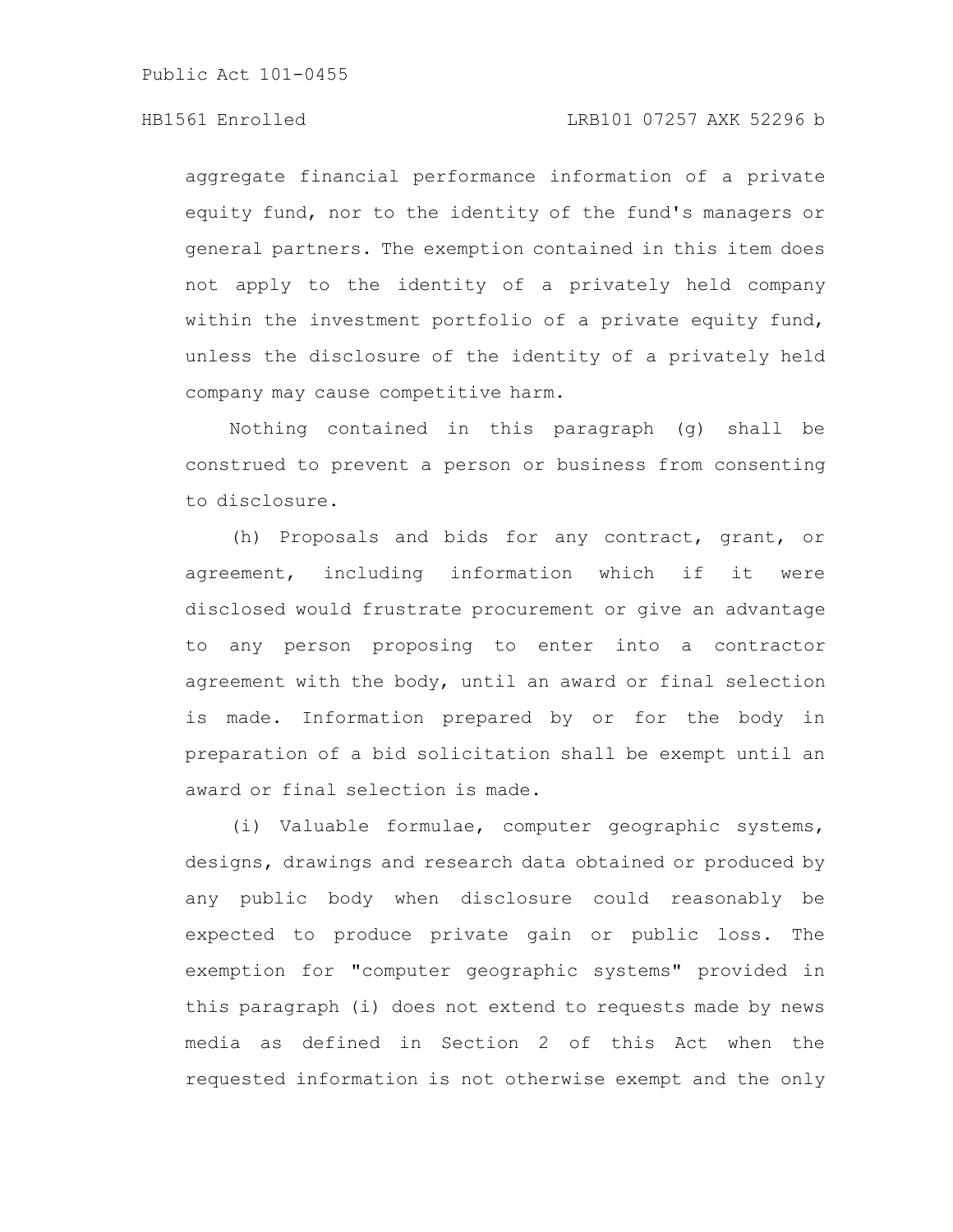purpose of the request is to access and disseminate information regarding the health, safety, welfare, or legal rights of the general public.

(j) The following information pertaining to educational matters:

(i) test questions, scoring keys and other examination data used to administer an academic examination;

(ii) information received by a primary or secondary school, college, or university under its procedures for the evaluation of faculty members by their academic peers;

(iii) information concerning a school or university's adjudication of student disciplinary cases, but only to the extent that disclosure would unavoidably reveal the identity of the student; and

(iv) course materials or research materials used by faculty members.

(k) Architects' plans, engineers' technical submissions, and other construction related technical documents for projects not constructed or developed in whole or in part with public funds and the same for projects constructed or developed with public funds, including but not limited to power generating and distribution stations and other transmission and distribution facilities, water treatment facilities,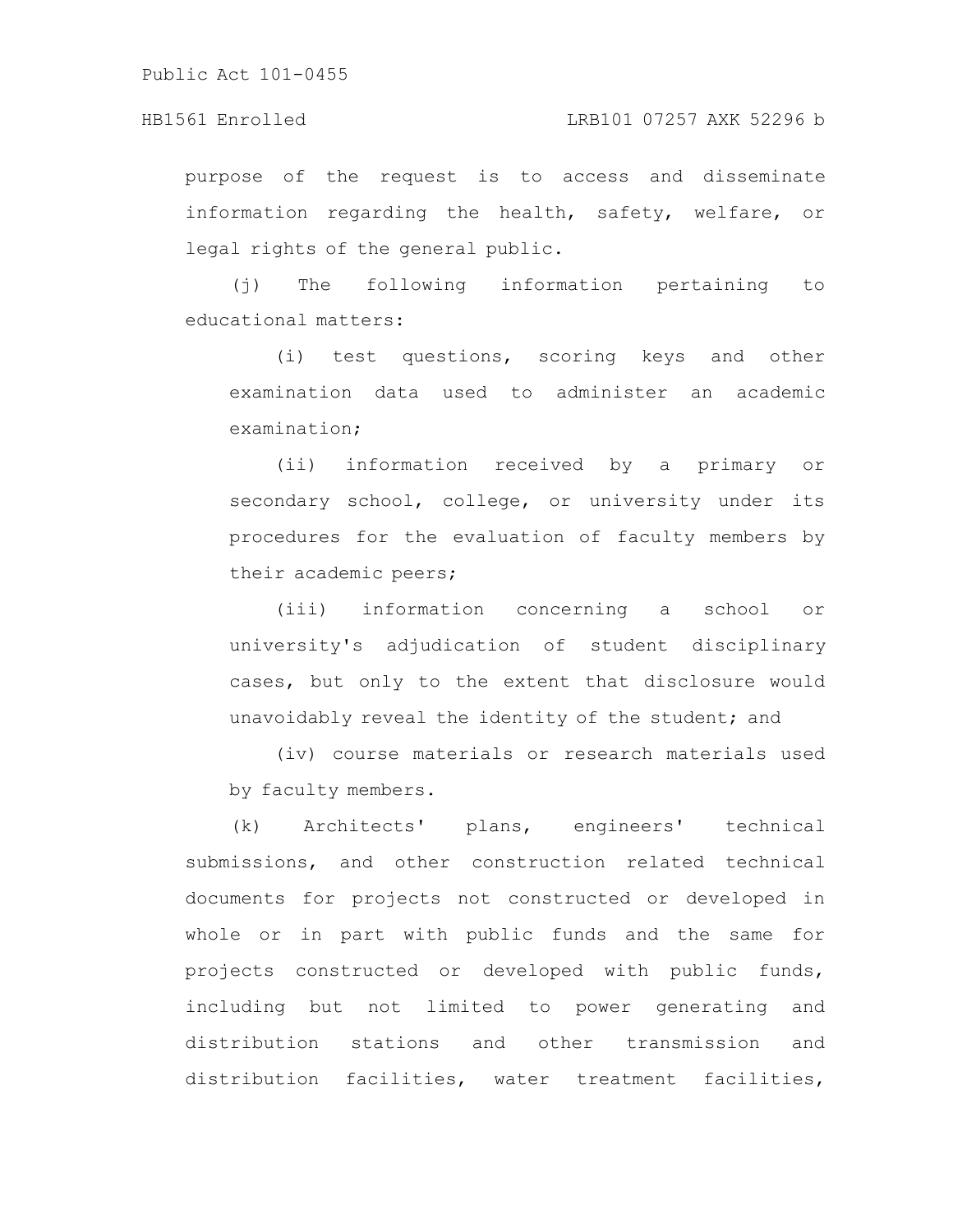#### HB1561 Enrolled LRB101 07257 AXK 52296 b

airport facilities, sport stadiums, convention centers, and all government owned, operated, or occupied buildings, but only to the extent that disclosure would compromise security.

(l) Minutes of meetings of public bodies closed to the public as provided in the Open Meetings Act until the public body makes the minutes available to the public under Section 2.06 of the Open Meetings Act.

(m) Communications between a public body and an attorney or auditor representing the public body that would not be subject to discovery in litigation, and materials prepared or compiled by or for a public body in anticipation of a criminal, civil or administrative proceeding upon the request of an attorney advising the public body, and materials prepared or compiled with respect to internal audits of public bodies.

(n) Records relating to a public body's adjudication of employee grievances or disciplinary cases; however, this exemption shall not extend to the final outcome of cases in which discipline is imposed.

(o) Administrative or technical information associated with automated data processing operations, including but not limited to software, operating protocols, computer program abstracts, file layouts, source listings, object modules, load modules, user guides, documentation pertaining to all logical and physical design of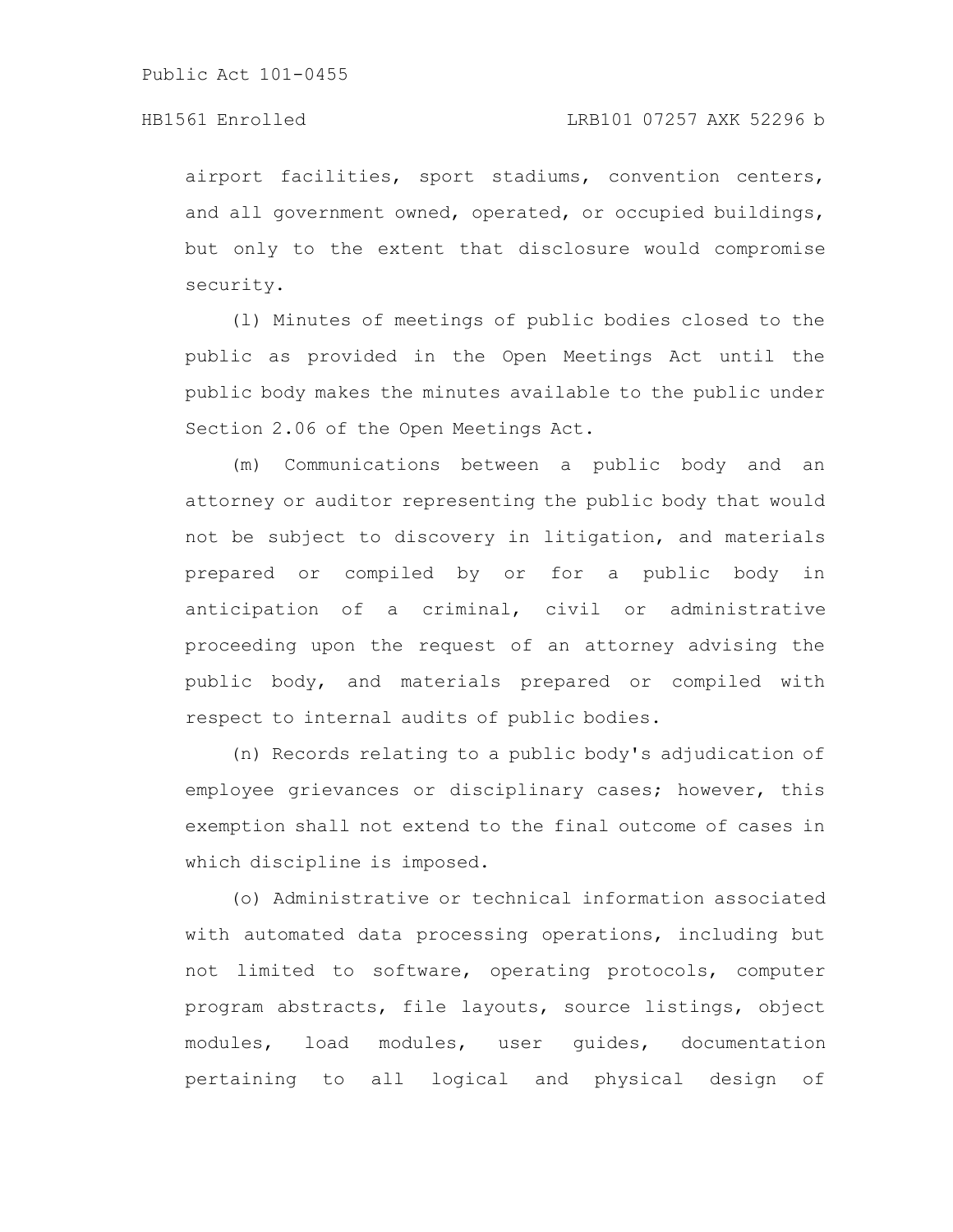computerized systems, employee manuals, and any other information that, if disclosed, would jeopardize the security of the system or its data or the security of materials exempt under this Section.

(p) Records relating to collective negotiating matters between public bodies and their employees or representatives, except that any final contract or agreement shall be subject to inspection and copying.

(q) Test questions, scoring keys, and other examination data used to determine the qualifications of an applicant for a license or employment.

(r) The records, documents, and information relating to real estate purchase negotiations until those negotiations have been completed or otherwise terminated. With regard to a parcel involved in a pending or actually and reasonably contemplated eminent domain proceeding under the Eminent Domain Act, records, documents and information relating to that parcel shall be exempt except as may be allowed under discovery rules adopted by the Illinois Supreme Court. The records, documents and information relating to a real estate sale shall be exempt until a sale is consummated.

(s) Any and all proprietary information and records related to the operation of an intergovernmental risk management association or self-insurance pool or jointly self-administered health and accident cooperative or pool.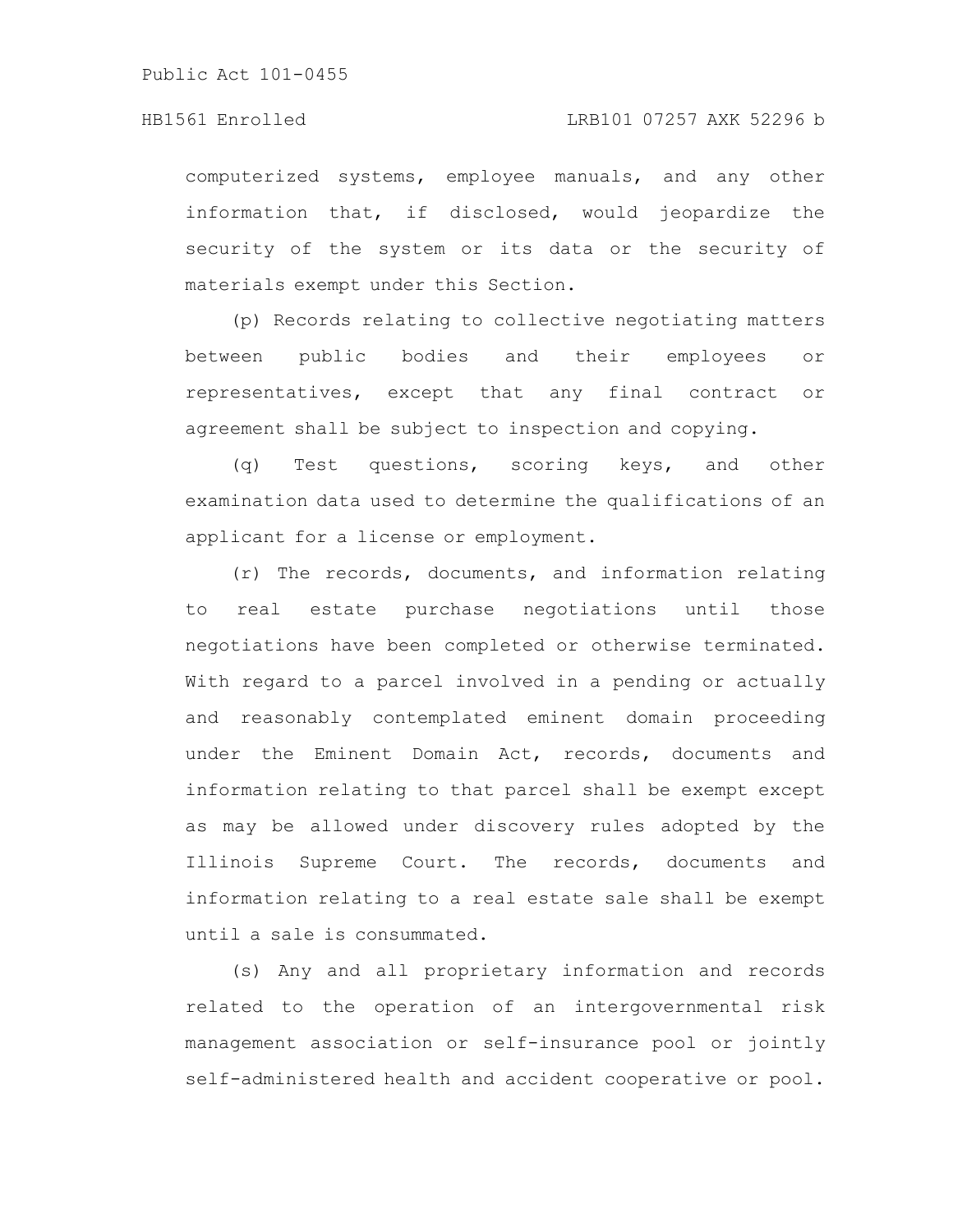Insurance or self insurance (including any intergovernmental risk management association or self insurance pool) claims, loss or risk management information, records, data, advice or communications.

(t) Information contained in or related to examination, operating, or condition reports prepared by, on behalf of, or for the use of a public body responsible for the regulation or supervision of financial institutions or insurance companies, unless disclosure is otherwise required by State law.

(u) Information that would disclose or might lead to the disclosure of secret or confidential information, codes, algorithms, programs, or private keys intended to be used to create electronic or digital signatures under the Electronic Commerce Security Act.

(v) Vulnerability assessments, security measures, and response policies or plans that are designed to identify, prevent, or respond to potential attacks upon a community's population or systems, facilities, or installations, the destruction or contamination of which would constitute a clear and present danger to the health or safety of the community, but only to the extent that disclosure could reasonably be expected to jeopardize the effectiveness of the measures or the safety of the personnel who implement them or the public. Information exempt under this item may include such things as details pertaining to the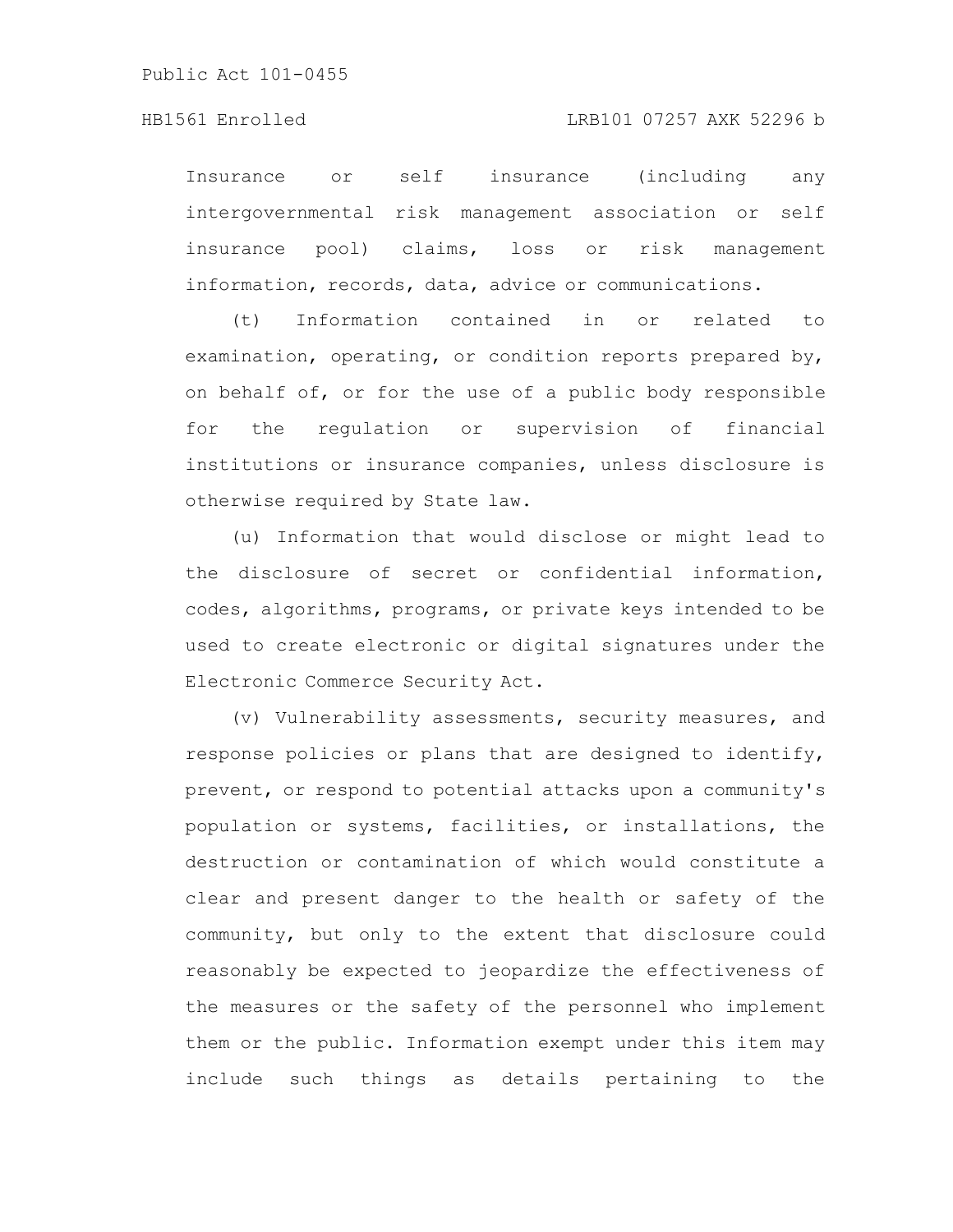mobilization or deployment of personnel or equipment, to the operation of communication systems or protocols, or to tactical operations.

(w) (Blank).

(x) Maps and other records regarding the location or security of generation, transmission, distribution, storage, gathering, treatment, or switching facilities owned by a utility, by a power generator, or by the Illinois Power Agency.

(y) Information contained in or related to proposals, bids, or negotiations related to electric power procurement under Section 1-75 of the Illinois Power Agency Act and Section 16-111.5 of the Public Utilities Act that is determined to be confidential and proprietary by the Illinois Power Agency or by the Illinois Commerce Commission.

(z) Information about students exempted from disclosure under Sections 10-20.38 or 34-18.29 of the School Code, and information about undergraduate students enrolled at an institution of higher education exempted from disclosure under Section 25 of the Illinois Credit Card Marketing Act of 2009.

(aa) Information the disclosure of which is exempted under the Viatical Settlements Act of 2009.

(bb) Records and information provided to a mortality review team and records maintained by a mortality review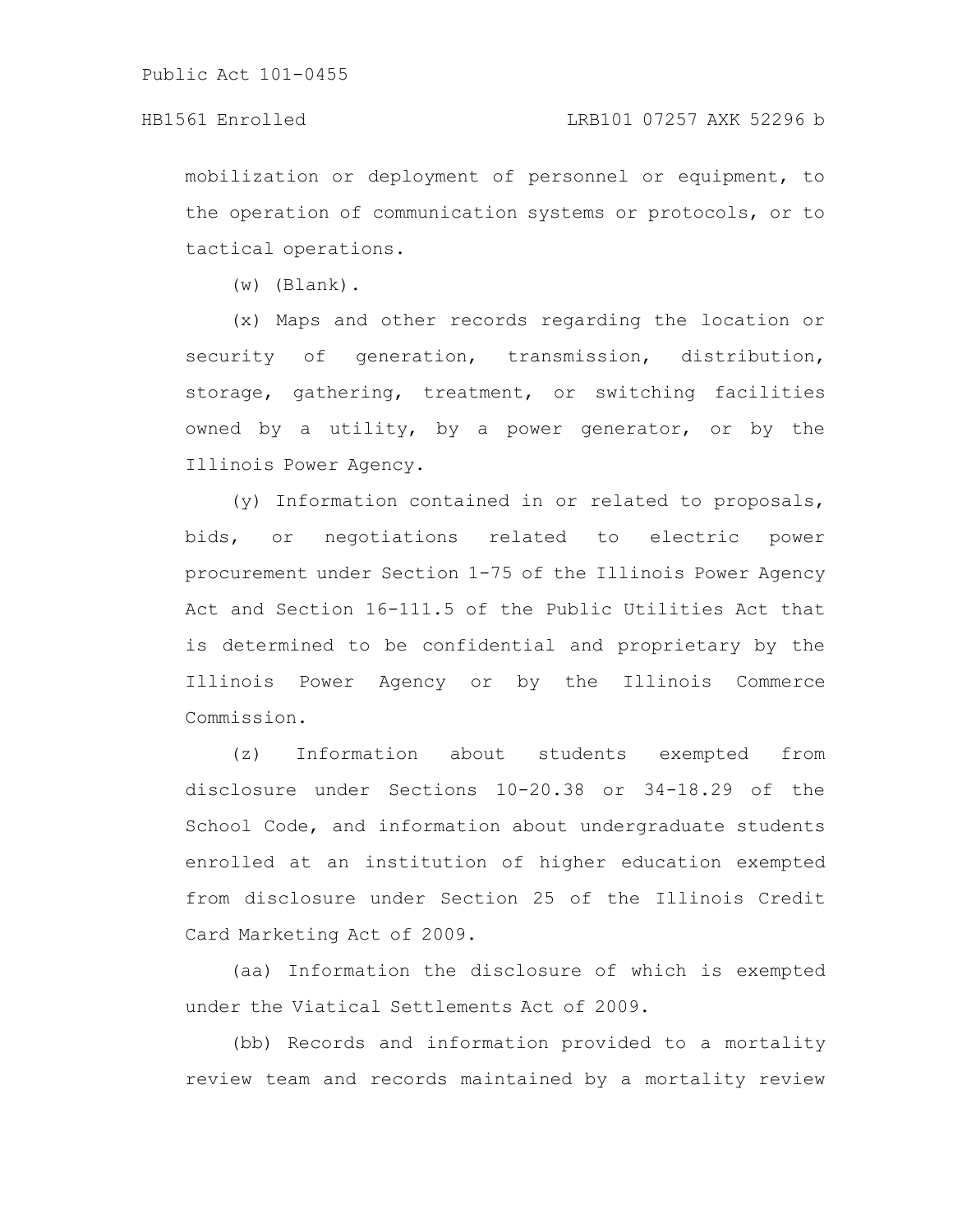team appointed under the Department of Juvenile Justice Mortality Review Team Act.

(cc) Information regarding interments, entombments, or inurnments of human remains that are submitted to the Cemetery Oversight Database under the Cemetery Care Act or the Cemetery Oversight Act, whichever is applicable.

(dd) Correspondence and records (i) that may not be disclosed under Section 11-9 of the Illinois Public Aid Code or (ii) that pertain to appeals under Section 11-8 of the Illinois Public Aid Code.

(ee) The names, addresses, or other personal information of persons who are minors and are also participants and registrants in programs of park districts, forest preserve districts, conservation districts, recreation agencies, and special recreation associations.

(ff) The names, addresses, or other personal information of participants and registrants in programs of park districts, forest preserve districts, conservation districts, recreation agencies, and special recreation associations where such programs are targeted primarily to minors.

(gg) Confidential information described in Section 1-100 of the Illinois Independent Tax Tribunal Act of 2012.

(hh) The report submitted to the State Board of Education by the School Security and Standards Task Force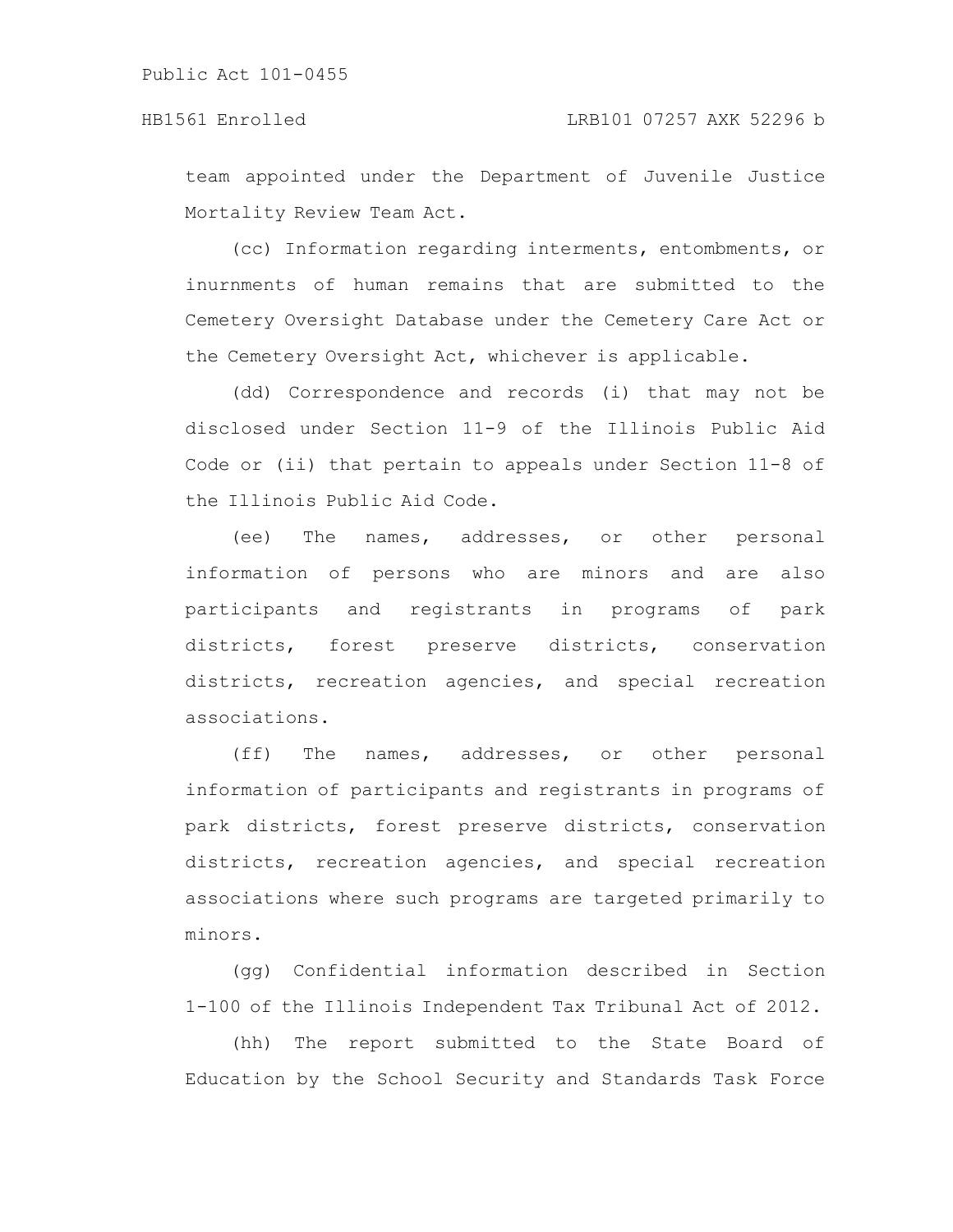under item (8) of subsection (d) of Section 2-3.160 of the School Code and any information contained in that report.

(ii) Records requested by persons committed to or detained by the Department of Human Services under the Sexually Violent Persons Commitment Act or committed to the Department of Corrections under the Sexually Dangerous Persons Act if those materials: (i) are available in the library of the facility where the individual is confined; (ii) include records from staff members' personnel files, staff rosters, or other staffing assignment information; or (iii) are available through an administrative request to the Department of Human Services or the Department of Corrections.

(jj) Confidential information described in Section 5-535 of the Civil Administrative Code of Illinois.

## (kk) Records concerning the work of the threat assessment team of a school district.

(1.5) Any information exempt from disclosure under the Judicial Privacy Act shall be redacted from public records prior to disclosure under this Act.

(2) A public record that is not in the possession of a public body but is in the possession of a party with whom the agency has contracted to perform a governmental function on behalf of the public body, and that directly relates to the governmental function and is not otherwise exempt under this Act, shall be considered a public record of the public body,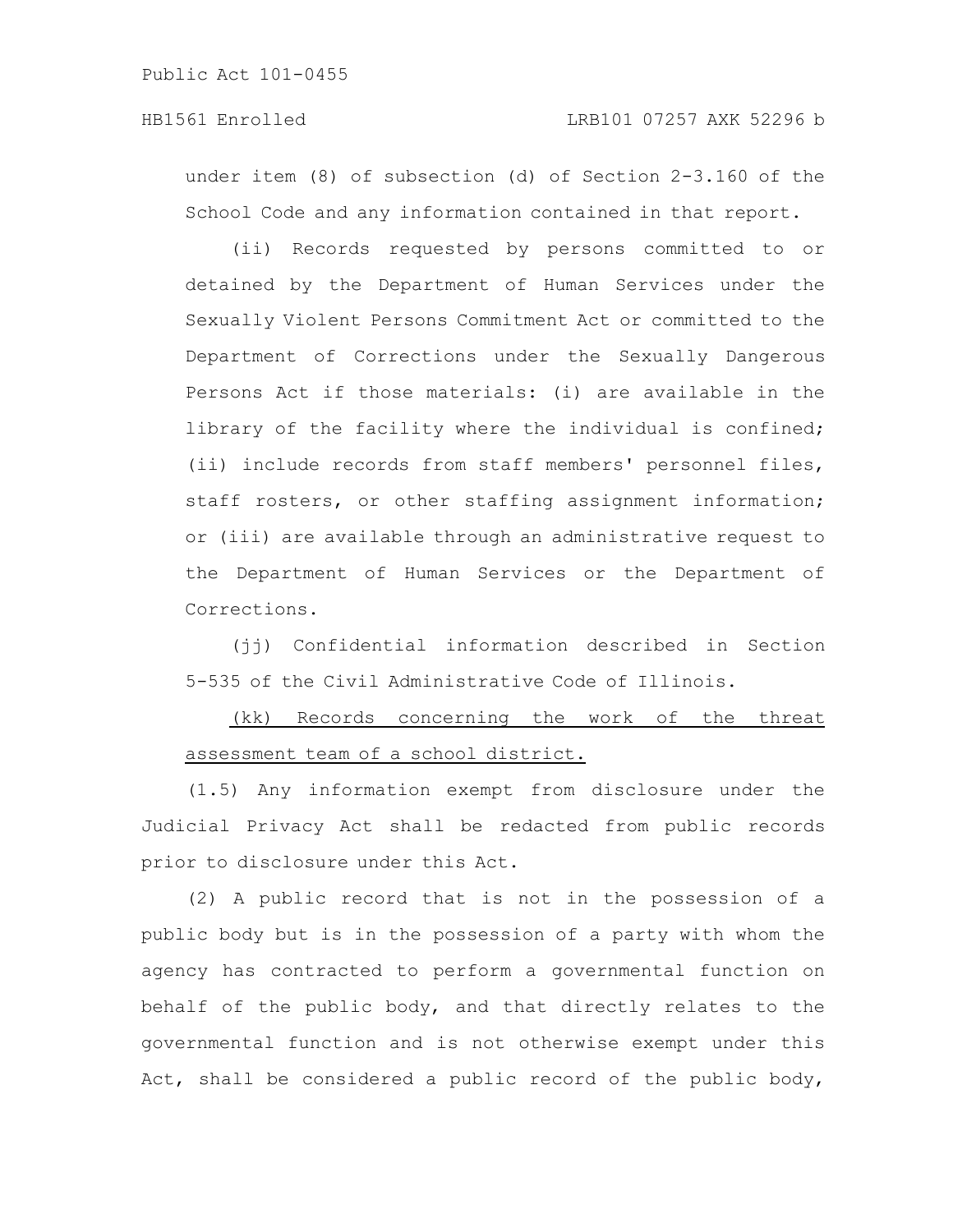#### HB1561 Enrolled LRB101 07257 AXK 52296 b

for purposes of this Act.

(3) This Section does not authorize withholding of information or limit the availability of records to the public, except as stated in this Section or otherwise provided in this Act.

(Source: P.A. 99-298, eff. 8-6-15; 99-346, eff. 1-1-16; 99-642, eff. 7-28-16; 100-26, eff. 8-4-17; 100-201, eff. 8-18-17; 100-732, eff. 8-3-18.)

Section 10. The Innovation Development and Economy Act is amended by changing Section 10 as follows:

(50 ILCS 470/10)

Sec. 10. Definitions. As used in this Act, the following words and phrases shall have the following meanings unless a different meaning clearly appears from the context:

"Base year" means the calendar year immediately prior to the calendar year in which the STAR bond district is established.

"Commence work" means the manifest commencement of actual operations on the development site, such as, erecting a building, general on-site and off-site grading and utility installations, commencing design and construction documentation, ordering lead-time materials, excavating the ground to lay a foundation or a basement, or work of like description which a reasonable person would recognize as being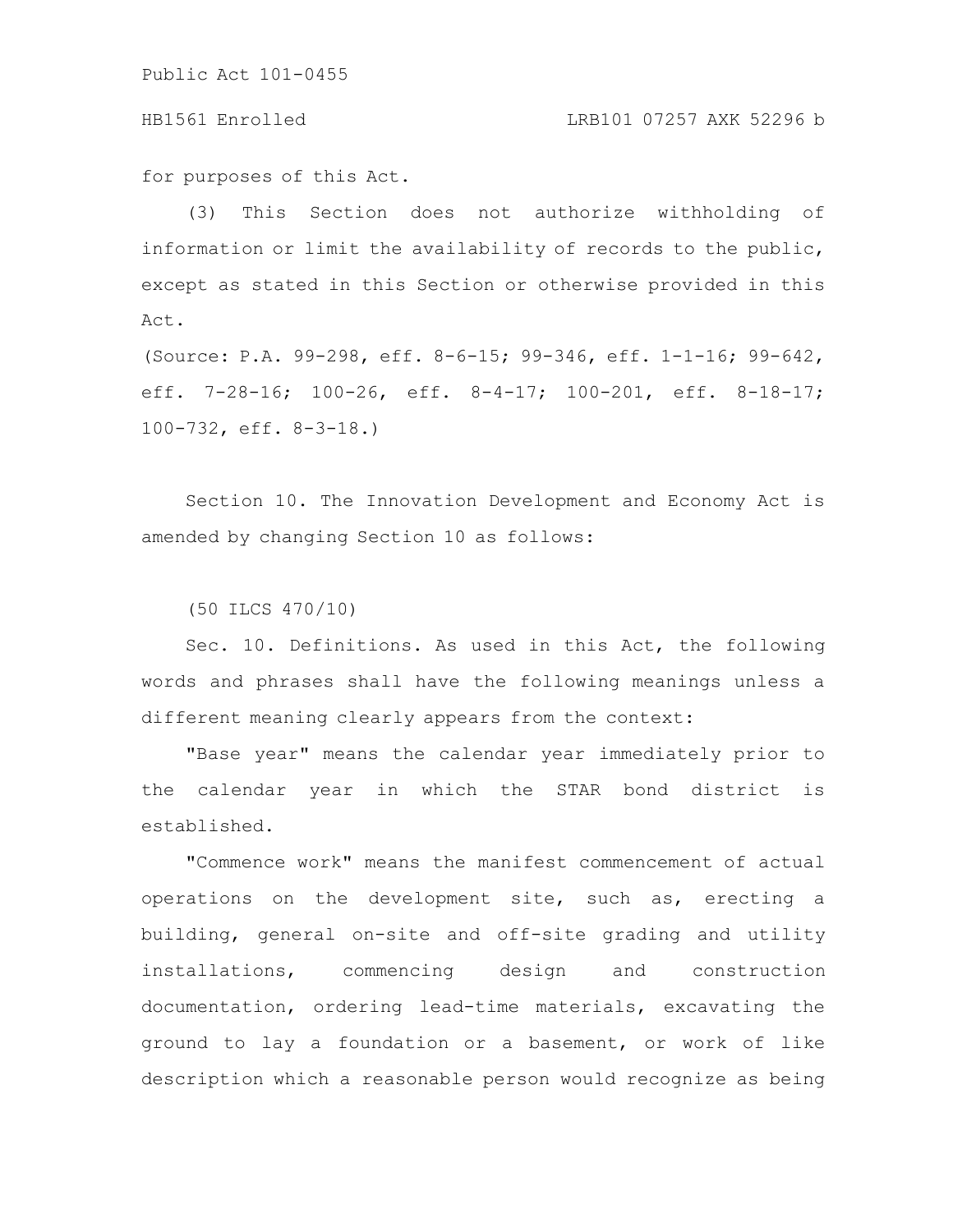done with the intention and purpose to continue work until the project is completed.

"County" means the county in which a proposed STAR bond district is located.

"De minimis" means an amount less than 15% of the land area within a STAR bond district.

"Department of Revenue" means the Department of Revenue of the State of Illinois.

"Destination user" means an owner, operator, licensee, co-developer, subdeveloper, or tenant (i) that operates a business within a STAR bond district that is a retail store having at least 150,000 square feet of sales floor area; (ii) that at the time of opening does not have another Illinois location within a 70 mile radius; (iii) that has an annual average of not less than 30% of customers who travel from at least 75 miles away or from out-of-state, as demonstrated by data from a comparable existing store or stores, or, if there is no comparable existing store, as demonstrated by an economic analysis that shows that the proposed retailer will have an annual average of not less than 30% of customers who travel from at least 75 miles away or from out-of-state; and (iv) that makes an initial capital investment, including project costs and other direct costs, of not less than \$30,000,000 for such retail store.

"Destination hotel" means a hotel (as that term is defined in Section 2 of the Hotel Operators' Occupation Tax Act)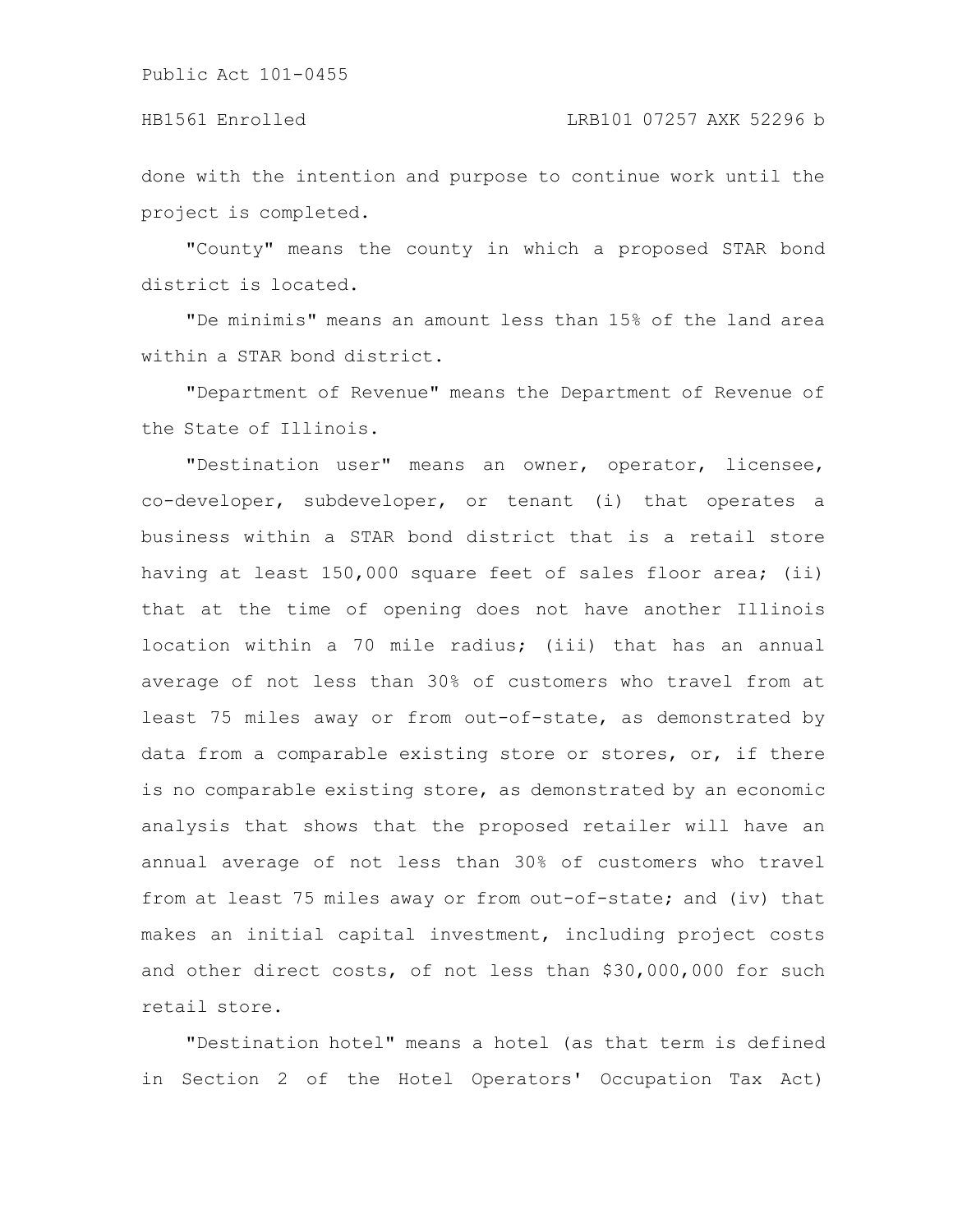complex having at least 150 guest rooms and which also includes a venue for entertainment attractions, rides, or other activities oriented toward the entertainment and amusement of its guests and other patrons.

"Developer" means any individual, corporation, trust, estate, partnership, limited liability partnership, limited liability company, or other entity. The term does not include a not-for-profit entity, political subdivision, or other agency or instrumentality of the State.

"Director" means the Director of Revenue, who shall consult with the Director of Commerce and Economic Opportunity in any approvals or decisions required by the Director under this Act.

"Economic impact study" means a study conducted by an independent economist to project the financial benefit of the proposed STAR bond project to the local, regional, and State economies, consider the proposed adverse impacts on similar projects and businesses, as well as municipalities within the projected market area, and draw conclusions about the net effect of the proposed STAR bond project on the local, regional, and State economies. A copy of the economic impact study shall be provided to the Director for review.

"Eligible area" means any improved or vacant area that (i) is contiguous and is not, in the aggregate, less than 250 acres nor more than 500 acres which must include only parcels of real property directly and substantially benefited by the proposed STAR bond district plan, (ii) is adjacent to a federal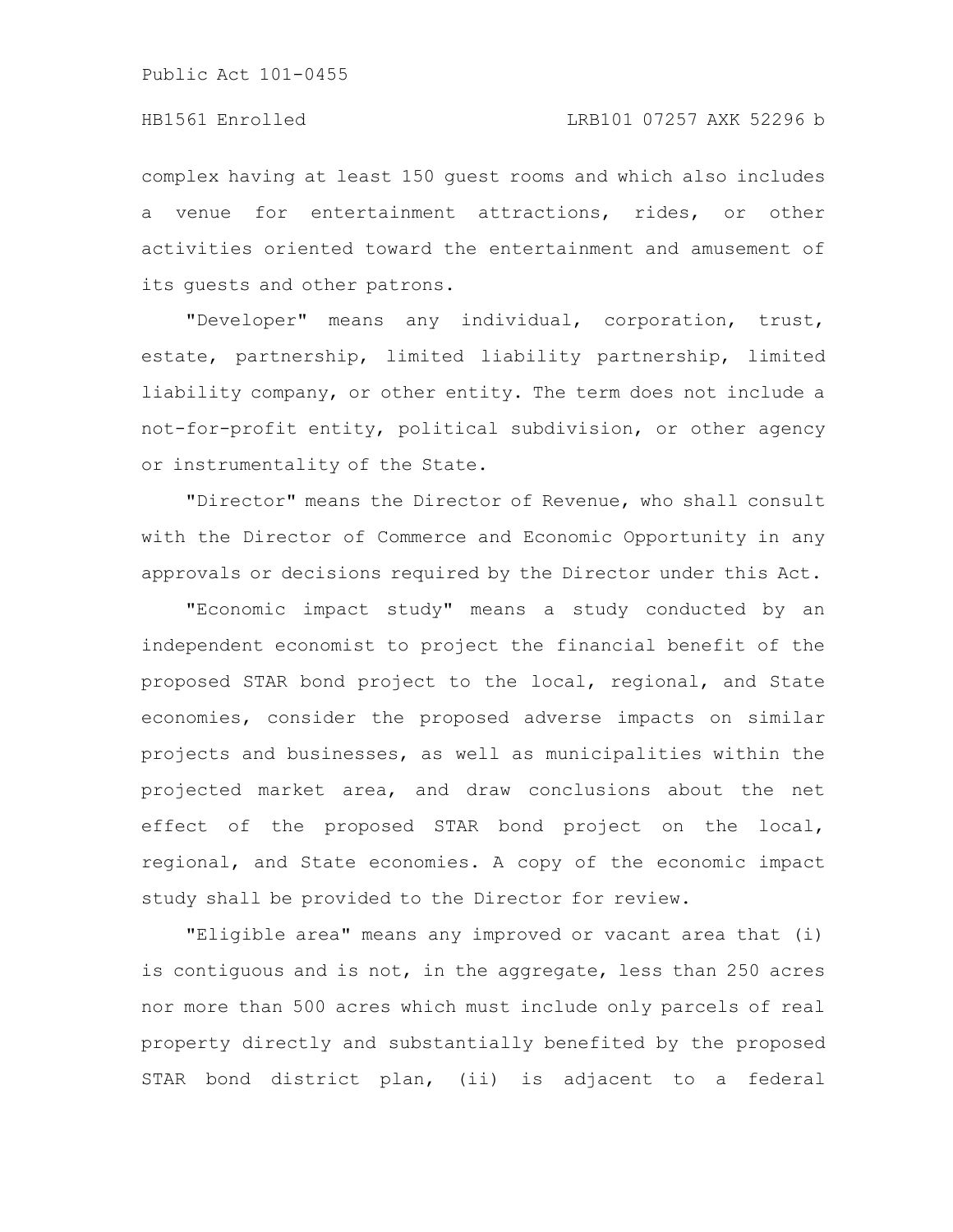### HB1561 Enrolled LRB101 07257 AXK 52296 b

interstate highway, (iii) is within one mile of 2 State highways, (iv) is within one mile of an entertainment user, or a major or minor league sports stadium or other similar entertainment venue that had an initial capital investment of at least \$20,000,000, and (v) includes land that was previously surface or strip mined. The area may be bisected by streets, highways, roads, alleys, railways, bike paths, streams, rivers, and other waterways and still be deemed contiguous. In addition, in order to constitute an eligible area one of the following requirements must be satisfied and all of which are subject to the review and approval of the Director as provided in subsection (d) of Section 15:

(a) the governing body of the political subdivision shall have determined that the area meets the requirements of a "blighted area" as defined under the Tax Increment Allocation Redevelopment Act; or

(b) the governing body of the political subdivision shall have determined that the area is a blighted area as determined under the provisions of Section 11-74.3-5 of the Illinois Municipal Code; or

(c) the governing body of the political subdivision shall make the following findings:

(i) that the vacant portions of the area have remained vacant for at least one year, or that any building located on a vacant portion of the property was demolished within the last year and that the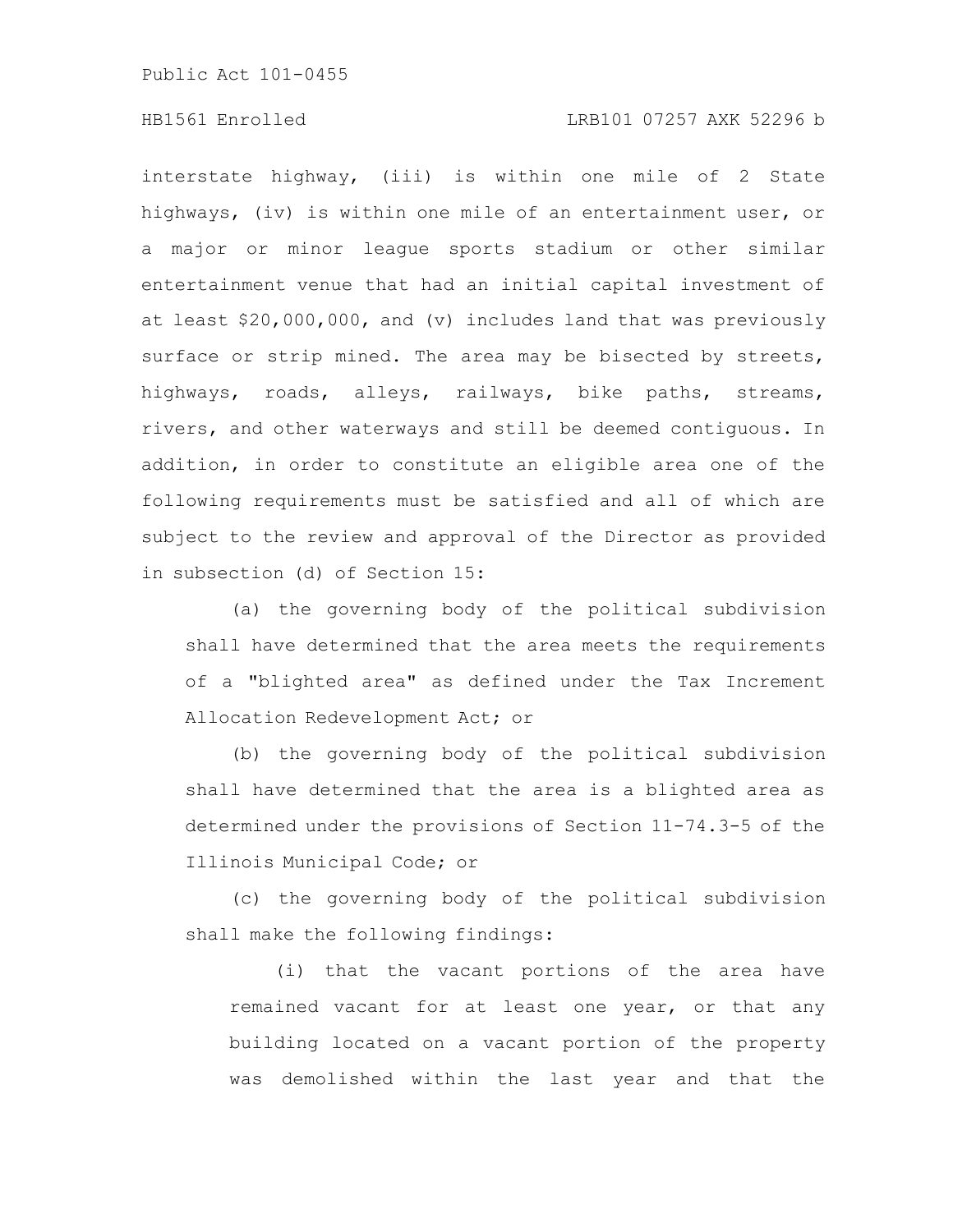building would have qualified under item (ii) of this subsection;

(ii) if portions of the area are currently developed, that the use, condition, and character of the buildings on the property are not consistent with the purposes set forth in Section 5;

(iii) that the STAR bond district is expected to create or retain job opportunities within the political subdivision;

(iv) that the STAR bond district will serve to further the development of adjacent areas;

(v) that without the availability of STAR bonds, the projects described in the STAR bond district plan would not be possible;

(vi) that the master developer meets high standards of creditworthiness and financial strength as demonstrated by one or more of the following: (i) corporate debenture ratings of BBB or higher by Standard & Poor's Corporation or Baa or higher by Moody's Investors Service, Inc.; (ii) a letter from a financial institution with assets of \$10,000,000 or more attesting to the financial strength of the master developer; or (iii) specific evidence of equity financing for not less than 10% of the estimated total STAR bond project costs;

(vii) that the STAR bond district will strengthen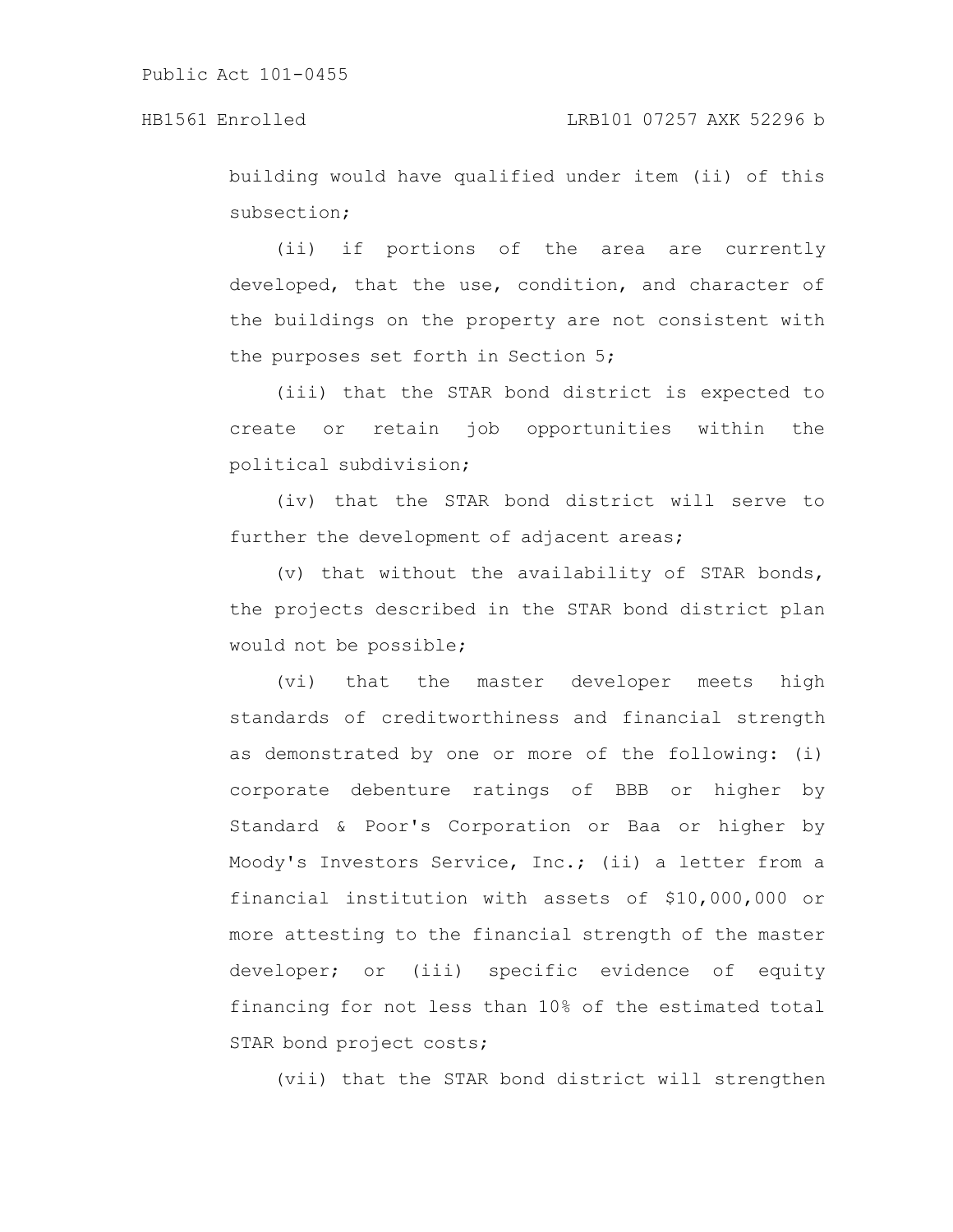the commercial sector of the political subdivision;

(viii) that the STAR bond district will enhance the tax base of the political subdivision; and

(ix) that the formation of a STAR bond district is in the best interest of the political subdivision.

"Entertainment user" means an owner, operator, licensee, co-developer, subdeveloper, or tenant that operates a business within a STAR bond district that has a primary use of providing a venue for entertainment attractions, rides, or other activities oriented toward the entertainment and amusement of its patrons, occupies at least 20 acres of land in the STAR bond district, and makes an initial capital investment, including project costs and other direct and indirect costs, of not less than \$25,000,000 for that venue.

"Feasibility study" means a feasibility study as defined in subsection (b) of Section 20.

"Infrastructure" means the public improvements and private improvements that serve the public purposes set forth in Section 5 of this Act and that benefit the STAR bond district or any STAR bond projects, including, but not limited to, streets, drives and driveways, traffic and directional signs and signals, parking lots and parking facilities, interchanges, highways, sidewalks, bridges, underpasses and overpasses, bike and walking trails, sanitary storm sewers and lift stations, drainage conduits, channels, levees, canals, storm water detention and retention facilities, utilities and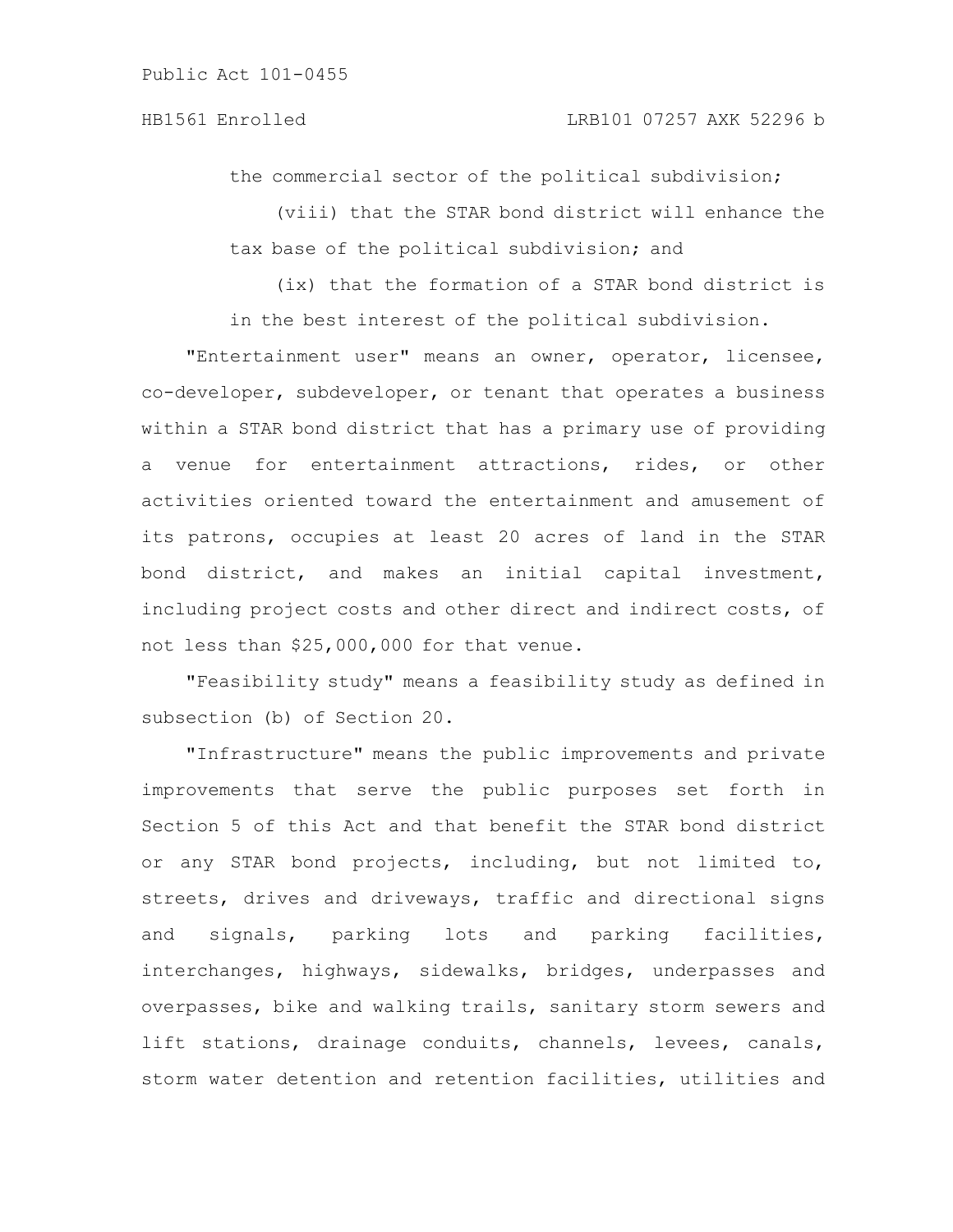utility connections, water mains and extensions, and street and parking lot lighting and connections.

"Local sales taxes" means any locally imposed taxes received by a municipality, county, or other local governmental entity arising from sales by retailers and servicemen within a STAR bond district, including business district sales taxes and STAR bond occupation taxes, and that portion of the net revenue realized under the Retailers' Occupation Tax Act, the Use Tax Act, the Service Use Tax Act, and the Service Occupation Tax Act from transactions at places of business located within a STAR bond district that is deposited into the Local Government Tax Fund and the County and Mass Transit District Fund. For the purpose of this Act, "local sales taxes" does not include (i) any taxes authorized pursuant to the Local Mass Transit District Act or the Metro-East Park and Recreation District Act for so long as the applicable taxing district does not impose a tax on real property, (ii) county school facility and resources occupation taxes imposed pursuant to Section 5-1006.7 of the Counties Code, or (iii) any taxes authorized under the Flood Prevention District Act.

"Local sales tax increment" means, with respect to local sales taxes administered by the Illinois Department of Revenue, (i) all of the local sales tax paid by destination users, destination hotels, and entertainment users that is in excess of the local sales tax paid by destination users, destination hotels, and entertainment users for the same month in the base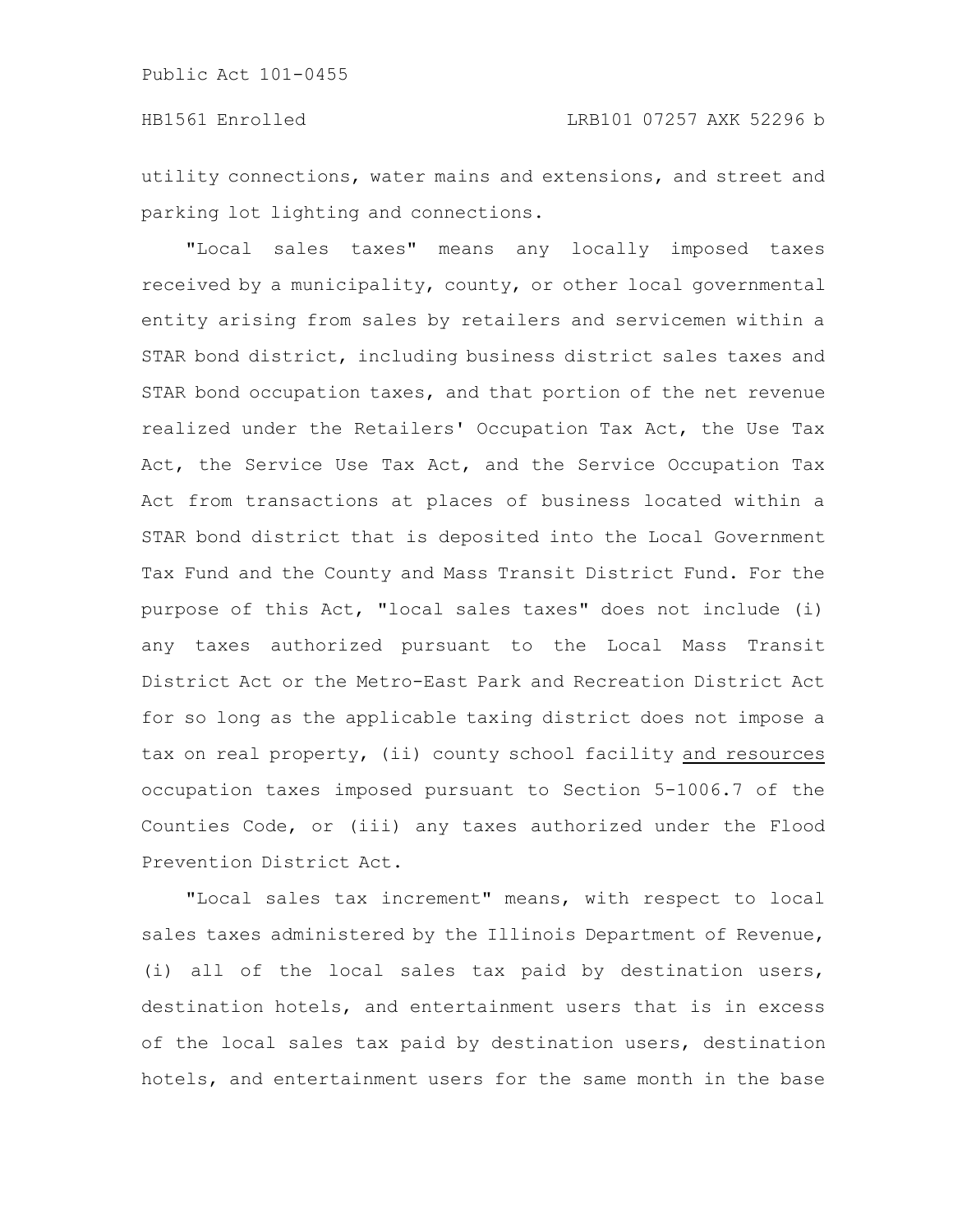year, as determined by the Illinois Department of Revenue, (ii) in the case of a municipality forming a STAR bond district that is wholly within the corporate boundaries of the municipality and in the case of a municipality and county forming a STAR bond district that is only partially within such municipality, that portion of the local sales tax paid by taxpayers that are not destination users, destination hotels, or entertainment users that is in excess of the local sales tax paid by taxpayers that are not destination users, destination hotels, or entertainment users for the same month in the base year, as determined by the Illinois Department of Revenue, and (iii) in the case of a county in which a STAR bond district is formed that is wholly within a municipality, that portion of the local sales tax paid by taxpayers that are not destination users, destination hotels, or entertainment users that is in excess of the local sales tax paid by taxpayers that are not destination users, destination hotels, or entertainment users for the same month in the base year, as determined by the Illinois Department of Revenue, but only if the corporate authorities of the county adopts an ordinance, and files a copy with the Department within the same time frames as required for STAR bond occupation taxes under Section 31, that designates the taxes referenced in this clause (iii) as part of the local sales tax increment under this Act. "Local sales tax increment" means, with respect to local sales taxes administered by a municipality, county, or other unit of local government, that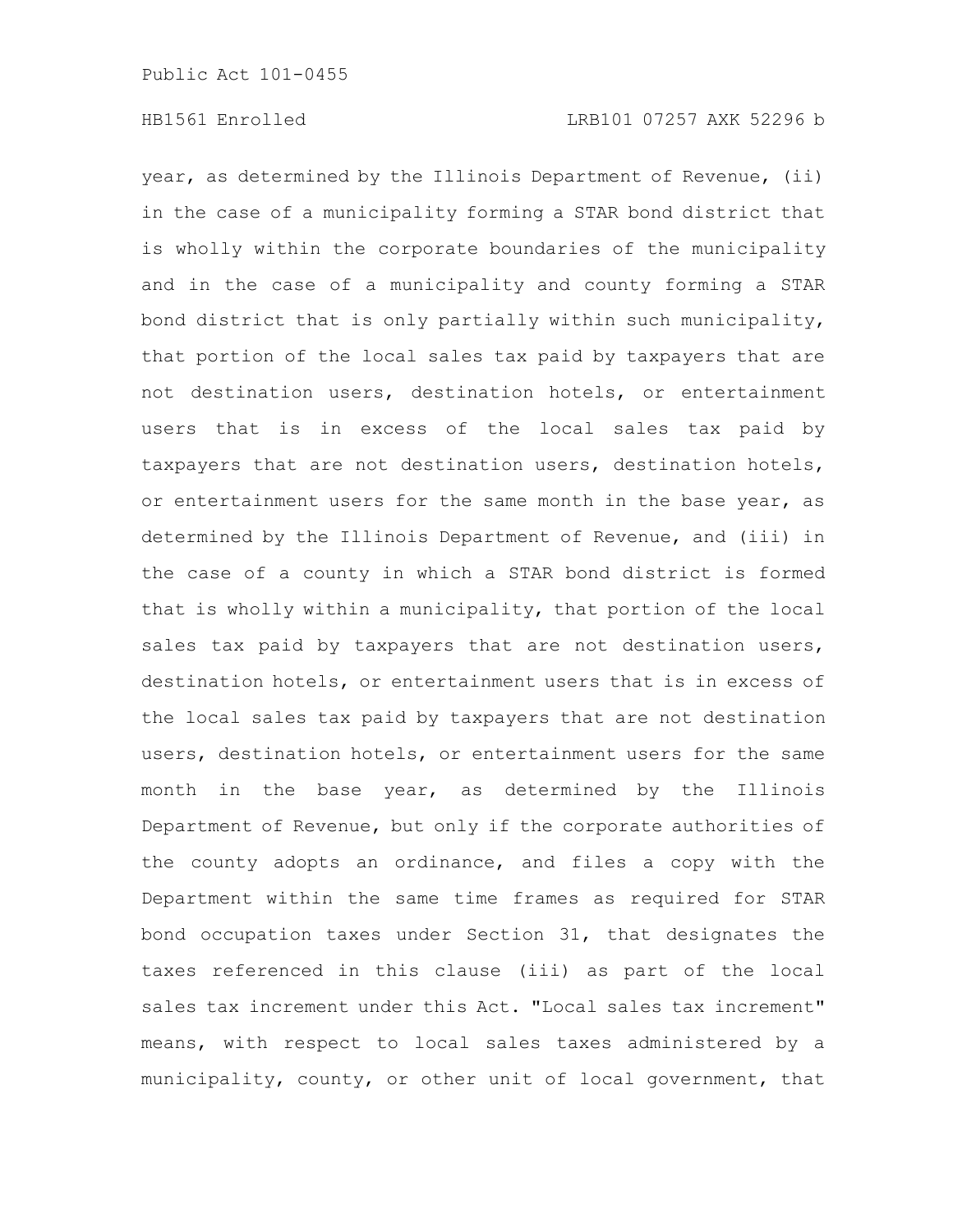portion of the local sales tax that is in excess of the local sales tax for the same month in the base year, as determined by the respective municipality, county, or other unit of local government. If any portion of local sales taxes are, at the time of formation of a STAR bond district, already subject to tax increment financing under the Tax Increment Allocation Redevelopment Act, then the local sales tax increment for such portion shall be frozen at the base year established in accordance with this Act, and all future incremental increases shall be included in the "local sales tax increment" under this Act. Any party otherwise entitled to receipt of incremental local sales tax revenues through an existing tax increment financing district shall be entitled to continue to receive such revenues up to the amount frozen in the base year. Nothing in this Act shall affect the prior qualification of existing redevelopment project costs incurred that are eligible for reimbursement under the Tax Increment Allocation Redevelopment Act. In such event, prior to approving a STAR bond district, the political subdivision forming the STAR bond district shall take such action as is necessary, including amending the existing tax increment financing district redevelopment plan, to carry out the provisions of this Act. The Illinois Department of Revenue shall allocate the local sales tax increment only if the local sales tax is administered by the Department.

"Market study" means a study to determine the ability of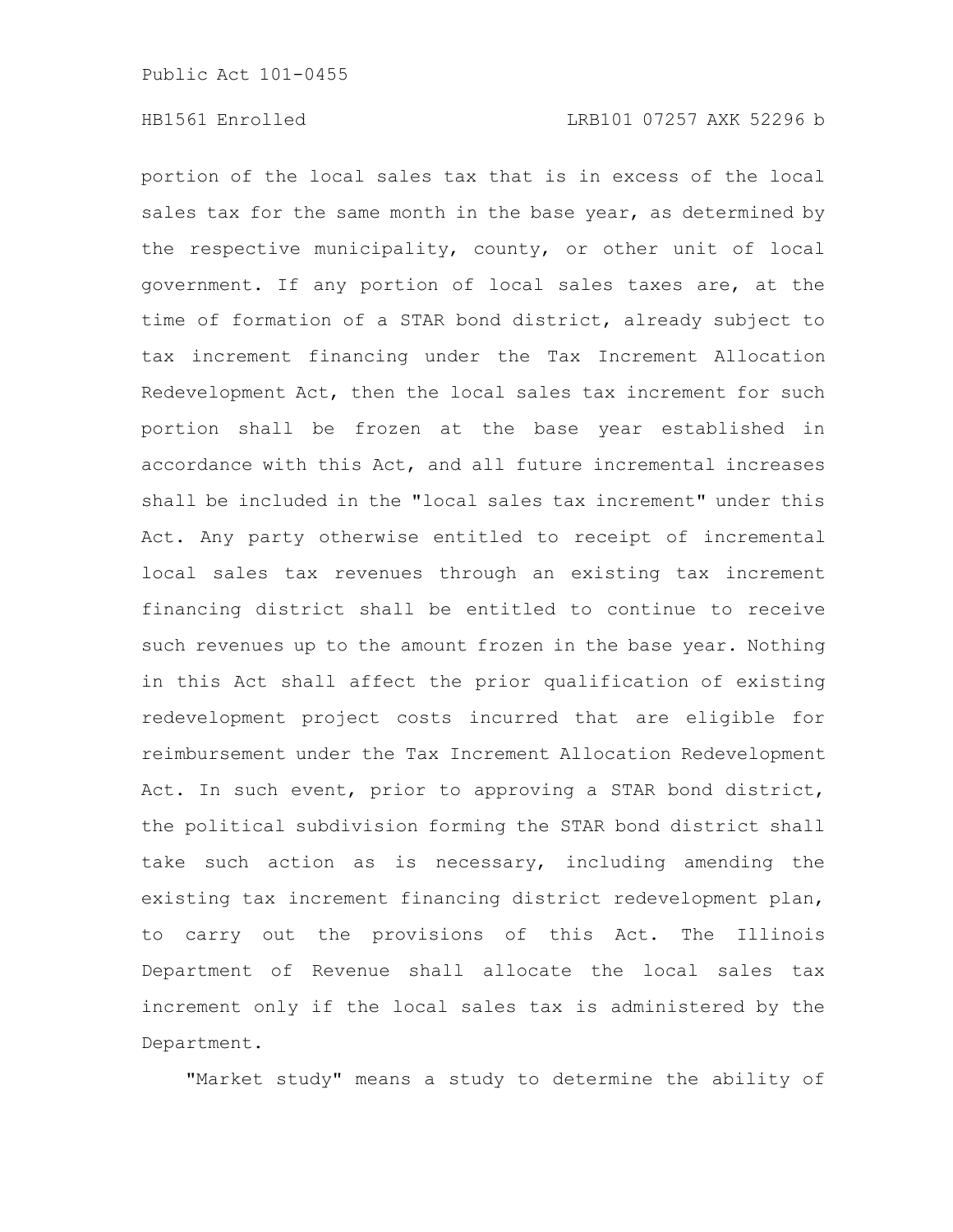the proposed STAR bond project to gain market share locally and regionally and to remain profitable past the term of repayment of STAR bonds.

"Master developer" means a developer cooperating with a political subdivision to plan, develop, and implement a STAR bond project plan for a STAR bond district. Subject to the limitations of Section 25, the master developer may work with and transfer certain development rights to other developers for the purpose of implementing STAR bond project plans and achieving the purposes of this Act. A master developer for a STAR bond district shall be appointed by a political subdivision in the resolution establishing the STAR bond district, and the master developer must, at the time of appointment, own or have control of, through purchase agreements, option contracts, or other means, not less than 50% of the acreage within the STAR bond district and the master developer or its affiliate must have ownership or control on June 1, 2010.

"Master development agreement" means an agreement between the master developer and the political subdivision to govern a STAR bond district and any STAR bond projects.

"Municipality" means the city, village, or incorporated town in which a proposed STAR bond district is located.

"Pledged STAR revenues" means those sales tax and revenues and other sources of funds pledged to pay debt service on STAR bonds or to pay project costs pursuant to Section 30.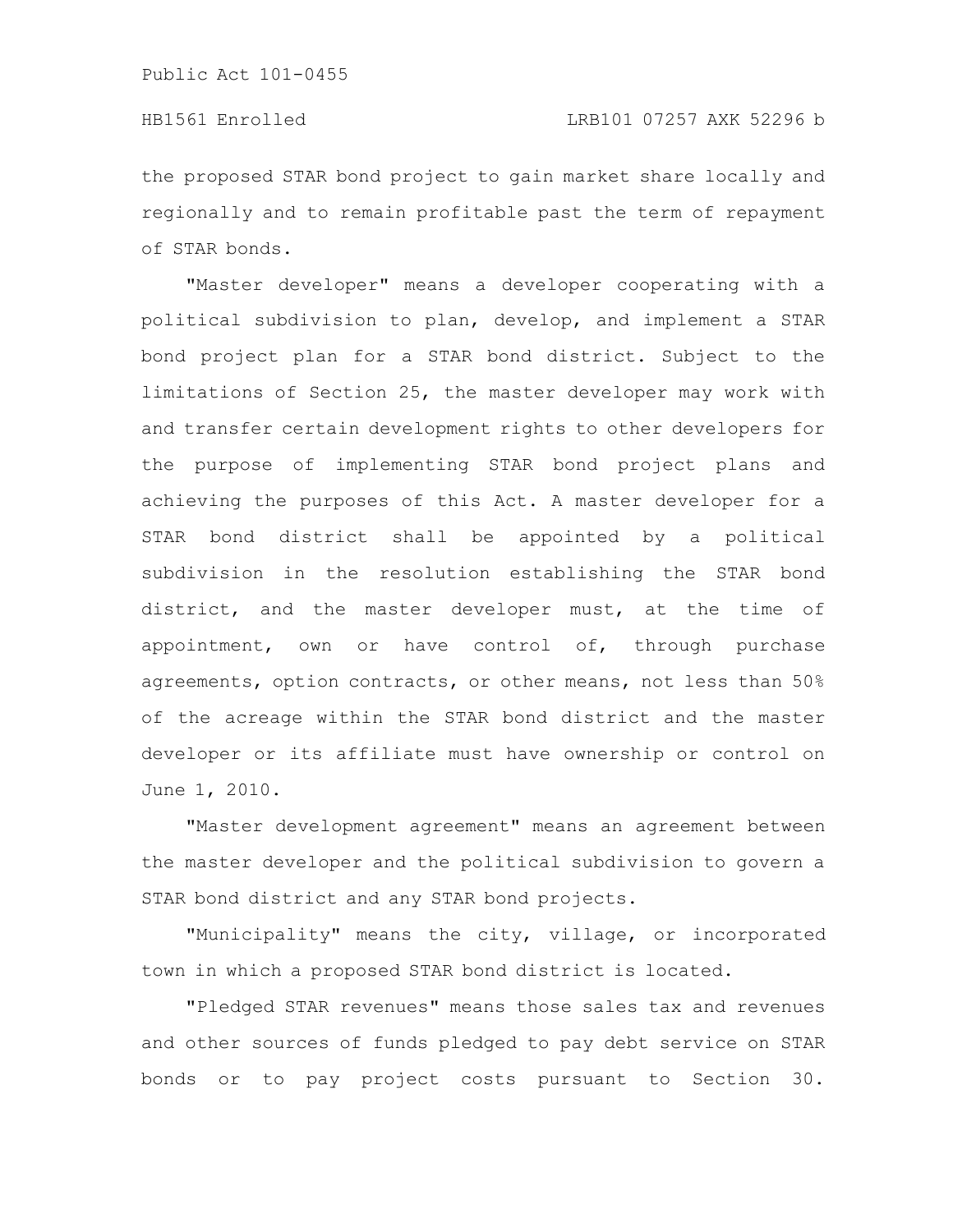Notwithstanding any provision to the contrary, the following revenues shall not constitute pledged STAR revenues or be available to pay principal and interest on STAR bonds: any State sales tax increment or local sales tax increment from a retail entity initiating operations in a STAR bond district while terminating operations at another Illinois location within 25 miles of the STAR bond district. For purposes of this paragraph, "terminating operations" means a closing of a retail operation that is directly related to the opening of the same operation or like retail entity owned or operated by more than 50% of the original ownership in a STAR bond district within one year before or after initiating operations in the STAR bond district, but it does not mean closing an operation for reasons beyond the control of the retail entity, as documented by the retail entity, subject to a reasonable finding by the municipality (or county if such retail operation is not located within a municipality) in which the terminated operations were located that the closed location contained inadequate space, had become economically obsolete, or was no longer a viable location for the retailer or serviceman.

"Political subdivision" means a municipality or county which undertakes to establish a STAR bond district pursuant to the provisions of this Act.

"Project costs" means and includes the sum total of all costs incurred or estimated to be incurred on or following the date of establishment of a STAR bond district that are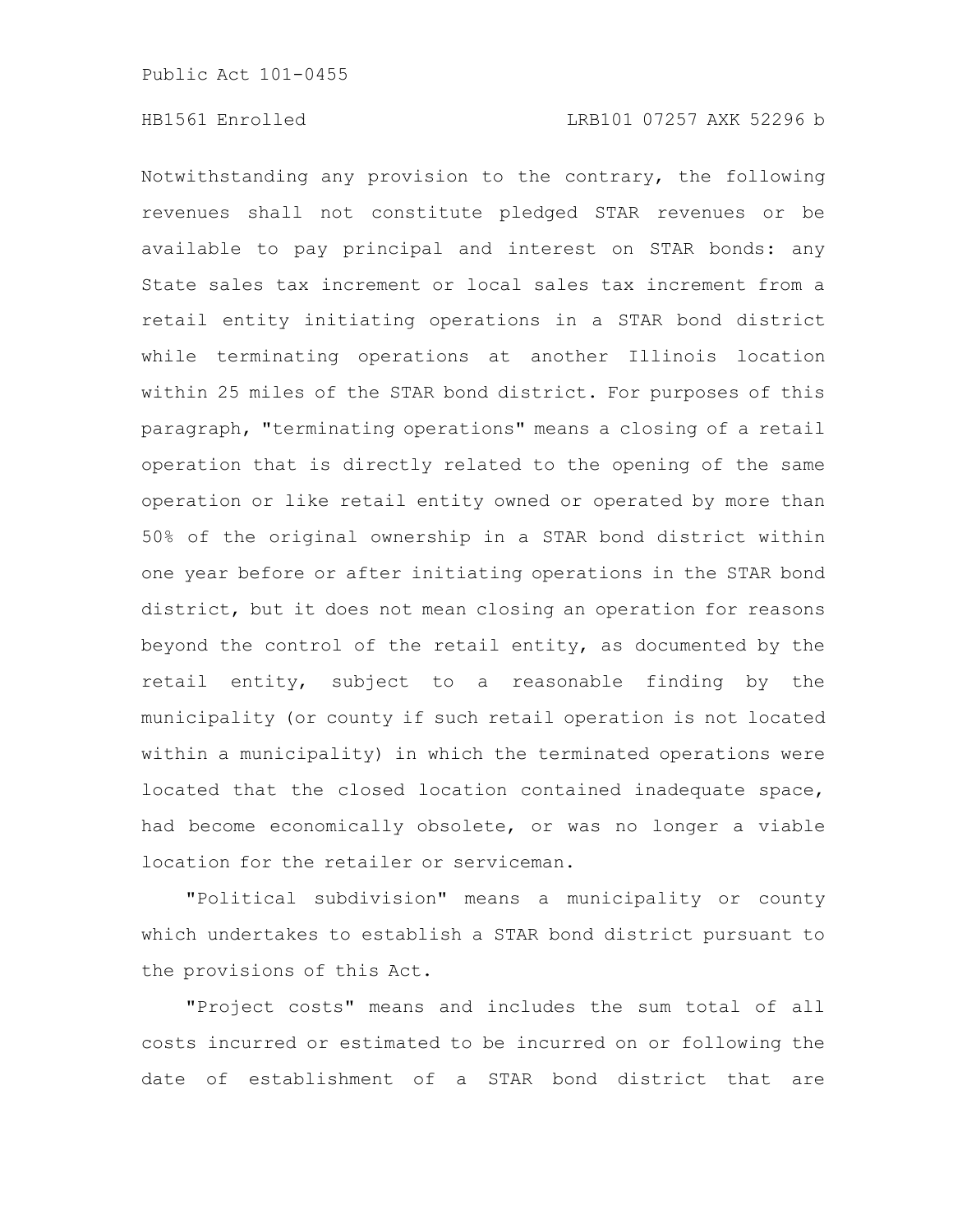reasonable or necessary to implement a STAR bond district plan or any STAR bond project plans, or both, including costs incurred for public improvements and private improvements that serve the public purposes set forth in Section 5 of this Act. Such costs include without limitation the following:

(a) costs of studies, surveys, development of plans and specifications, formation, implementation, and administration of a STAR bond district, STAR bond district plan, any STAR bond projects, or any STAR bond project plans, including, but not limited to, staff and professional service costs for architectural, engineering, legal, financial, planning, or other services, provided however that no charges for professional services may be based on a percentage of the tax increment collected and no contracts for professional services, excluding architectural and engineering services, may be entered into if the terms of the contract extend beyond a period of 3 years;

(b) property assembly costs, including, but not limited to, acquisition of land and other real property or rights or interests therein, located within the boundaries of a STAR bond district, demolition of buildings, site preparation, site improvements that serve as an engineered barrier addressing ground level or below ground environmental contamination, including, but not limited to, parking lots and other concrete or asphalt barriers,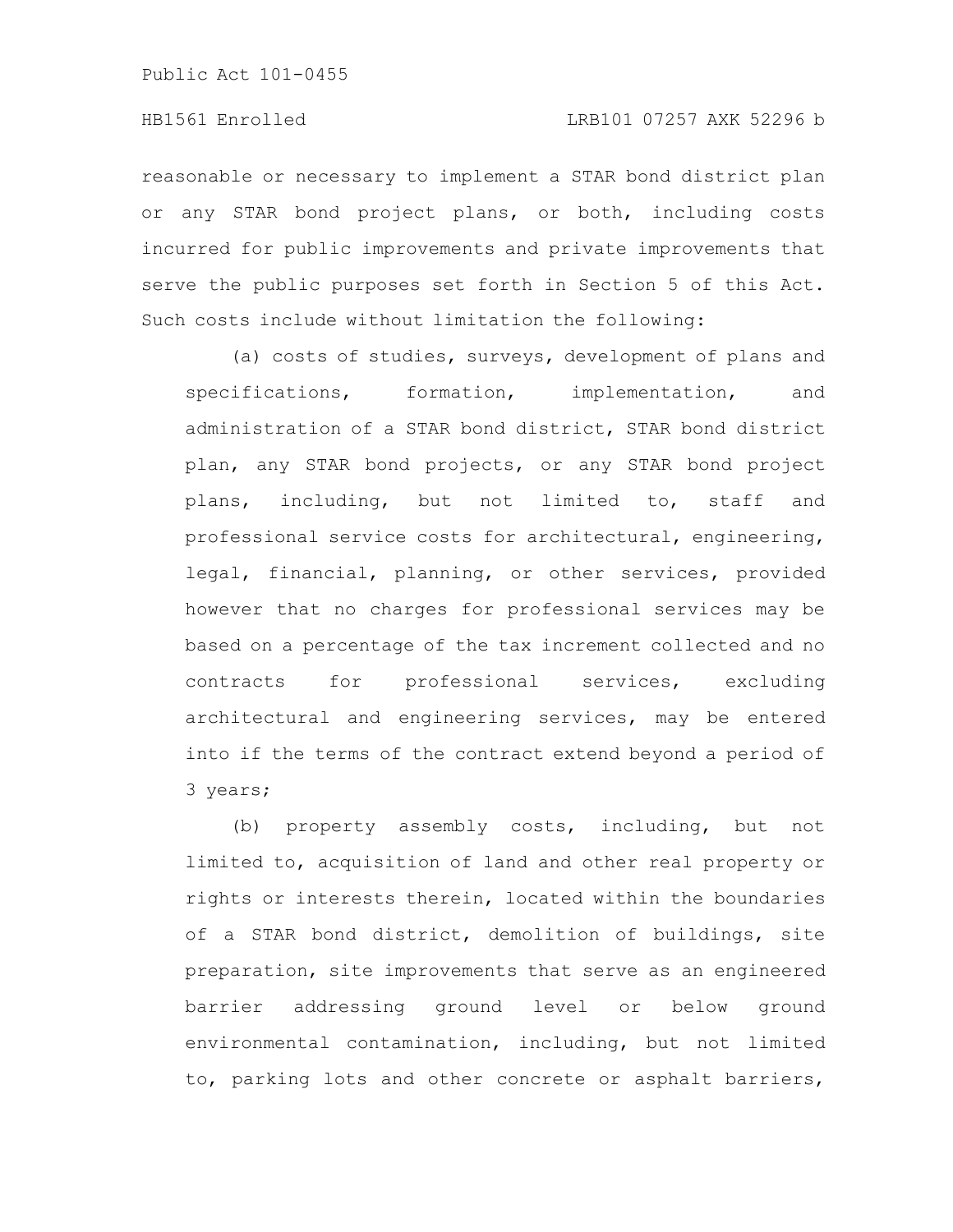the clearing and grading of land, and importing additional soil and fill materials, or removal of soil and fill materials from the site;

(c) subject to paragraph (d), costs of buildings and other vertical improvements that are located within the boundaries of a STAR bond district and owned by a political subdivision or other public entity, including without limitation police and fire stations, educational facilities, and public restrooms and rest areas;

(c-1) costs of buildings and other vertical improvements that are located within the boundaries of a STAR bond district and owned by a destination user or destination hotel; except that only 2 destination users in a STAR bond district and one destination hotel are eligible to include the cost of those vertical improvements as project costs;

(c-5) costs of buildings; rides and attractions, which include carousels, slides, roller coasters, displays, models, towers, works of art, and similar theme and amusement park improvements; and other vertical improvements that are located within the boundaries of a STAR bond district and owned by an entertainment user; except that only one entertainment user in a STAR bond district is eligible to include the cost of those vertical improvements as project costs;

(d) costs of the design and construction of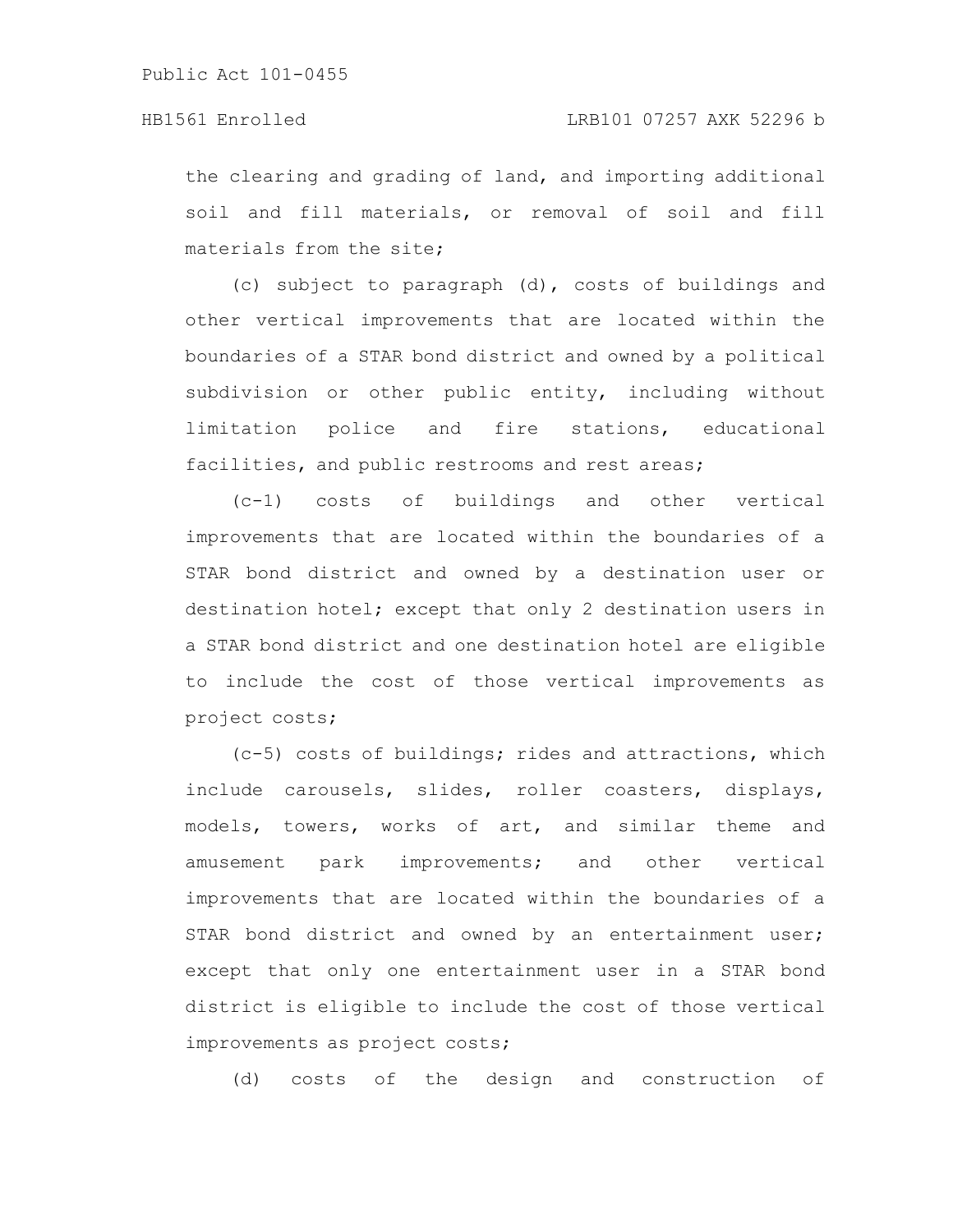infrastructure and public works located within the boundaries of a STAR bond district that are reasonable or necessary to implement a STAR bond district plan or any STAR bond project plans, or both, except that project costs shall not include the cost of constructing a new municipal public building principally used to provide offices, storage space, or conference facilities or vehicle storage, maintenance, or repair for administrative, public safety, or public works personnel and that is not intended to replace an existing public building unless the political subdivision makes a reasonable determination in a STAR bond district plan or any STAR bond project plans, supported by information that provides the basis for that determination, that the new municipal building is required to meet an increase in the need for public safety purposes anticipated to result from the implementation of the STAR bond district plan or any STAR bond project plans;

(e) costs of the design and construction of the following improvements located outside the boundaries of a STAR bond district, provided that the costs are essential to further the purpose and development of a STAR bond district plan and either (i) part of and connected to sewer, water, or utility service lines that physically connect to the STAR bond district or (ii) significant improvements for adjacent offsite highways, streets, roadways, and interchanges that are approved by the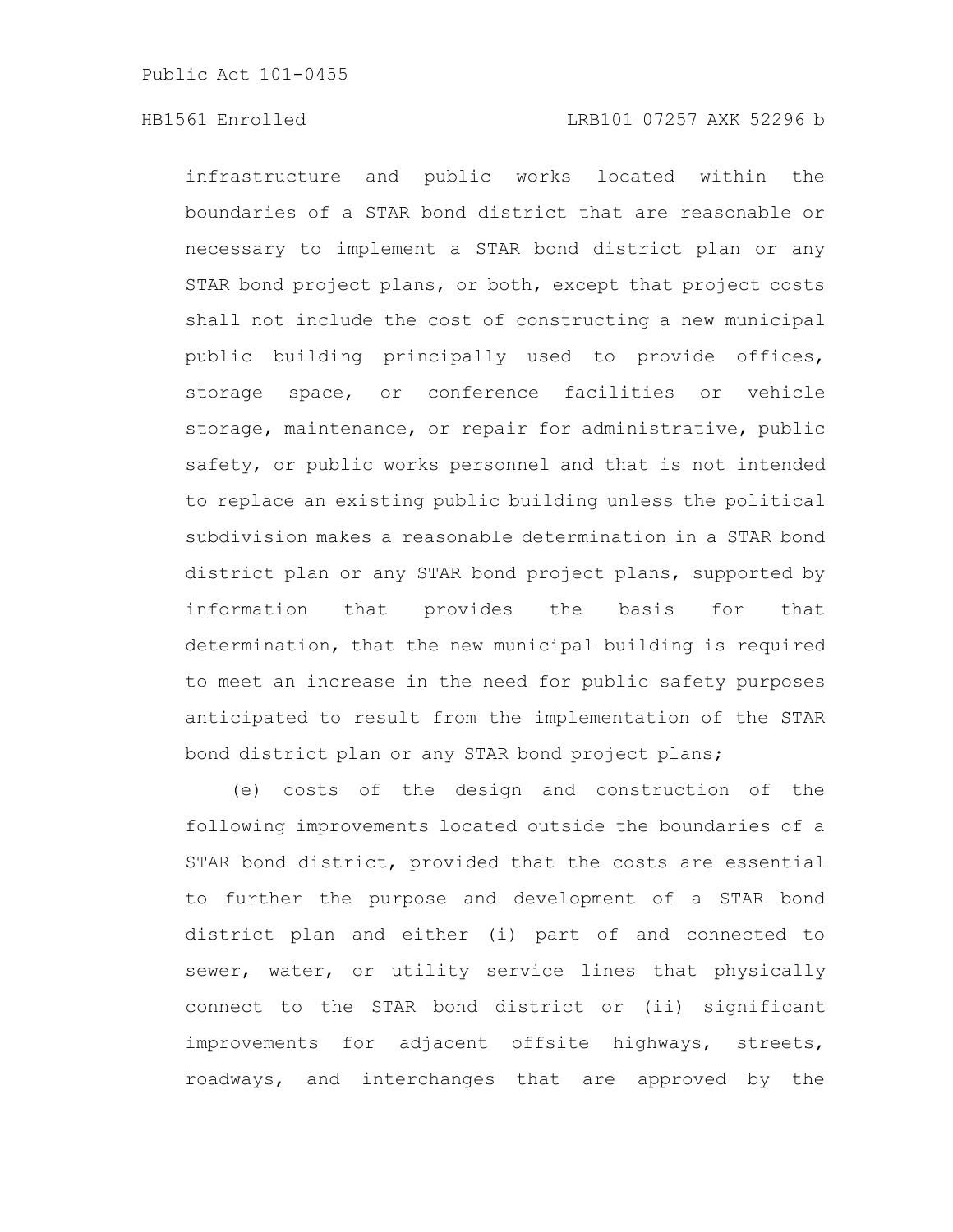Illinois Department of Transportation. No other cost of infrastructure and public works improvements located outside the boundaries of a STAR bond district may be deemed project costs;

(f) costs of job training and retraining projects, including the cost of "welfare to work" programs implemented by businesses located within a STAR bond district;

(g) financing costs, including, but not limited to, all necessary and incidental expenses related to the issuance of obligations and which may include payment of interest on any obligations issued hereunder including interest accruing during the estimated period of construction of any improvements in a STAR bond district or any STAR bond projects for which such obligations are issued and for not exceeding 36 months thereafter and including reasonable reserves related thereto;

(h) to the extent the political subdivision by written agreement accepts and approves the same, all or a portion of a taxing district's capital costs resulting from a STAR bond district or STAR bond projects necessarily incurred or to be incurred within a taxing district in furtherance of the objectives of a STAR bond district plan or STAR bond project plans;

(i) interest cost incurred by a developer for project costs related to the acquisition, formation,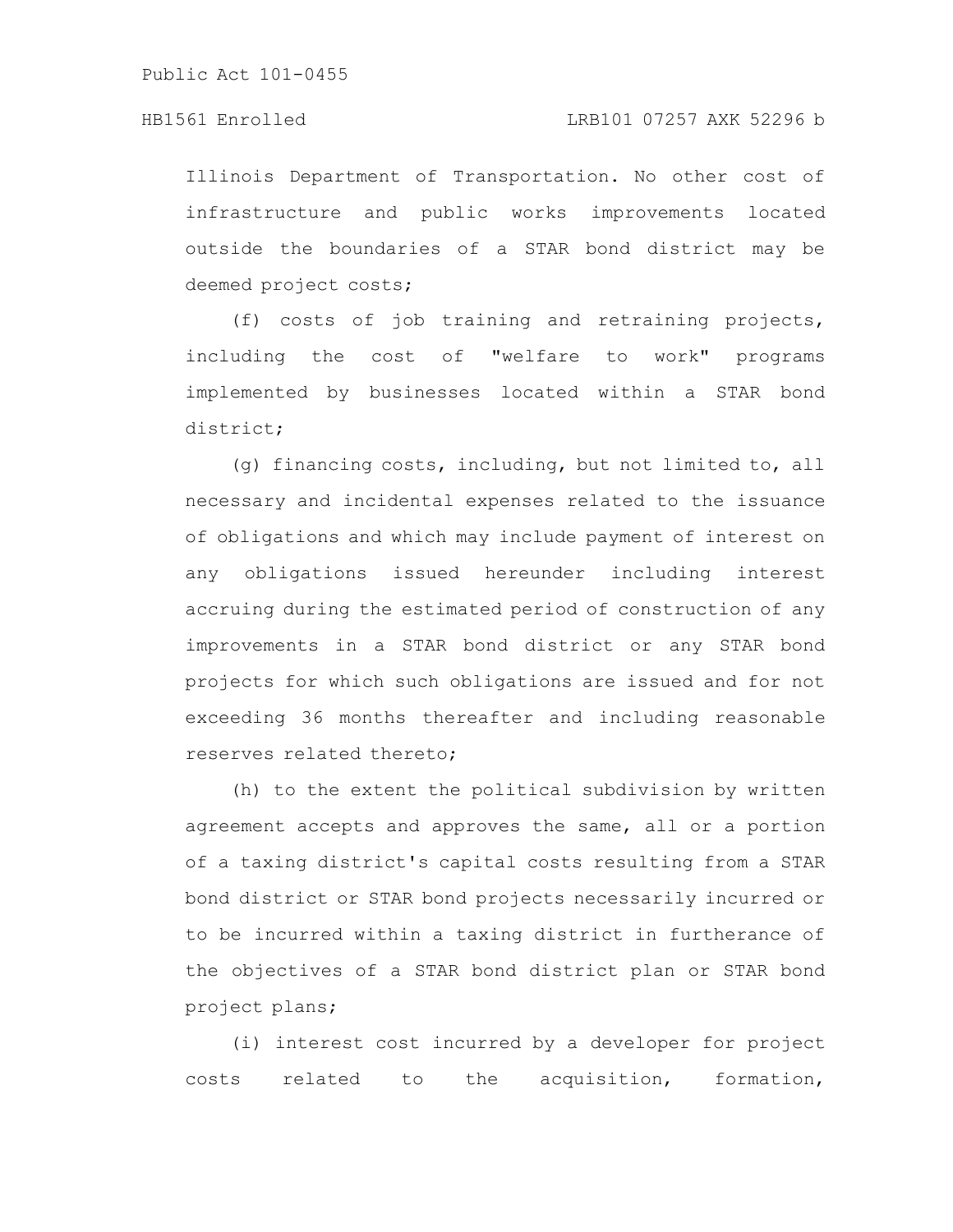implementation, development, construction, and administration of a STAR bond district, STAR bond district plan, STAR bond projects, or any STAR bond project plans provided that:

(i) payment of such costs in any one year may not exceed 30% of the annual interest costs incurred by the developer with regard to the STAR bond district or any STAR bond projects during that year; and

(ii) the total of such interest payments paid pursuant to this Act may not exceed 30% of the total cost paid or incurred by the developer for a STAR bond district or STAR bond projects, plus project costs, excluding any property assembly costs incurred by a political subdivision pursuant to this Act;

(j) costs of common areas located within the boundaries of a STAR bond district;

(k) costs of landscaping and plantings, retaining walls and fences, man-made lakes and ponds, shelters, benches, lighting, and similar amenities located within the boundaries of a STAR bond district;

(l) costs of mounted building signs, site monument, and pylon signs located within the boundaries of a STAR bond district; or

(m) if included in the STAR bond district plan and approved in writing by the Director, salaries or a portion of salaries for local government employees to the extent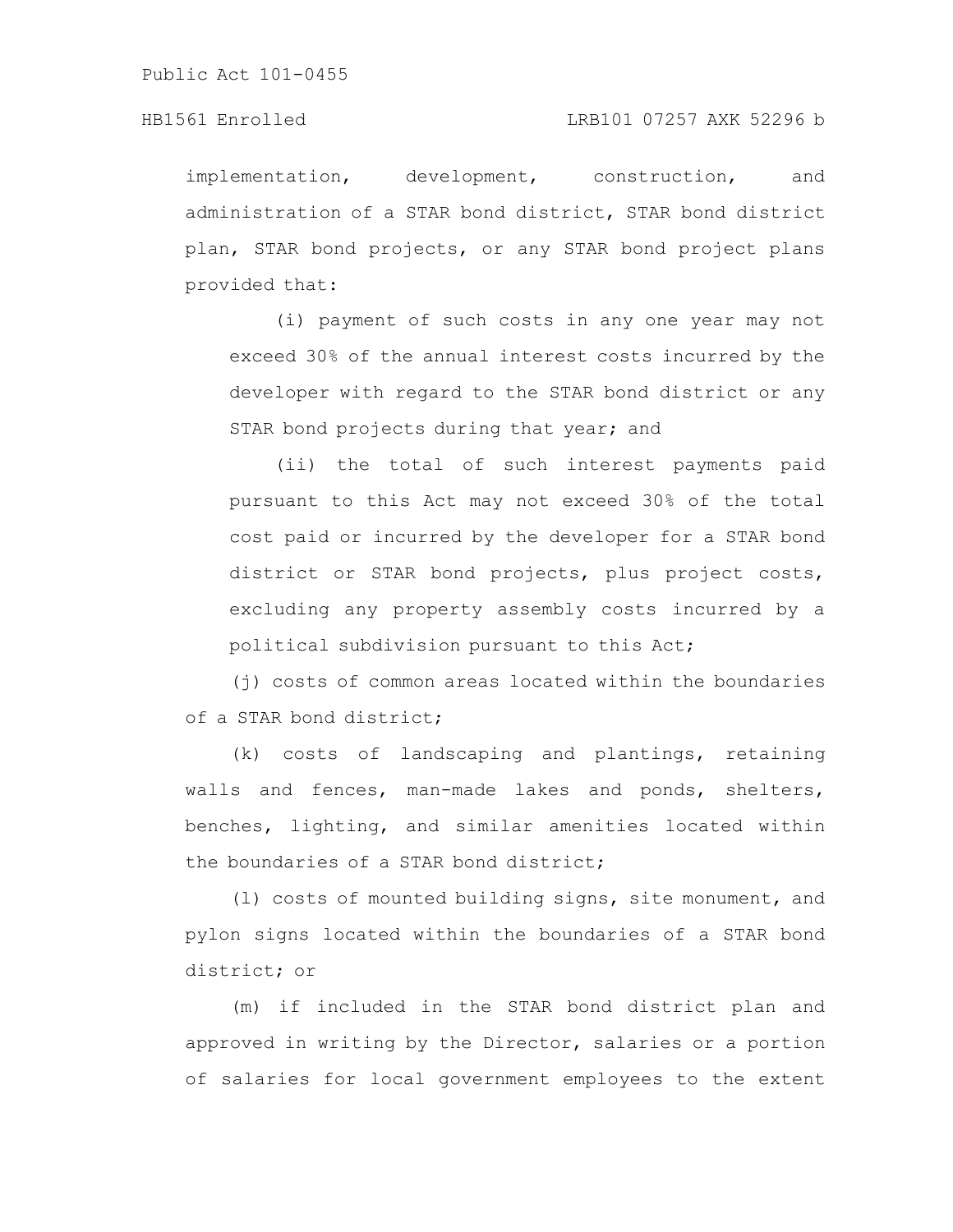the same are directly attributable to the work of such employees on the establishment and management of a STAR bond district or any STAR bond projects.

Except as specified in items (a) through (m), "project costs" shall not include:

(i) the cost of construction of buildings that are privately owned or owned by a municipality and leased to a developer or retail user for non-entertainment retail uses;

(ii) moving expenses for employees of the businesses locating within the STAR bond district;

(iii) property taxes for property located in the STAR bond district;

(iv) lobbying costs; and

(v) general overhead or administrative costs of the political subdivision that would still have been incurred by the political subdivision if the political subdivision had not established a STAR bond district.

"Project development agreement" means any one or more agreements, including any amendments thereto, between a master developer and any co-developer or subdeveloper in connection with a STAR bond project, which project development agreement may include the political subdivision as a party.

"Projected market area" means any area within the State in which a STAR bond district or STAR bond project is projected to have a significant fiscal or market impact as determined by the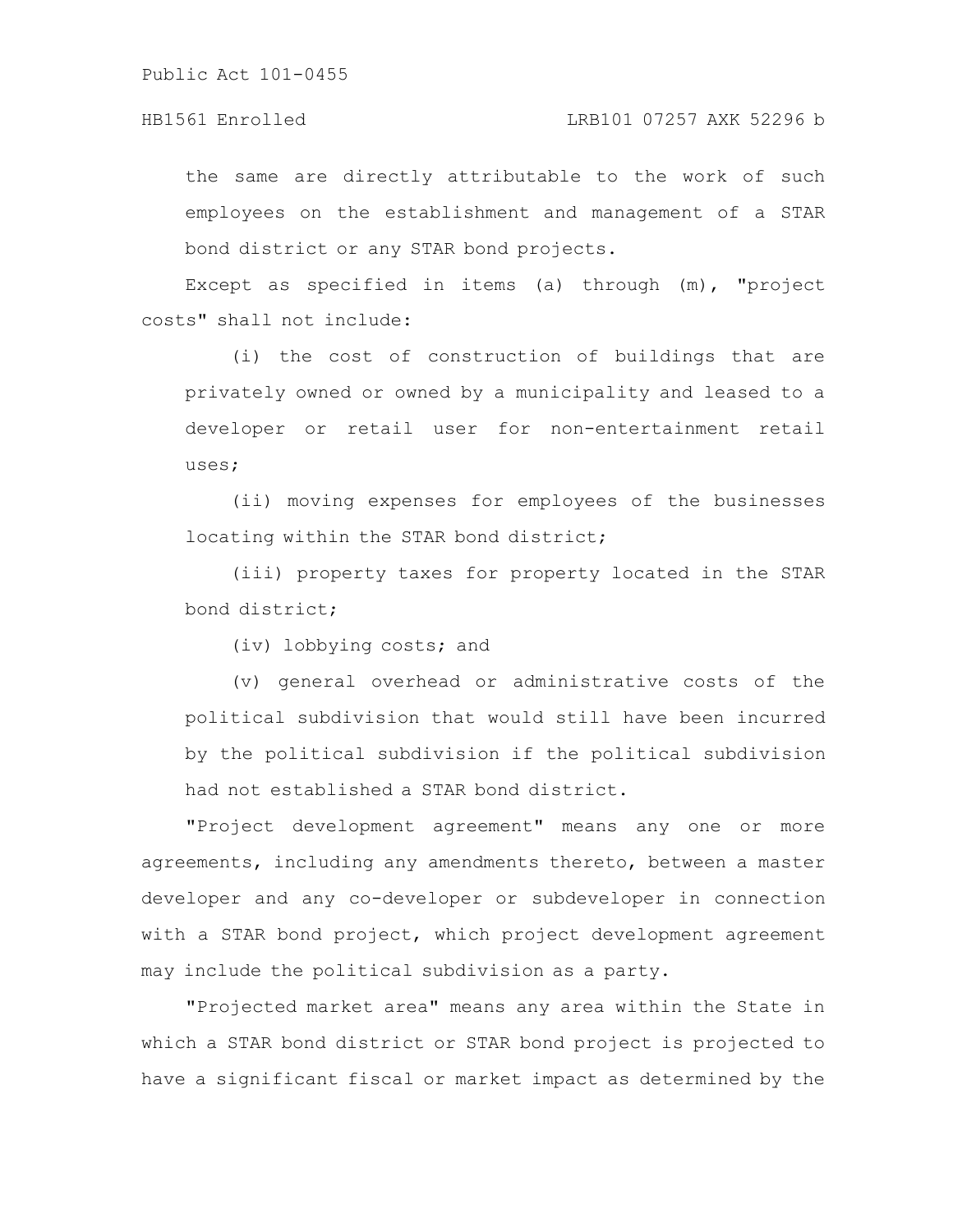Director.

"Resolution" means a resolution, order, ordinance, or other appropriate form of legislative action of a political subdivision or other applicable public entity approved by a vote of a majority of a quorum at a meeting of the governing body of the political subdivision or applicable public entity.

"STAR bond" means a sales tax and revenue bond, note, or other obligation payable from pledged STAR revenues and issued by a political subdivision, the proceeds of which shall be used only to pay project costs as defined in this Act.

"STAR bond district" means the specific area declared to be an eligible area as determined by the political subdivision, and approved by the Director, in which the political subdivision may develop one or more STAR bond projects.

"STAR bond district plan" means the preliminary or conceptual plan that generally identifies the proposed STAR bond project areas and identifies in a general manner the buildings, facilities, and improvements to be constructed or improved in each STAR bond project area.

"STAR bond project" means a project within a STAR bond district which is approved pursuant to Section 20.

"STAR bond project area" means the geographic area within a STAR bond district in which there may be one or more STAR bond projects.

"STAR bond project plan" means the written plan adopted by a political subdivision for the development of a STAR bond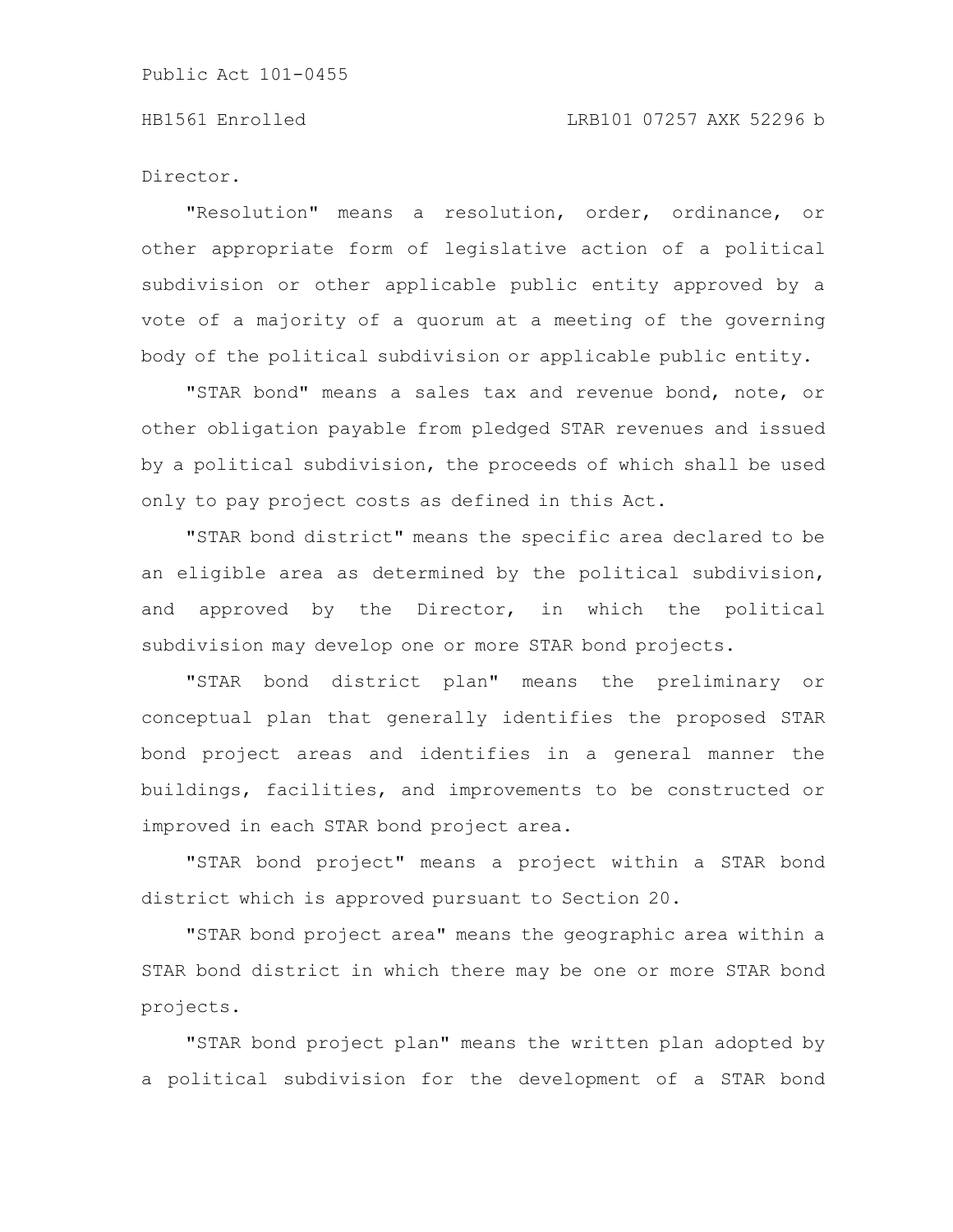project in a STAR bond district; the plan may include, but is not limited to, (i) project costs incurred prior to the date of the STAR bond project plan and estimated future STAR bond project costs, (ii) proposed sources of funds to pay those costs, (iii) the nature and estimated term of any obligations to be issued by the political subdivision to pay those costs, (iv) the most recent equalized assessed valuation of the STAR bond project area, (v) an estimate of the equalized assessed valuation of the STAR bond district or applicable project area after completion of a STAR bond project, (vi) a general description of the types of any known or proposed developers, users, or tenants of the STAR bond project or projects included in the plan, (vii) a general description of the type, structure, and character of the property or facilities to be developed or improved, (viii) a description of the general land uses to apply to the STAR bond project, and (ix) a general description or an estimate of the type, class, and number of employees to be employed in the operation of the STAR bond project.

"State sales tax" means all of the net revenue realized under the Retailers' Occupation Tax Act, the Use Tax Act, the Service Use Tax Act, and the Service Occupation Tax Act from transactions at places of business located within a STAR bond district, excluding that portion of the net revenue realized under the Retailers' Occupation Tax Act, the Use Tax Act, the Service Use Tax Act, and the Service Occupation Tax Act from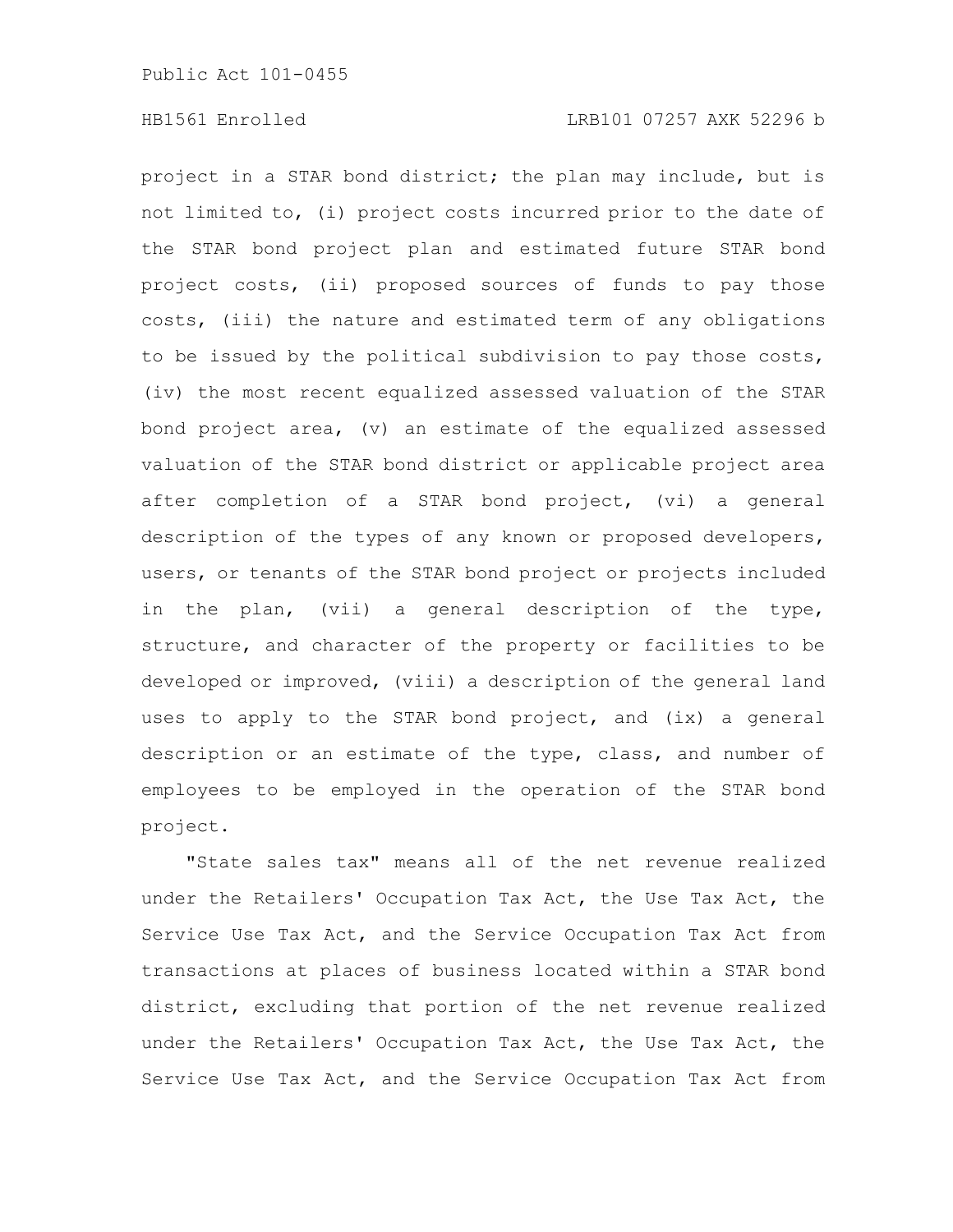transactions at places of business located within a STAR bond district that is deposited into the Local Government Tax Fund and the County and Mass Transit District Fund.

"State sales tax increment" means (i) 100% of that portion of the State sales tax that is in excess of the State sales tax for the same month in the base year, as determined by the Department of Revenue, from transactions at up to 2 destination users, one destination hotel, and one entertainment user located within a STAR bond district, which destination users, destination hotel, and entertainment user shall be designated by the master developer and approved by the political subdivision and the Director in conjunction with the applicable STAR bond project approval, and (ii) 25% of that portion of the State sales tax that is in excess of the State sales tax for the same month in the base year, as determined by the Department of Revenue, from all other transactions within a STAR bond district. If any portion of State sales taxes are, at the time of formation of a STAR bond district, already subject to tax increment financing under the Tax Increment Allocation Redevelopment Act, then the State sales tax increment for such portion shall be frozen at the base year established in accordance with this Act, and all future incremental increases shall be included in the State sales tax increment under this Act. Any party otherwise entitled to receipt of incremental State sales tax revenues through an existing tax increment financing district shall be entitled to continue to receive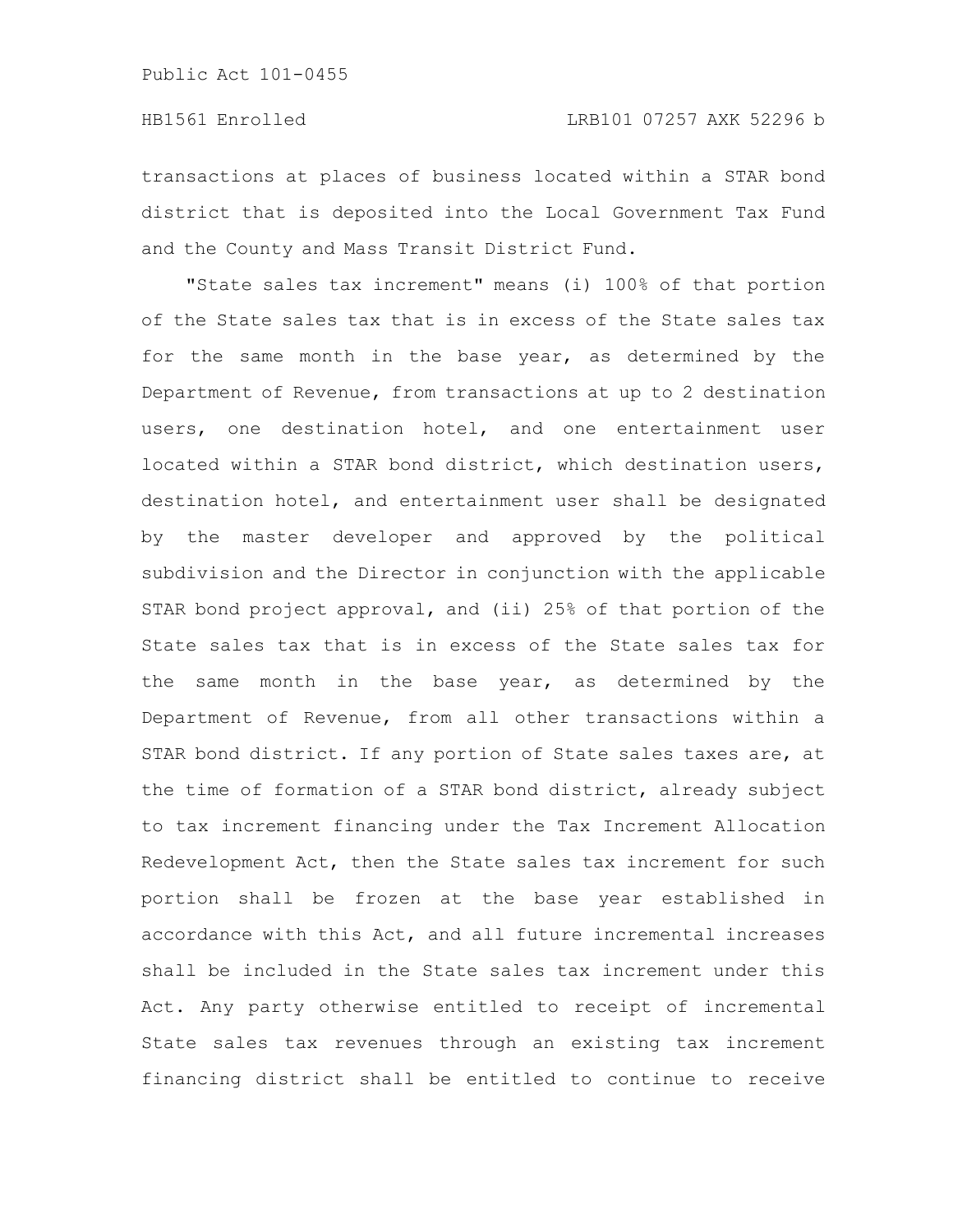### HB1561 Enrolled LRB101 07257 AXK 52296 b

such revenues up to the amount frozen in the base year. Nothing in this Act shall affect the prior qualification of existing redevelopment project costs incurred that are eligible for reimbursement under the Tax Increment Allocation Redevelopment Act. In such event, prior to approving a STAR bond district, the political subdivision forming the STAR bond district shall take such action as is necessary, including amending the existing tax increment financing district redevelopment plan, to carry out the provisions of this Act.

"Substantial change" means a change wherein the proposed STAR bond project plan differs substantially in size, scope, or use from the approved STAR bond district plan or STAR bond project plan.

"Taxpayer" means an individual, partnership, corporation, limited liability company, trust, estate, or other entity that is subject to the Illinois Income Tax Act.

"Total development costs" means the aggregate public and private investment in a STAR bond district, including project costs and other direct and indirect costs related to the development of the STAR bond district.

"Traditional retail use" means the operation of a business that derives at least 90% of its annual gross revenue from sales at retail, as that phrase is defined by Section 1 of the Retailers' Occupation Tax Act, but does not include the operations of destination users, entertainment users, restaurants, hotels, retail uses within hotels, or any other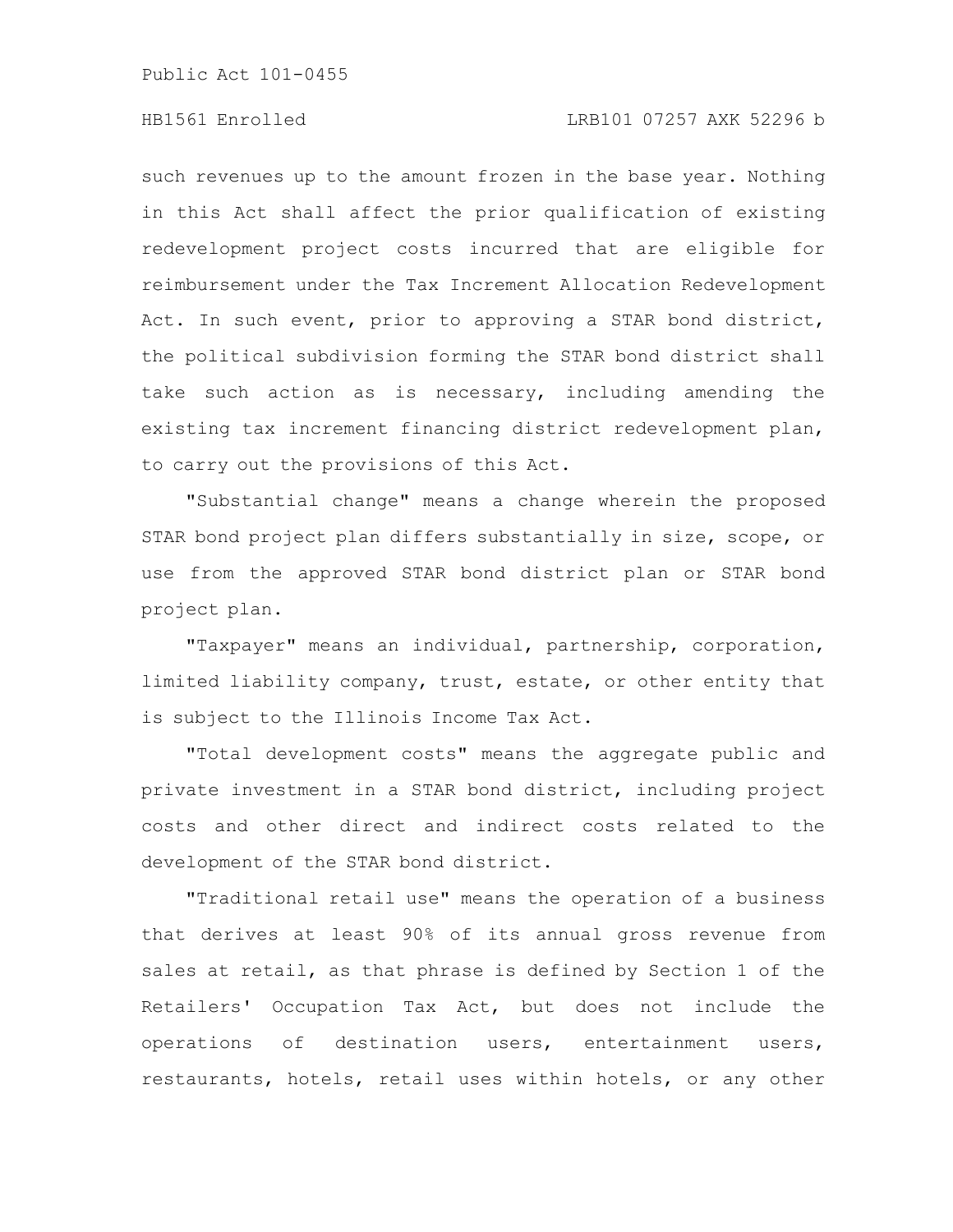HB1561 Enrolled LRB101 07257 AXK 52296 b

non-retail uses.

"Vacant" means that portion of the land in a proposed STAR bond district that is not occupied by a building, facility, or other vertical improvement.

(Source: P.A. 99-642, eff. 7-28-16.)

Section 15. The Counties Code is amended by changing Section 5-1006.7 as follows:

(55 ILCS 5/5-1006.7)

Sec. 5-1006.7. School facility and resources occupation taxes.

(a) In any county, a tax shall be imposed upon all persons engaged in the business of selling tangible personal property, other than personal property titled or registered with an agency of this State's government, at retail in the county on the gross receipts from the sales made in the course of business to provide revenue to be used exclusively (i) for school facility purposes, (ii) school resource officers and mental health professionals, or (iii) school facility purposes, school resource officers, and mental health professionals if a proposition for the tax has been submitted to the electors of that county and approved by a majority of those voting on the question as provided in subsection (c). The tax under this Section shall be imposed only in one-quarter percent increments and may not exceed 1%.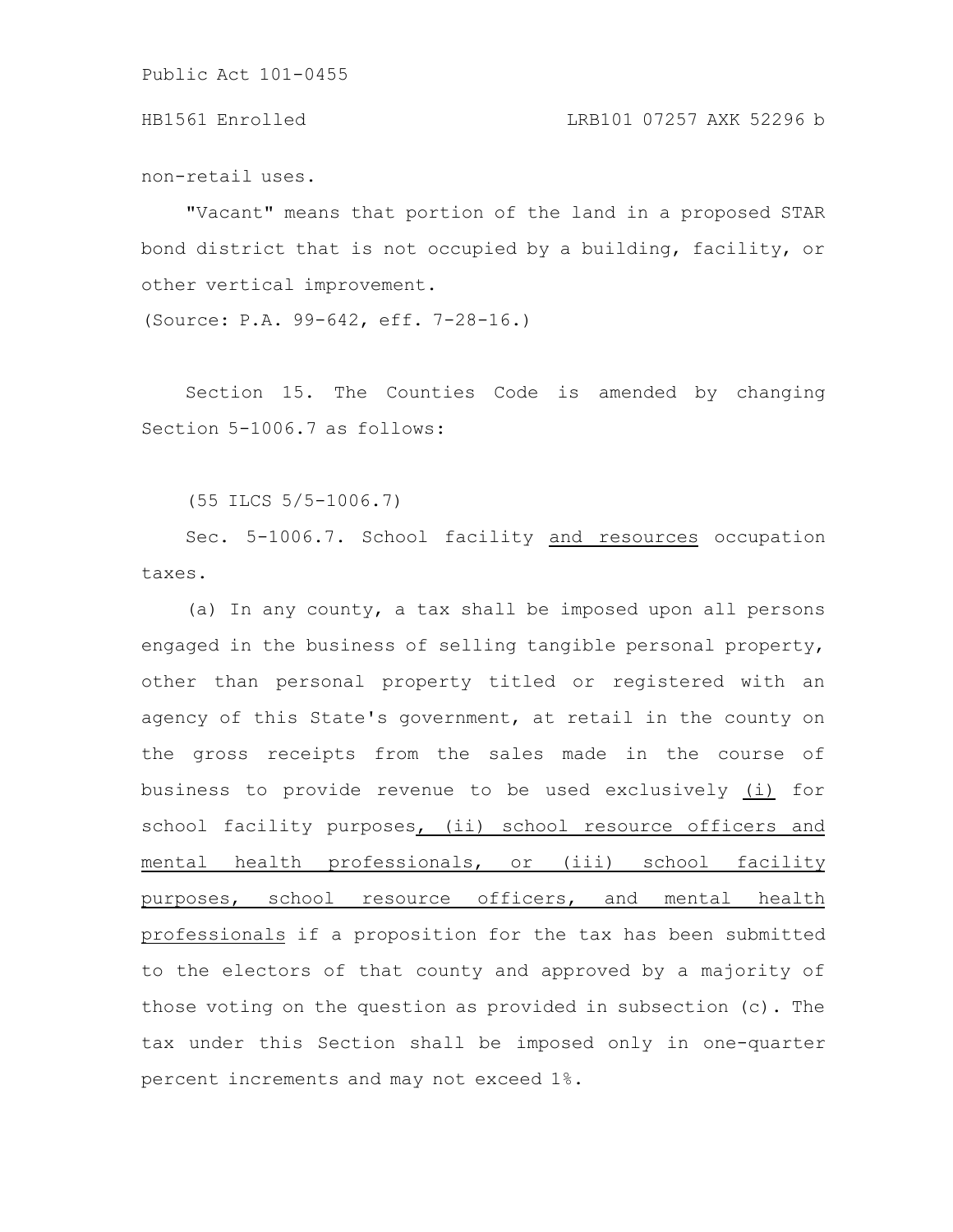# HB1561 Enrolled LRB101 07257 AXK 52296 b

This additional tax may not be imposed on tangible personal property taxed at the 1% rate under the Retailers' Occupation Tax Act. The Department of Revenue has full power to administer and enforce this subsection, to collect all taxes and penalties due under this subsection, to dispose of taxes and penalties so collected in the manner provided in this subsection, and to determine all rights to credit memoranda arising on account of the erroneous payment of a tax or penalty under this subsection. The Department shall deposit all taxes and penalties collected under this subsection into a special fund created for that purpose.

In the administration of and compliance with this subsection, the Department and persons who are subject to this subsection (i) have the same rights, remedies, privileges, immunities, powers, and duties, (ii) are subject to the same conditions, restrictions, limitations, penalties, and definitions of terms, and (iii) shall employ the same modes of procedure as are set forth in Sections 1 through 1o, 2 through 2-70 (in respect to all provisions contained in those Sections other than the State rate of tax), 2a through 2h, 3 (except as to the disposition of taxes and penalties collected), 4, 5, 5a, 5b, 5c, 5d, 5e, 5f, 5g, 5h, 5i, 5j, 5k, 5l, 6, 6a, 6b, 6c, 6d, 7, 8, 9, 10, 11, 11a, 12, and 13 of the Retailers' Occupation Tax Act and all provisions of the Uniform Penalty and Interest Act as if those provisions were set forth in this subsection.

The certificate of registration that is issued by the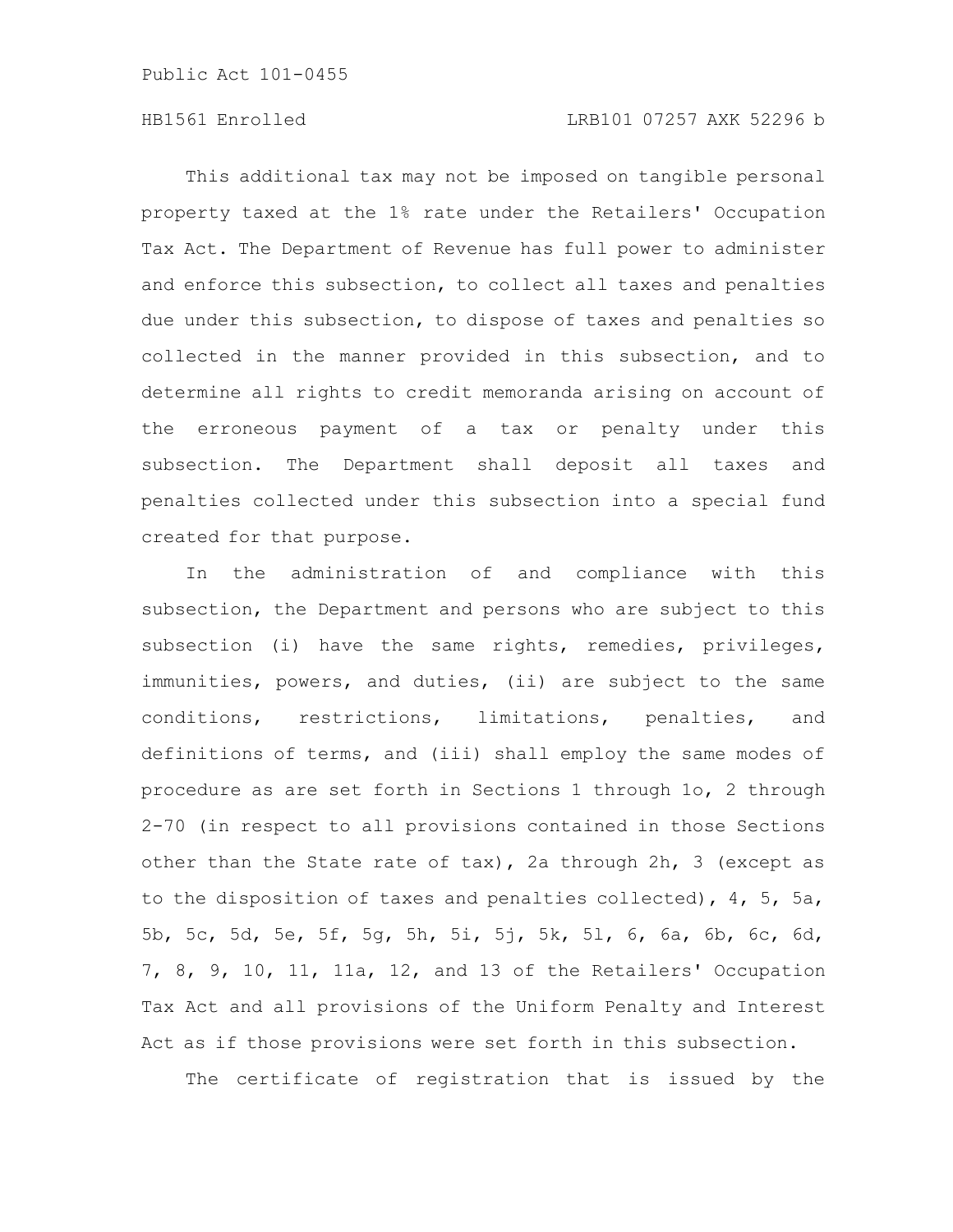Department to a retailer under the Retailers' Occupation Tax Act permits the retailer to engage in a business that is taxable without registering separately with the Department under an ordinance or resolution under this subsection.

Persons subject to any tax imposed under the authority granted in this subsection may reimburse themselves for their seller's tax liability by separately stating that tax as an additional charge, which may be stated in combination, in a single amount, with State tax that sellers are required to collect under the Use Tax Act, pursuant to any bracketed schedules set forth by the Department.

(b) If a tax has been imposed under subsection (a), then a service occupation tax must also be imposed at the same rate upon all persons engaged, in the county, in the business of making sales of service, who, as an incident to making those sales of service, transfer tangible personal property within the county as an incident to a sale of service.

This tax may not be imposed on tangible personal property taxed at the 1% rate under the Service Occupation Tax Act.

The tax imposed under this subsection and all civil penalties that may be assessed as an incident thereof shall be collected and enforced by the Department and deposited into a special fund created for that purpose. The Department has full power to administer and enforce this subsection, to collect all taxes and penalties due under this subsection, to dispose of taxes and penalties so collected in the manner provided in this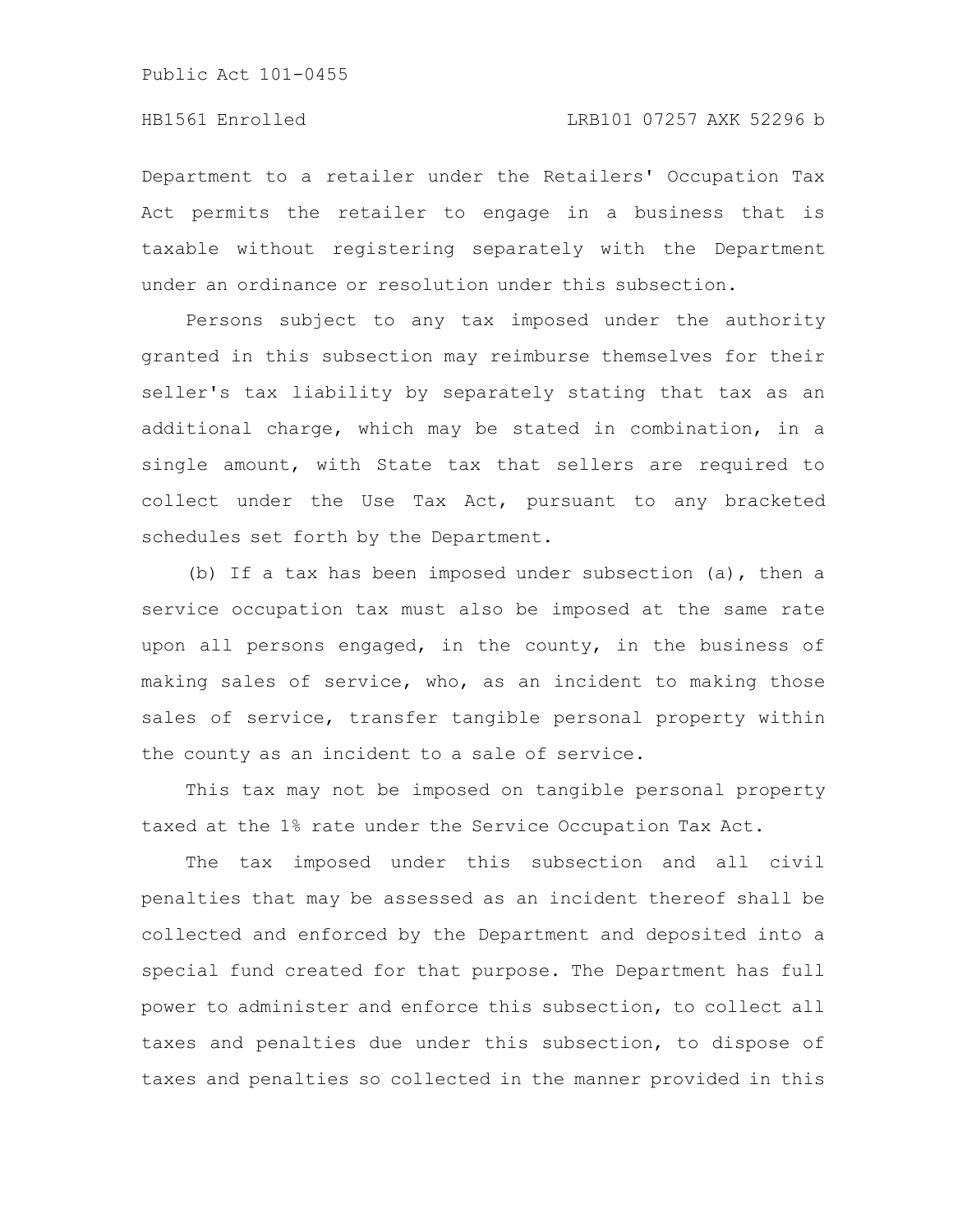subsection, and to determine all rights to credit memoranda arising on account of the erroneous payment of a tax or penalty under this subsection.

In the administration of and compliance with this subsection, the Department and persons who are subject to this subsection shall (i) have the same rights, remedies, privileges, immunities, powers and duties, (ii) be subject to the same conditions, restrictions, limitations, penalties and definition of terms, and (iii) employ the same modes of procedure as are set forth in Sections 2 (except that that reference to State in the definition of supplier maintaining a place of business in this State means the county), 2a through 2d, 3 through 3-50 (in respect to all provisions contained in those Sections other than the State rate of tax), 4 (except that the reference to the State shall be to the county),  $5, 7,$ 8 (except that the jurisdiction to which the tax is a debt to the extent indicated in that Section 8 is the county), 9 (except as to the disposition of taxes and penalties collected), 10, 11, 12 (except the reference therein to Section 2b of the Retailers' Occupation Tax Act), 13 (except that any reference to the State means the county), Section 15, 16, 17, 18, 19, and 20 of the Service Occupation Tax Act and all provisions of the Uniform Penalty and Interest Act, as fully as if those provisions were set forth herein.

Persons subject to any tax imposed under the authority granted in this subsection may reimburse themselves for their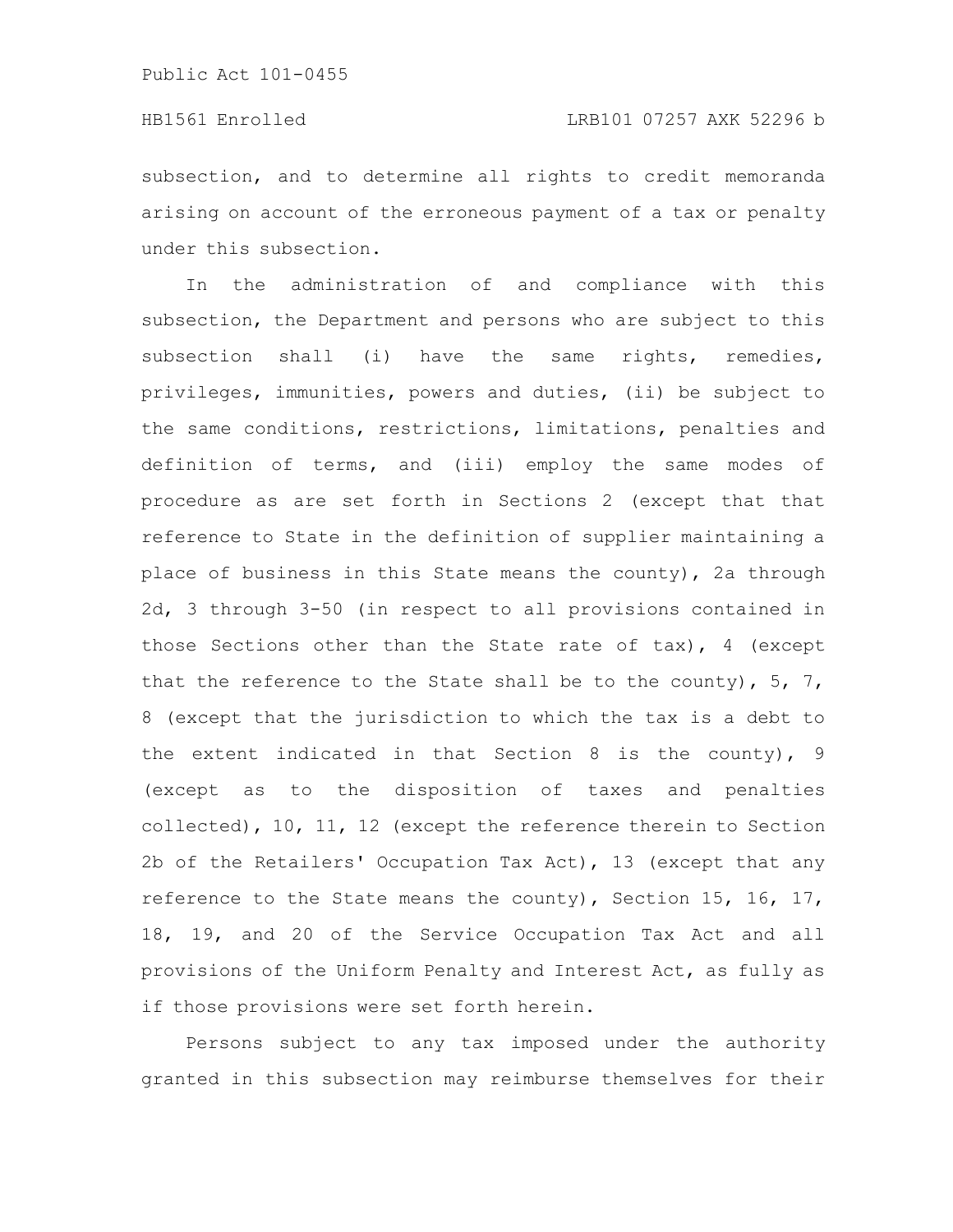serviceman's tax liability by separately stating the tax as an additional charge, which may be stated in combination, in a single amount, with State tax that servicemen are authorized to collect under the Service Use Tax Act, pursuant to any bracketed schedules set forth by the Department.

(c) The tax under this Section may not be imposed until the question of imposing the tax has been submitted to the electors of the county at a regular election and approved by a majority of the electors voting on the question. For all regular elections held prior to August 23, 2011 (the effective date of Public Act 97-542), upon a resolution by the county board or a resolution by school district boards that represent at least 51% of the student enrollment within the county, the county board must certify the question to the proper election authority in accordance with the Election Code.

For all regular elections held prior to August 23, 2011 (the effective date of Public Act 97-542), the election authority must submit the question in substantially the following form:

Shall (name of county) be authorized to impose a retailers' occupation tax and a service occupation tax (commonly referred to as a "sales tax") at a rate of (insert rate) to be used exclusively for school facility purposes?

# The election authority must record the votes as "Yes" or "No". If a majority of the electors voting on the question vote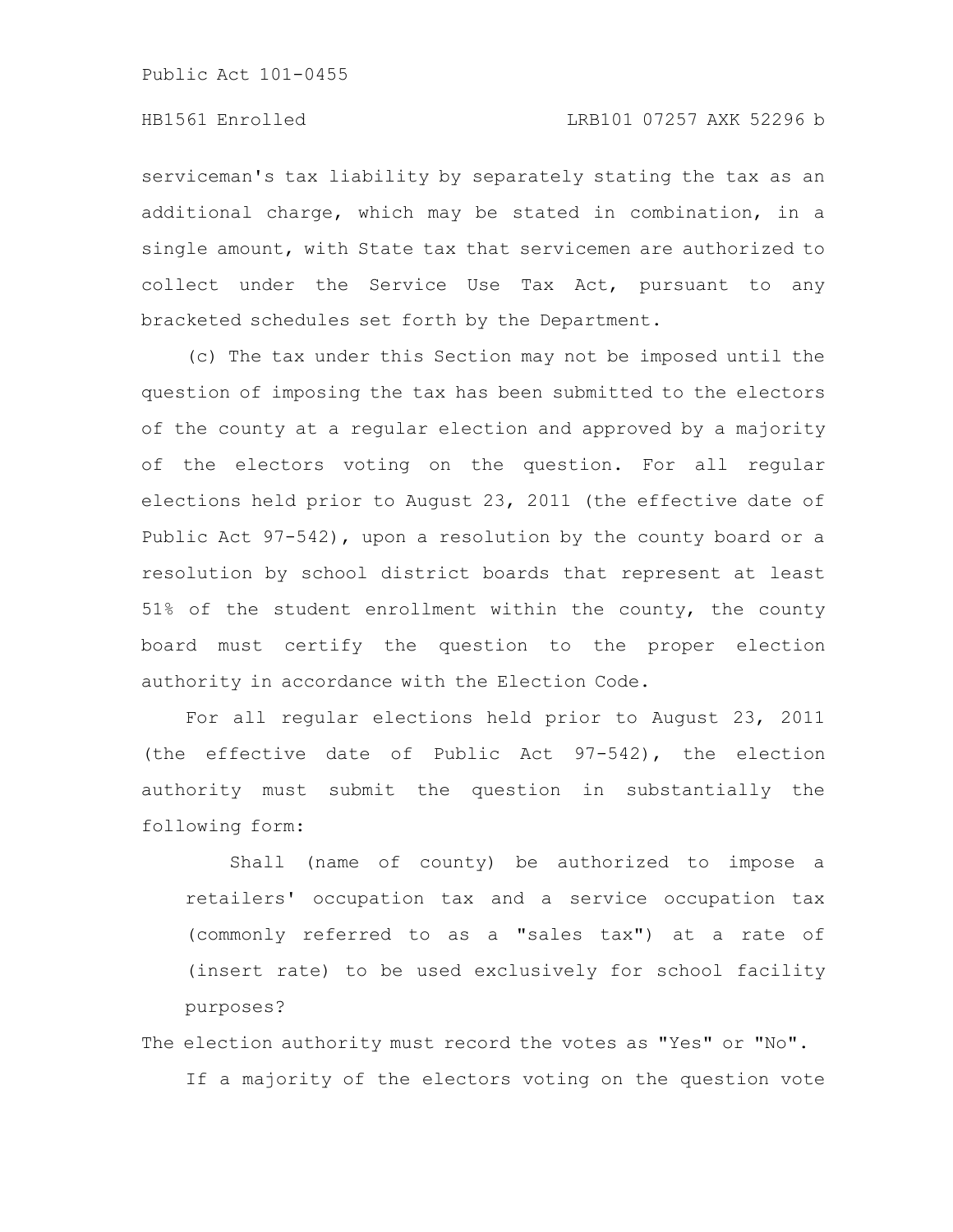in the affirmative, then the county may, thereafter, impose the tax.

For all regular elections held on or after August 23, 2011 (the effective date of Public Act 97-542), the regional superintendent of schools for the county must, upon receipt of a resolution or resolutions of school district boards that represent more than 50% of the student enrollment within the county, certify the question to the proper election authority for submission to the electors of the county at the next regular election at which the question lawfully may be submitted to the electors, all in accordance with the Election Code.

For all regular elections held on or after August 23, 2011 (the effective date of Public Act 97-542) and before the effective date of this amendatory Act of the 101st General Assembly, the election authority must submit the question in substantially the following form:

Shall a retailers' occupation tax and a service occupation tax (commonly referred to as a "sales tax") be imposed in (name of county) at a rate of (insert rate) to be used exclusively for school facility purposes?

The election authority must record the votes as "Yes" or "No".

If a majority of the electors voting on the question vote in the affirmative, then the tax shall be imposed at the rate set forth in the question.

For all regular elections held on or after the effective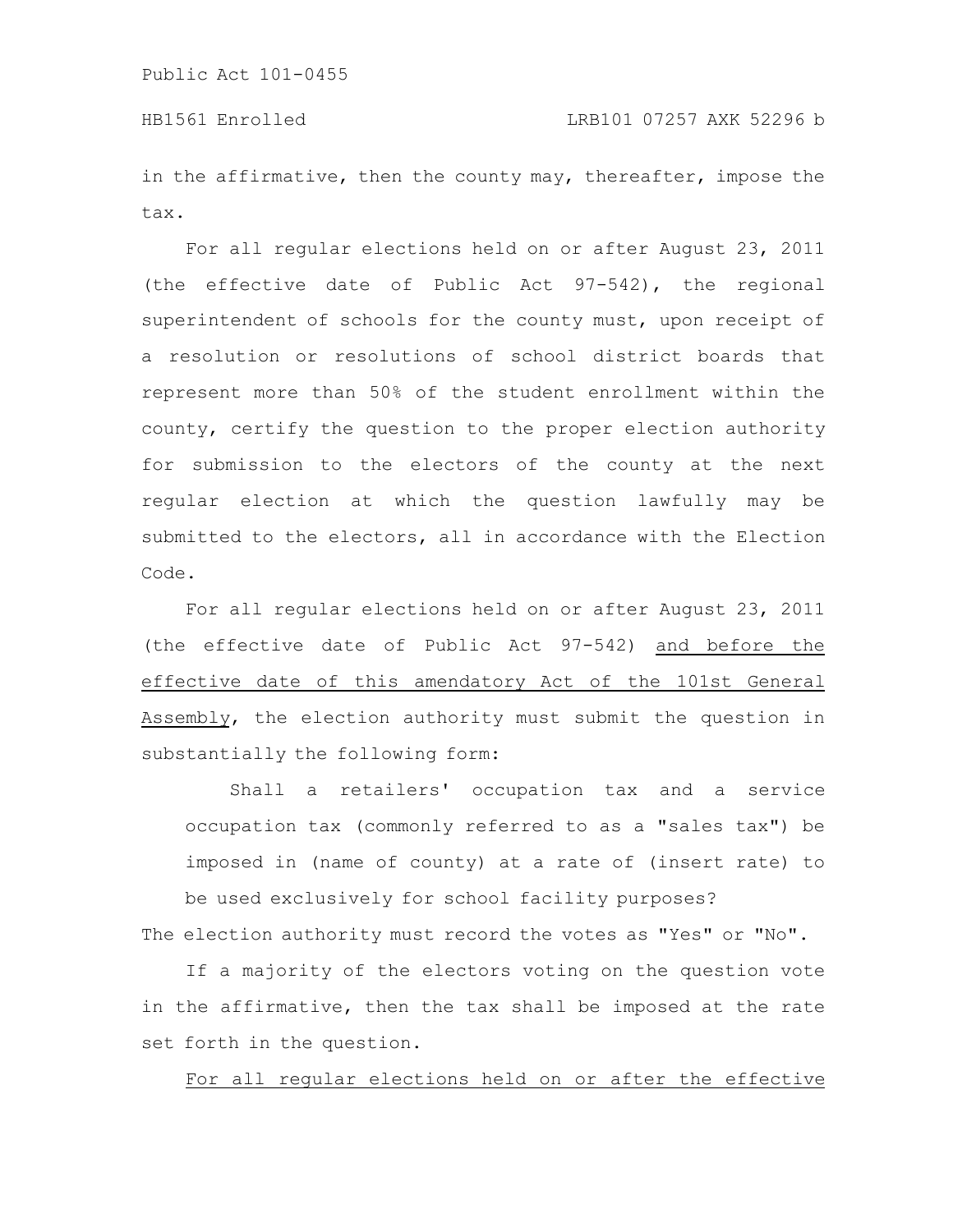date of this amendatory Act of the 101st General Assembly, the election authority must submit the question as follows:

(1) If the referendum is to expand the use of revenues from a currently imposed tax exclusively for school facility purposes to include school resource officers and mental health professionals, the question shall be in substantially the following form:

In addition to school facility purposes, shall (name of county) school districts be authorized to use revenues from the tax commonly referred to as the school facility sales tax that is currently imposed in (name of county) at a rate of (insert rate) for school resource officers and mental health professionals?

(2) If the referendum is to increase the rate of a tax currently imposed exclusively for school facility purposes at less than 1% and dedicate the additional revenues for school resource officers and mental health professionals, the question shall be in substantially the following form:

Shall the tax commonly referred to as the school facility sales tax that is currently imposed in (name of county) at the rate of (insert rate) be increased to a rate of (insert rate) with the additional revenues used exclusively for school resource officers and mental health professionals?

(3) If the referendum is to impose a tax in a county that has not previously imposed a tax under this Section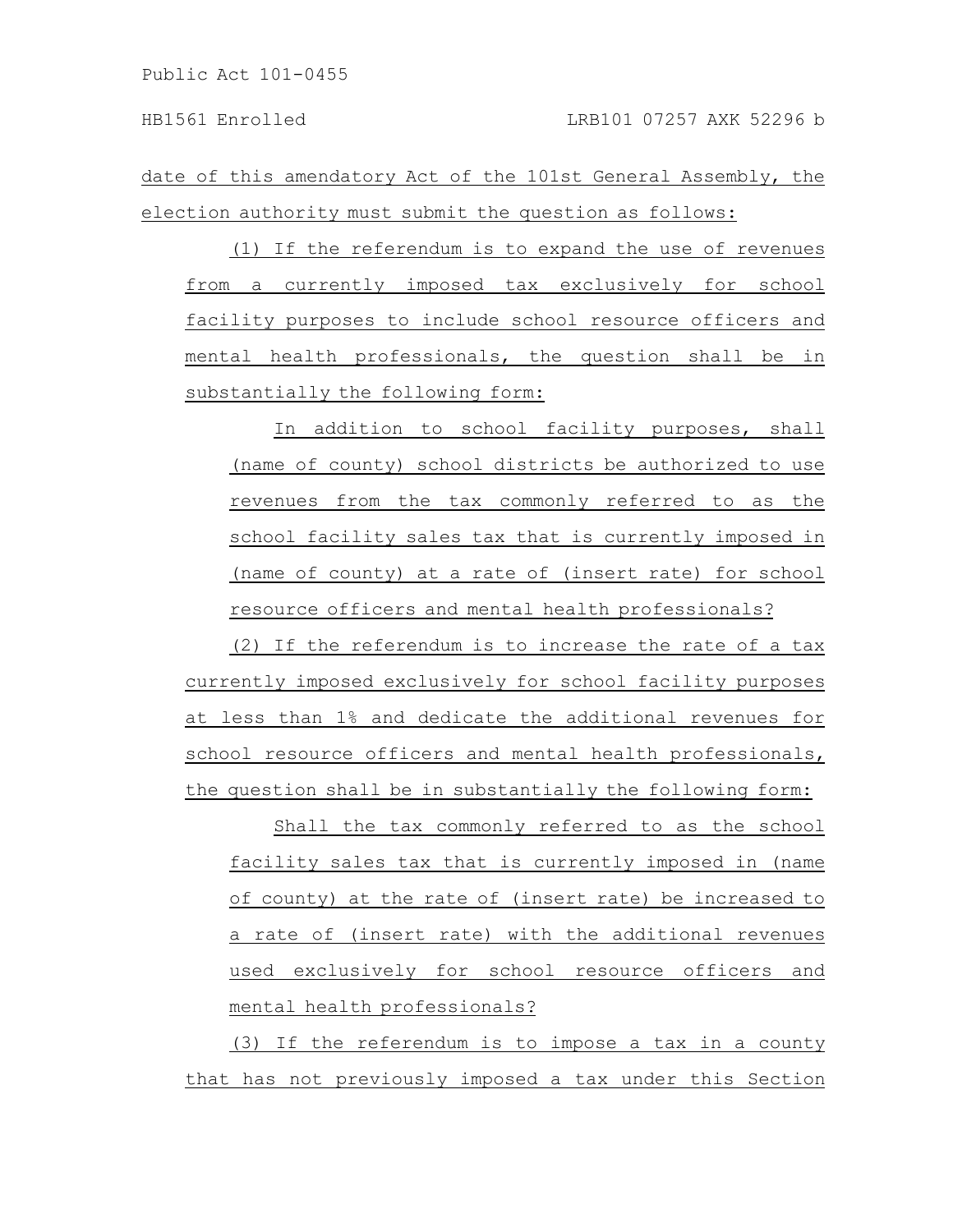exclusively for school facility purposes, the question shall be in substantially the following form:

Shall a retailers' occupation tax and a service occupation tax (commonly referred to as a sales tax) be imposed in (name of county) at a rate of (insert rate) to be used exclusively for school facility purposes?

(4) If the referendum is to impose a tax in a county that has not previously imposed a tax under this Section exclusively for school resource officers and mental health professionals, the question shall be in substantially the following form:

Shall a retailers' occupation tax and a service occupation tax (commonly referred to as a sales tax) be imposed in (name of county) at a rate of (insert rate) to be used exclusively for school resource officers and mental health professionals?

(5) If the referendum is to impose a tax in a county that has not previously imposed a tax under this Section exclusively for school facility purposes, school resource officers, and mental health professionals, the question shall be in substantially the following form:

Shall a retailers' occupation tax and a service occupation tax (commonly referred to as a sales tax) be imposed in (name of county) at a rate of (insert rate) to be used exclusively for school facility purposes, school resource officers, and mental health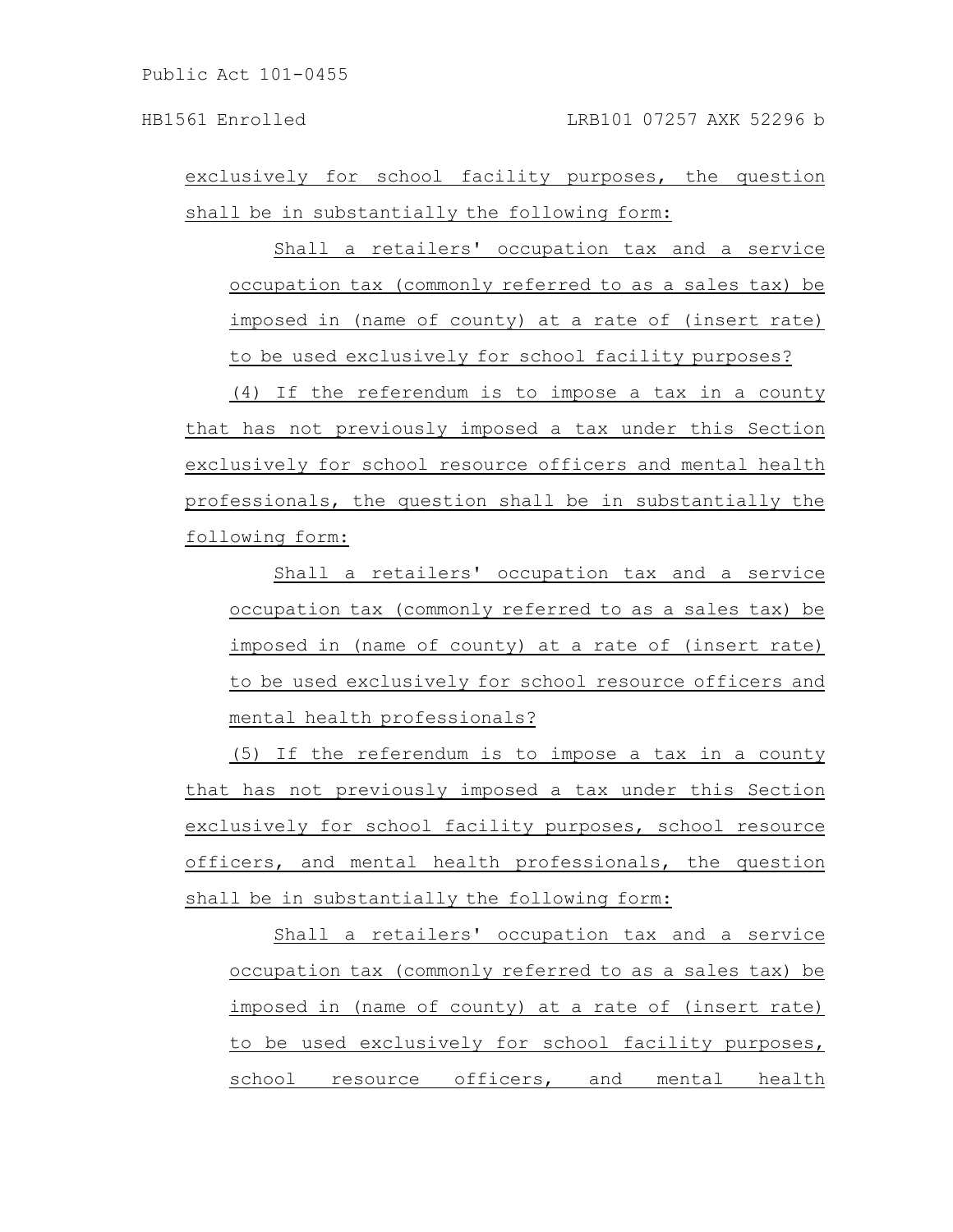professionals?

The election authority must record the votes as "Yes" or  $"$  No $"$  .

If a majority of the electors voting on the question vote in the affirmative, then the tax shall be imposed at the rate set forth in the question.

For the purposes of this subsection (c), "enrollment" means the head count of the students residing in the county on the last school day of September of each year, which must be reported on the Illinois State Board of Education Public School Fall Enrollment/Housing Report.

(d) The Department shall immediately pay over to the State Treasurer, ex officio, as trustee, all taxes and penalties collected under this Section to be deposited into the School Facility Occupation Tax Fund, which shall be an unappropriated trust fund held outside the State treasury.

On or before the 25th day of each calendar month, the Department shall prepare and certify to the Comptroller the disbursement of stated sums of money to the regional superintendents of schools in counties from which retailers or servicemen have paid taxes or penalties to the Department during the second preceding calendar month. The amount to be paid to each regional superintendent of schools and disbursed to him or her in accordance with Section 3-14.31 of the School Code, is equal to the amount (not including credit memoranda) collected from the county under this Section during the second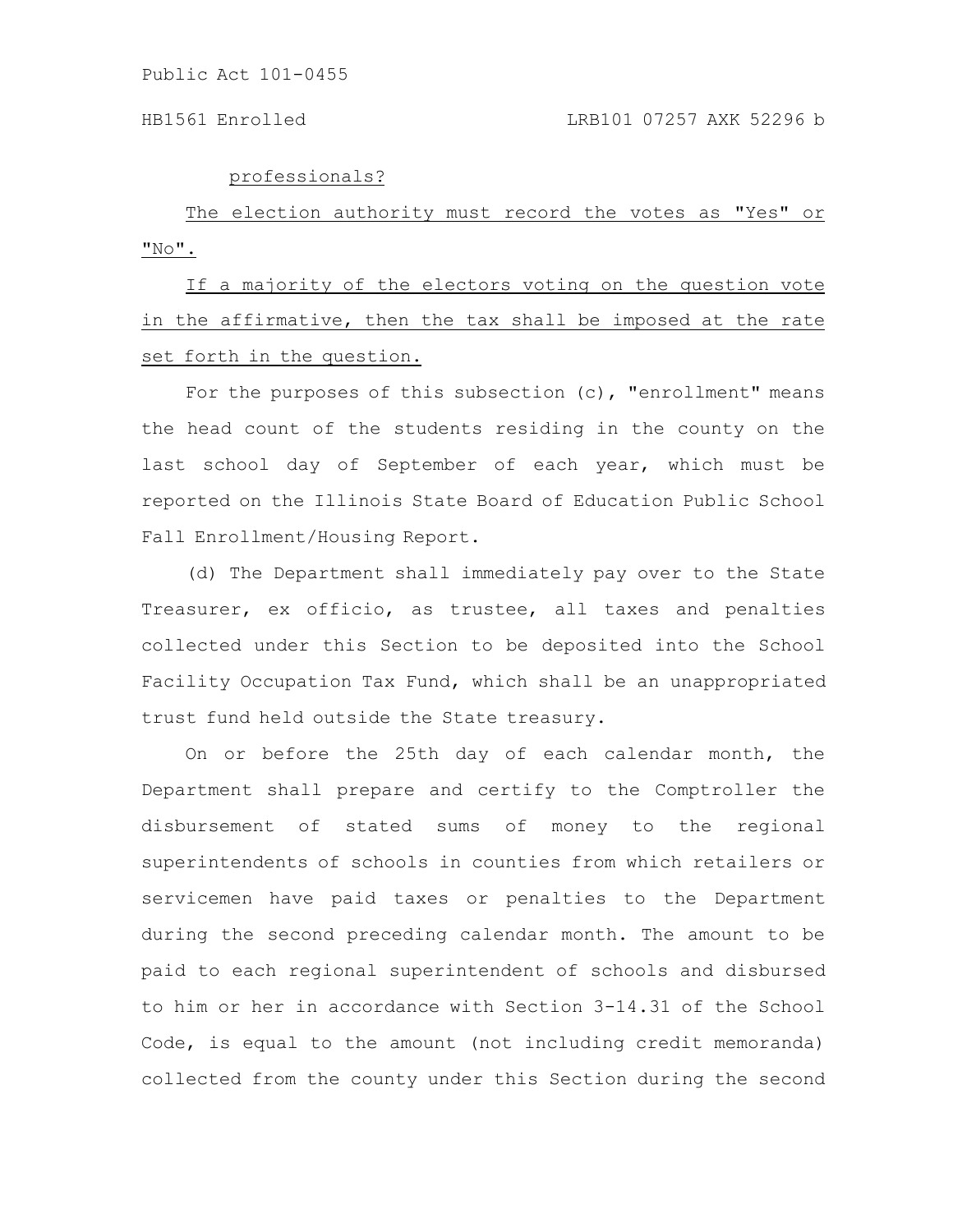preceding calendar month by the Department, (i) less 2% of that amount, which shall be deposited into the Tax Compliance and Administration Fund and shall be used by the Department, subject to appropriation, to cover the costs of the Department in administering and enforcing the provisions of this Section, on behalf of the county, (ii) plus an amount that the Department determines is necessary to offset any amounts that were erroneously paid to a different taxing body; (iii) less an amount equal to the amount of refunds made during the second preceding calendar month by the Department on behalf of the county; and (iv) less any amount that the Department determines is necessary to offset any amounts that were payable to a different taxing body but were erroneously paid to the county. When certifying the amount of a monthly disbursement to a regional superintendent of schools under this Section, the Department shall increase or decrease the amounts by an amount necessary to offset any miscalculation of previous disbursements within the previous 6 months from the time a miscalculation is discovered.

Within 10 days after receipt by the Comptroller from the Department of the disbursement certification to the regional superintendents of the schools provided for in this Section, the Comptroller shall cause the orders to be drawn for the respective amounts in accordance with directions contained in the certification.

If the Department determines that a refund should be made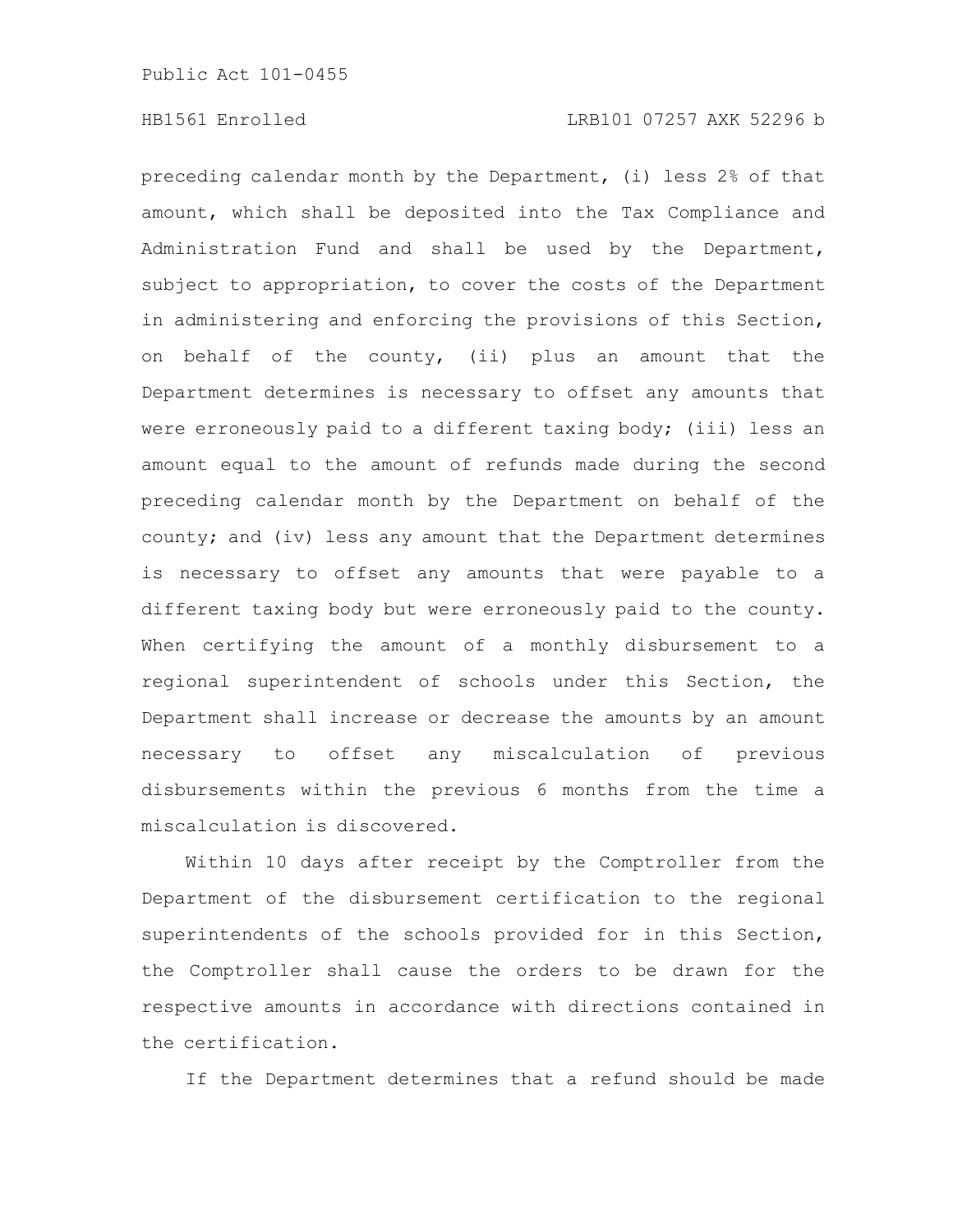under this Section to a claimant instead of issuing a credit memorandum, then the Department shall notify the Comptroller, who shall cause the order to be drawn for the amount specified and to the person named in the notification from the Department. The refund shall be paid by the Treasurer out of the School Facility Occupation Tax Fund.

(e) For the purposes of determining the local governmental unit whose tax is applicable, a retail sale by a producer of coal or another mineral mined in Illinois is a sale at retail at the place where the coal or other mineral mined in Illinois is extracted from the earth. This subsection does not apply to coal or another mineral when it is delivered or shipped by the seller to the purchaser at a point outside Illinois so that the sale is exempt under the United States Constitution as a sale in interstate or foreign commerce.

(f) Nothing in this Section may be construed to authorize a tax to be imposed upon the privilege of engaging in any business that under the Constitution of the United States may not be made the subject of taxation by this State.

(g) If a county board imposes a tax under this Section pursuant to a referendum held before August 23, 2011 (the effective date of Public Act 97-542) at a rate below the rate set forth in the question approved by a majority of electors of that county voting on the question as provided in subsection (c), then the county board may, by ordinance, increase the rate of the tax up to the rate set forth in the question approved by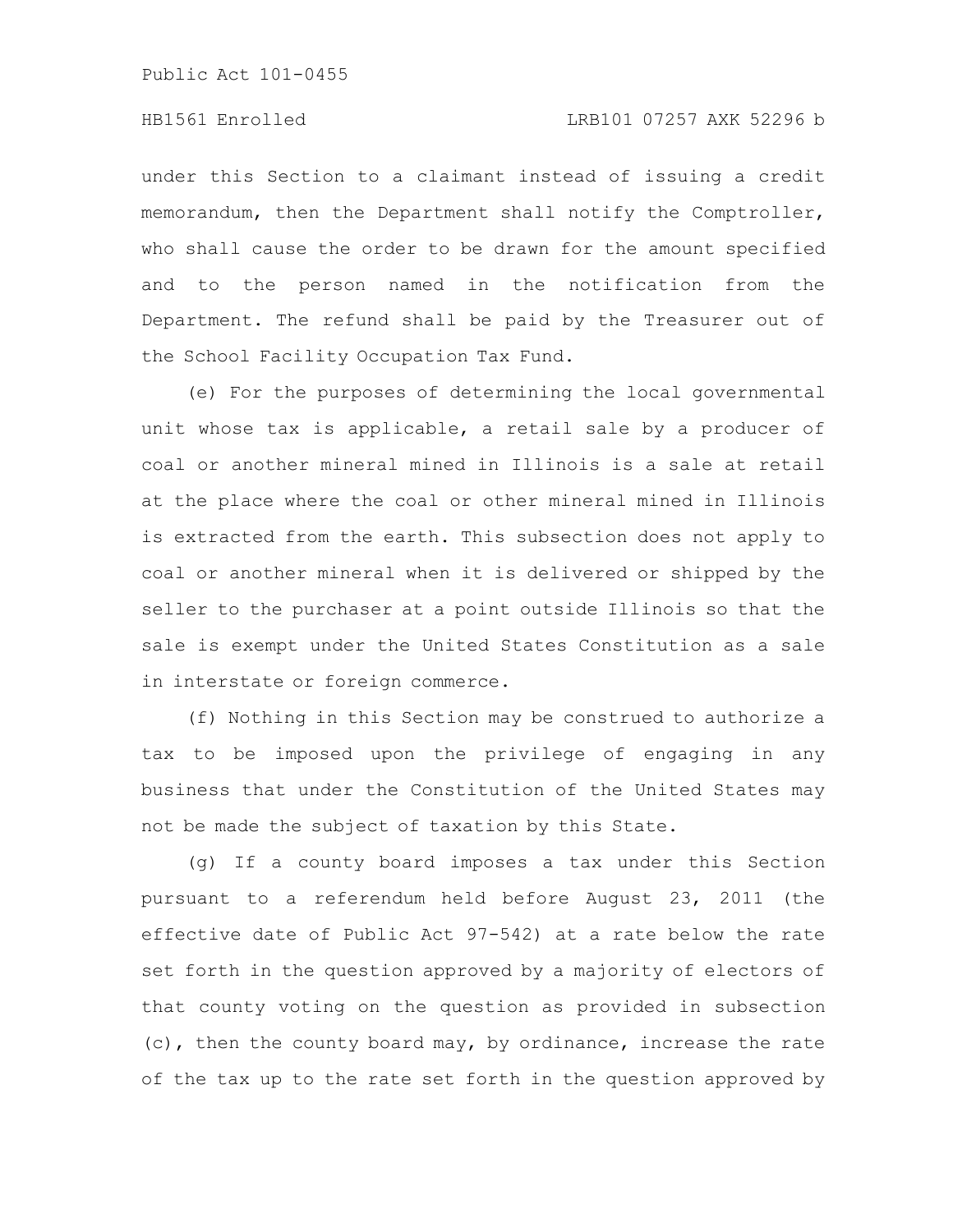a majority of electors of that county voting on the question as provided in subsection (c). If a county board imposes a tax under this Section pursuant to a referendum held before August 23, 2011 (the effective date of Public Act 97-542), then the board may, by ordinance, discontinue or reduce the rate of the tax. If a tax is imposed under this Section pursuant to a referendum held on or after August 23, 2011 (the effective date of Public Act 97-542) and before the effective date of this amendatory Act of the 101st General Assembly, then the county board may reduce or discontinue the tax, but only in accordance with subsection (h-5) of this Section. If a tax is imposed under this Section pursuant to a referendum held on or after the effective date of this amendatory Act of the 101st General Assembly, then the county board may reduce or discontinue the tax, but only in accordance with subsection (h-10). If, however, a school board issues bonds that are secured by the proceeds of the tax under this Section, then the county board may not reduce the tax rate or discontinue the tax if that rate reduction or discontinuance would adversely affect the school board's ability to pay the principal and interest on those bonds as they become due or necessitate the extension of additional property taxes to pay the principal and interest on those bonds. If the county board reduces the tax rate or discontinues the tax, then a referendum must be held in accordance with subsection (c) of this Section in order to increase the rate of the tax or to reimpose the discontinued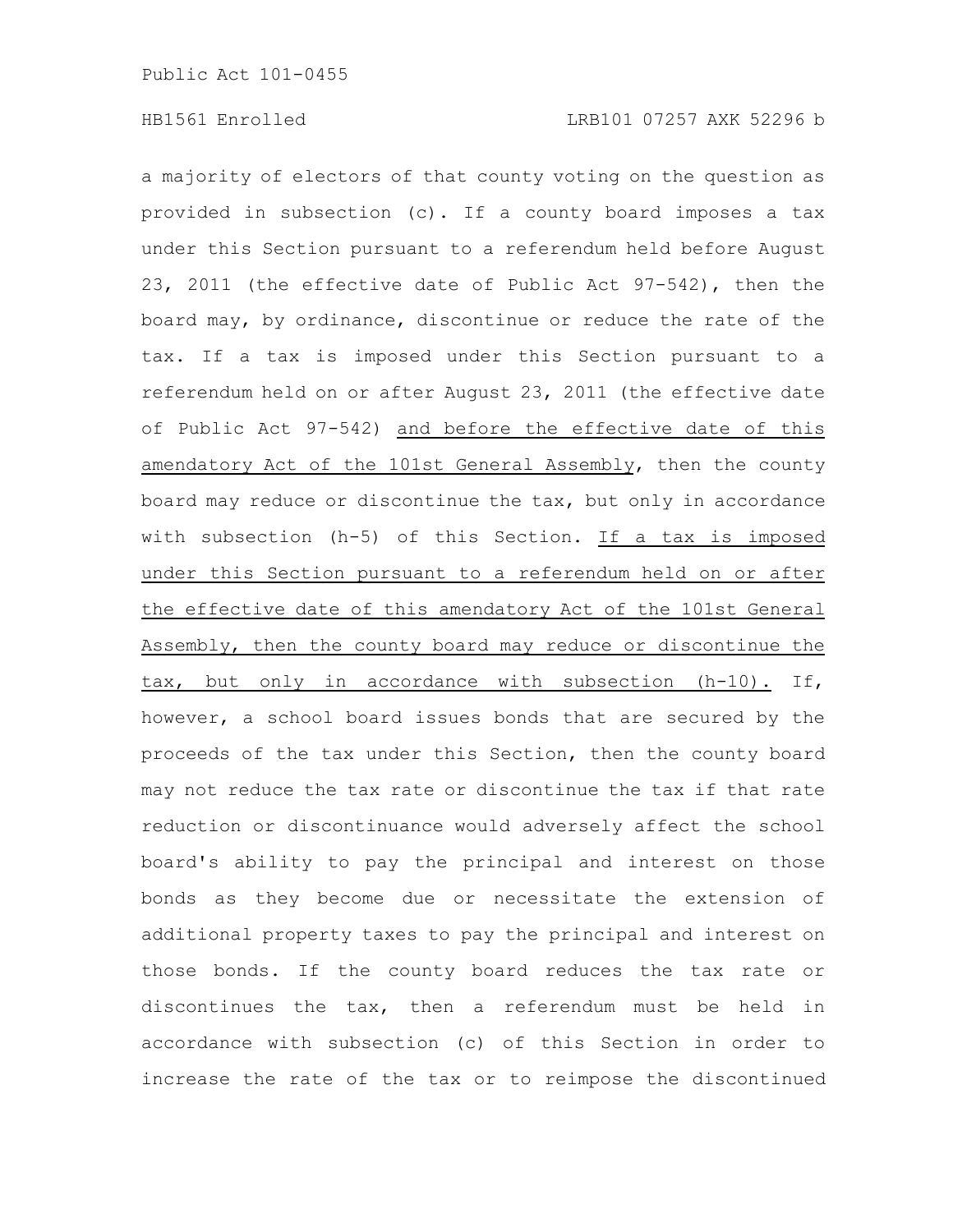tax.

Until January 1, 2014, the results of any election that imposes, reduces, or discontinues a tax under this Section must be certified by the election authority, and any ordinance that increases or lowers the rate or discontinues the tax must be certified by the county clerk and, in each case, filed with the Illinois Department of Revenue either (i) on or before the first day of April, whereupon the Department shall proceed to administer and enforce the tax or change in the rate as of the first day of July next following the filing; or (ii) on or before the first day of October, whereupon the Department shall proceed to administer and enforce the tax or change in the rate as of the first day of January next following the filing.

Beginning January 1, 2014, the results of any election that imposes, reduces, or discontinues a tax under this Section must be certified by the election authority, and any ordinance that increases or lowers the rate or discontinues the tax must be certified by the county clerk and, in each case, filed with the Illinois Department of Revenue either (i) on or before the first day of May, whereupon the Department shall proceed to administer and enforce the tax or change in the rate as of the first day of July next following the filing; or (ii) on or before the first day of October, whereupon the Department shall proceed to administer and enforce the tax or change in the rate as of the first day of January next following the filing.

(h) For purposes of this Section, "school facility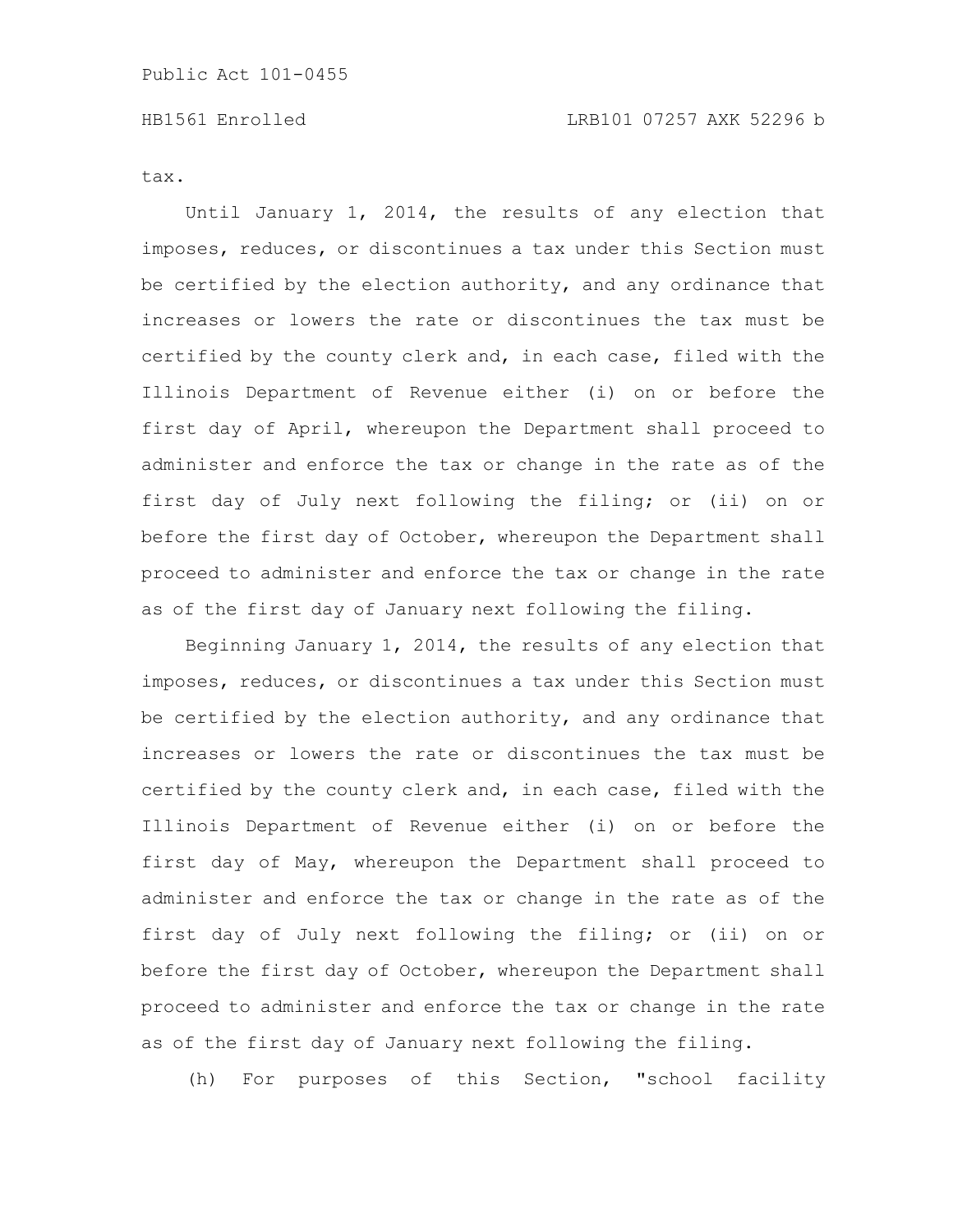purposes" means (i) the acquisition, development, construction, reconstruction, rehabilitation, improvement, financing, architectural planning, and installation of capital facilities consisting of buildings, structures, and durable equipment and for the acquisition and improvement of real property and interest in real property required, or expected to be required, in connection with the capital facilities and (ii) the payment of bonds or other obligations heretofore or hereafter issued, including bonds or other obligations heretofore or hereafter issued to refund or to continue to refund bonds or other obligations issued, for school facility purposes, provided that the taxes levied to pay those bonds are abated by the amount of the taxes imposed under this Section that are used to pay those bonds. "School-facility purposes" also includes fire prevention, safety, energy conservation, accessibility, school security, and specified repair purposes set forth under Section 17-2.11 of the School Code.

(h-5) A county board in a county where a tax has been imposed under this Section pursuant to a referendum held on or after August 23, 2011 (the effective date of Public Act 97-542) and before the effective date of this amendatory Act of the 101st General Assembly may, by ordinance or resolution, submit to the voters of the county the question of reducing or discontinuing the tax. In the ordinance or resolution, the county board shall certify the question to the proper election authority in accordance with the Election Code. The election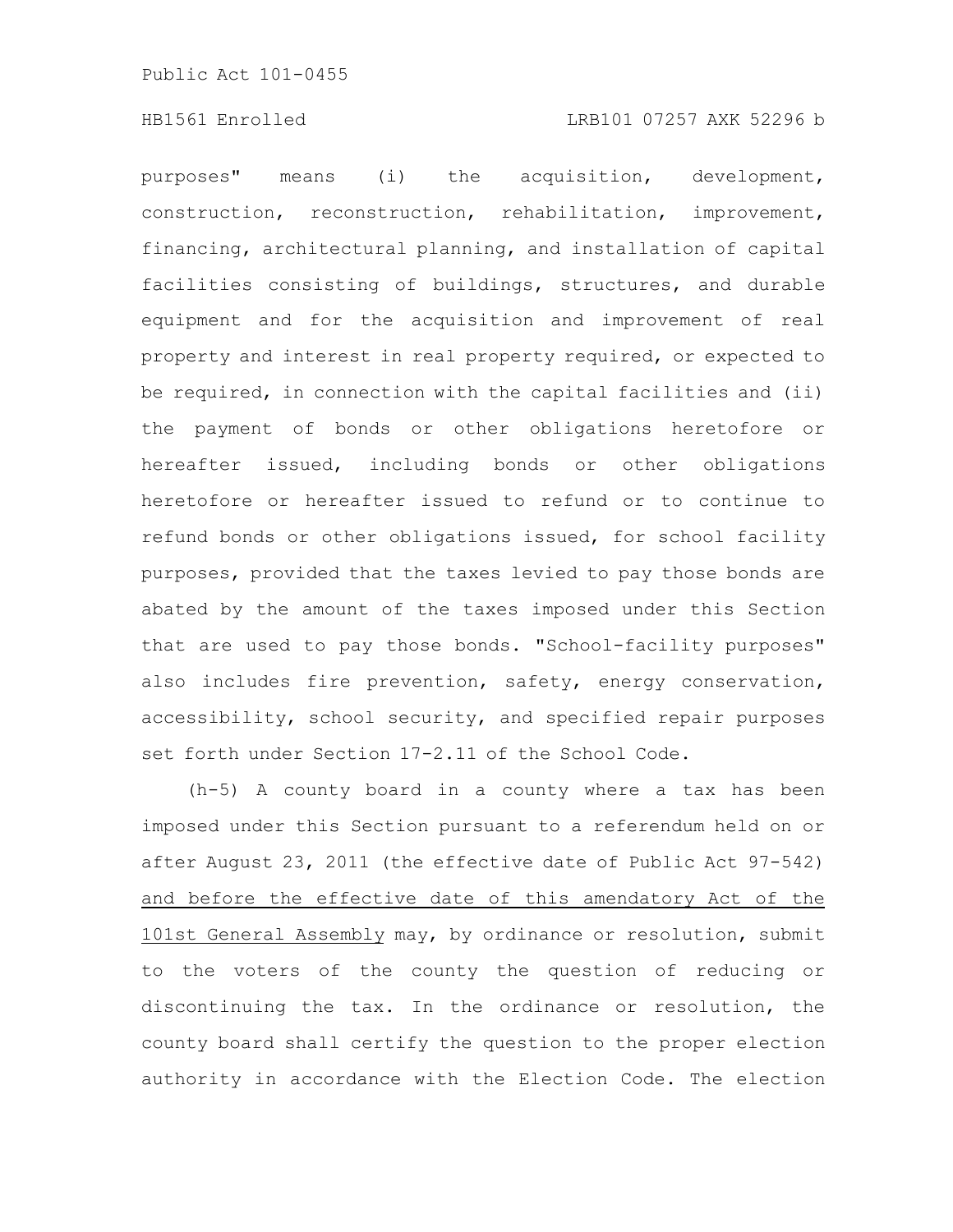authority must submit the question in substantially the following form:

Shall the school facility retailers' occupation tax and service occupation tax (commonly referred to as the "school facility sales tax") currently imposed in (name of county) at a rate of (insert rate) be (reduced to (insert rate))(discontinued)?

If a majority of the electors voting on the question vote in the affirmative, then, subject to the provisions of subsection (g) of this Section, the tax shall be reduced or discontinued as set forth in the question.

(h-10) A county board in a county where a tax has been imposed under this Section pursuant to a referendum held on or after the effective date of this amendatory Act of the 101st General Assembly may, by ordinance or resolution, submit to the voters of the county the question of reducing or discontinuing the tax. In the ordinance or resolution, the county board shall certify the question to the proper election authority in accordance with the Election Code. The election authority must submit the question in substantially the following form:

Shall the school facility and resources retailers' occupation tax and service occupation tax (commonly referred to as the school facility and resources sales tax) currently imposed in (name of county) at a rate of (insert rate) be (reduced to (insert rate)) (discontinued)? The election authority must record the votes as "Yes" or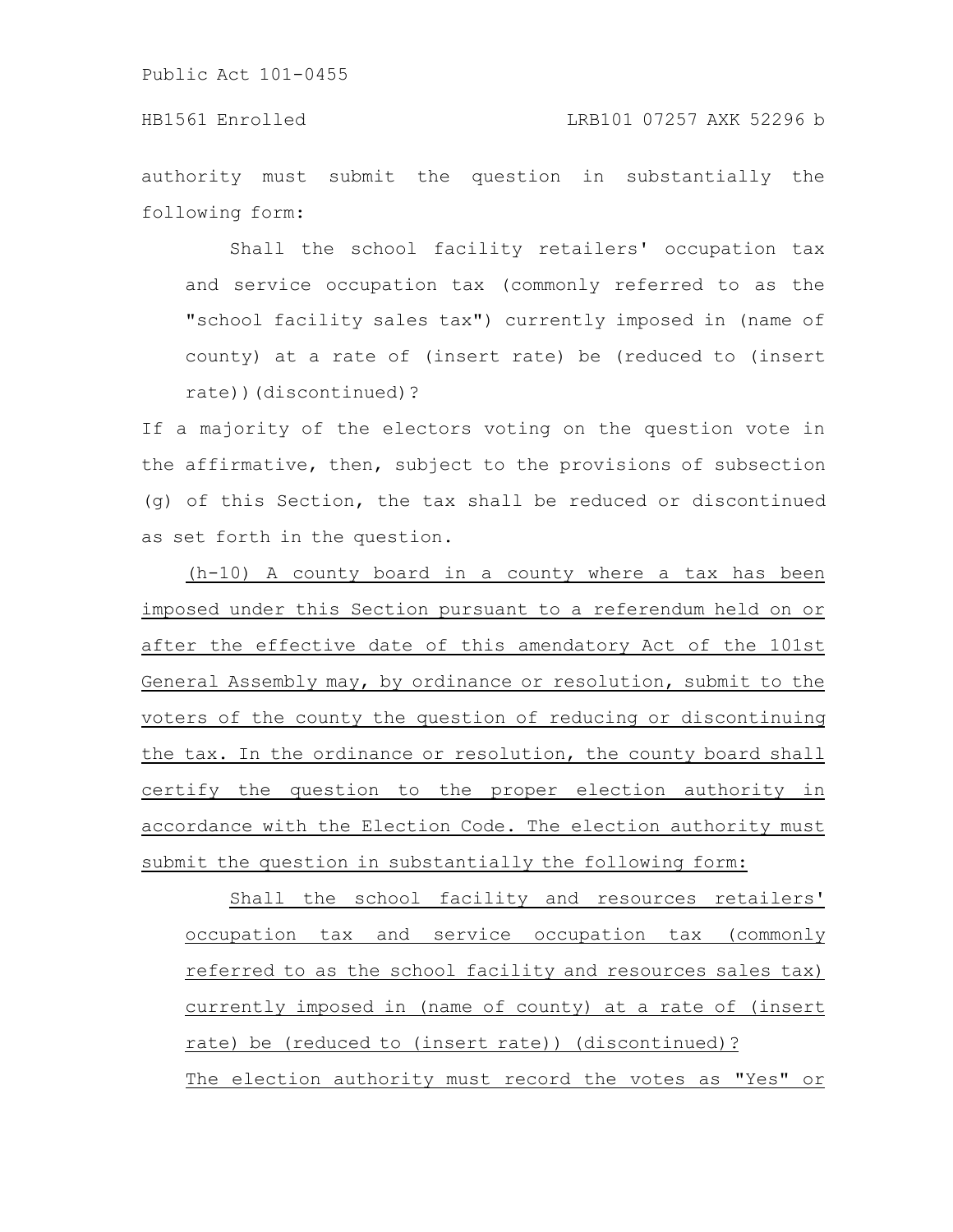$"$  No $"$  .

If a majority of the electors voting on the question vote in the affirmative, then, subject to the provisions of subsection (g) of this Section, the tax shall be reduced or discontinued as set forth in the question.

(i) This Section does not apply to Cook County.

(j) This Section may be cited as the County School Facility and Resources Occupation Tax Law.

(Source: P.A. 99-143, eff. 7-27-15; 99-217, eff. 7-31-15; 99-642, eff. 7-28-16; 100-1171, eff. 1-4-19.)

Section 20. The School Code is amended by changing Sections 3-14.31, 10-20.43, 10-22.36, and 17-2.11 as follows:

(105 ILCS 5/3-14.31)

Sec. 3-14.31. School facility and resources occupation tax proceeds.

(a) Within 30 days after receiving any proceeds of a school facility and resources occupation tax under Section 5-1006.7 of the Counties Code, each regional superintendent must disburse those proceeds to each school district that is located in the county in which the tax was collected.

(b) The proceeds must be disbursed on an enrollment basis and allocated based upon the number of each school district's resident pupils that reside within the county collecting the tax divided by the total number of resident students within the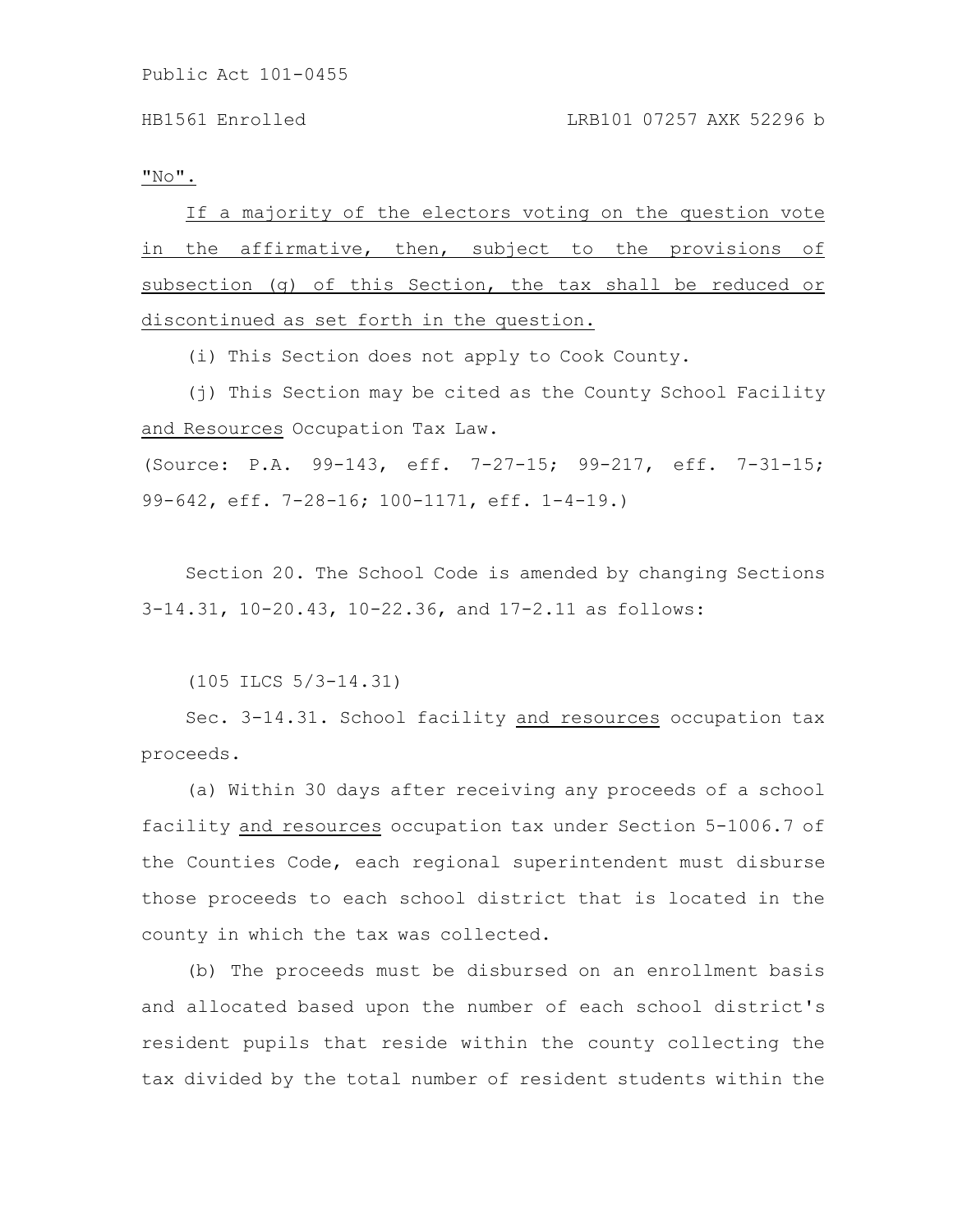county.

(Source: P.A. 95-675, eff. 10-11-07; 95-850, eff. 1-1-09.)

(105 ILCS 5/10-20.43)

Sec. 10-20.43. School facility and resources occupation tax fund. All proceeds received by a school district from a distribution under Section 3-14.31 must be maintained in a special fund known as the school facility and resources occupation tax fund. The district may use moneys in that fund only for school facility purposes, as that term is defined under Section 5-1006.7 of the Counties Code.

(Source: P.A. 97-813, eff. 7-13-12.)

(105 ILCS 5/10-22.36) (from Ch. 122, par. 10-22.36)

Sec. 10-22.36. Buildings for school purposes. To build or purchase a building for school classroom or instructional purposes upon the approval of a majority of the voters upon the proposition at a referendum held for such purpose or in accordance with Section 17-2.11, 19-3.5, or 19-3.10. The board may initiate such referendum by resolution. The board shall certify the resolution and proposition to the proper election authority for submission in accordance with the general election law.

The questions of building one or more new buildings for school purposes or office facilities, and issuing bonds for the purpose of borrowing money to purchase one or more buildings or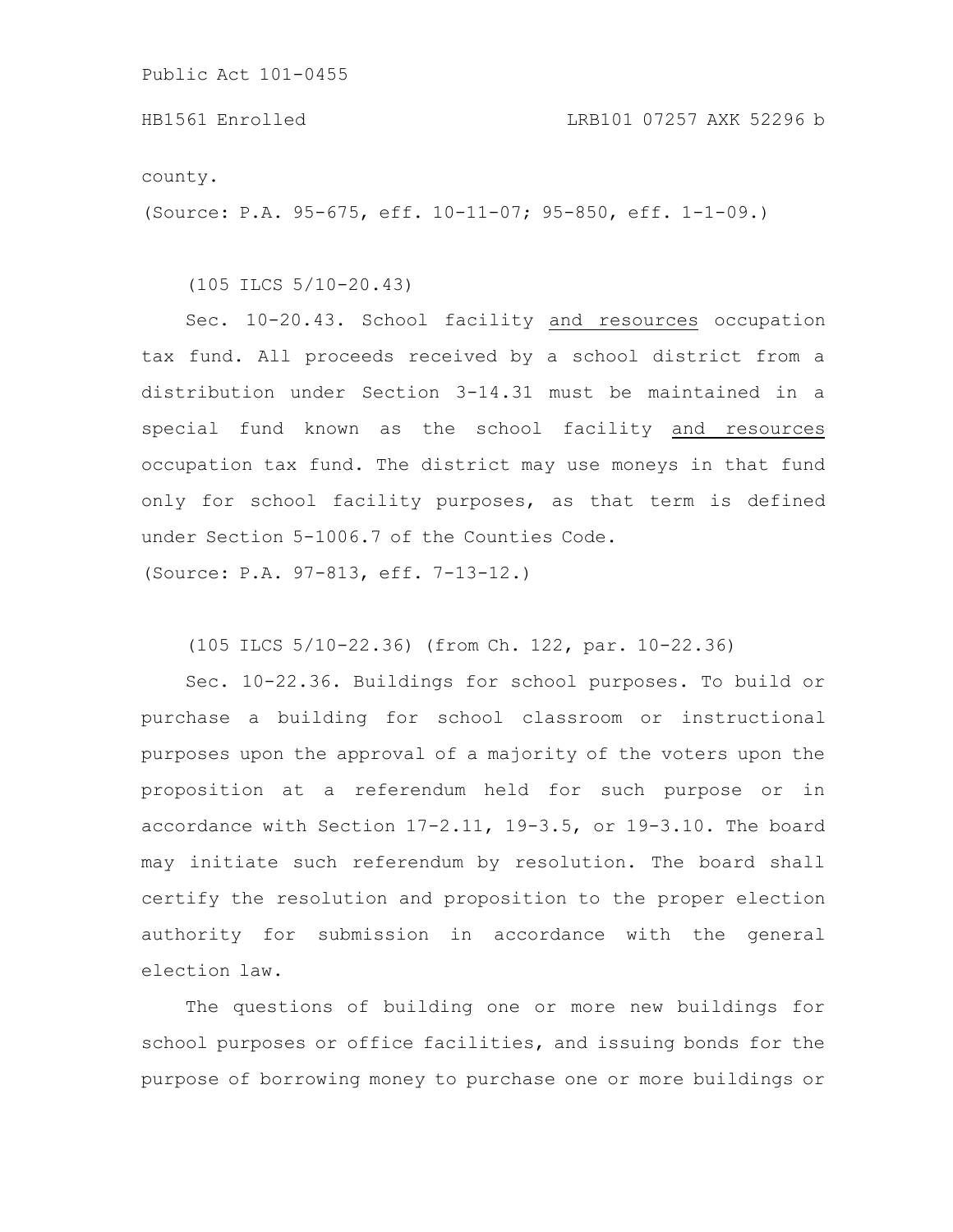sites for such buildings or office sites, to build one or more new buildings for school purposes or office facilities or to make additions and improvements to existing school buildings, may be combined into one or more propositions on the ballot.

Before erecting, or purchasing or remodeling such a building the board shall submit the plans and specifications respecting heating, ventilating, lighting, seating, water supply, toilets and safety against fire to the regional superintendent of schools having supervision and control over the district, for approval in accordance with Section 2-3.12.

Notwithstanding any of the foregoing, no referendum shall be required if the purchase, construction, or building of any such building (1) occurs while the building is being leased by the school district or (2) is paid with (A) funds derived from the sale or disposition of other buildings, land, or structures of the school district or (B) funds received (i) as a grant under the School Construction Law or (ii) as gifts or donations, provided that no funds to purchase, construct, or build such building, other than lease payments, are derived from the district's bonded indebtedness or the tax levy of the district.

Notwithstanding any of the foregoing, no referendum shall be required if the purchase, construction, or building of any such building is paid with funds received from the County School Facility and Resources Occupation Tax Law under Section 5-1006.7 of the Counties Code or from the proceeds of bonds or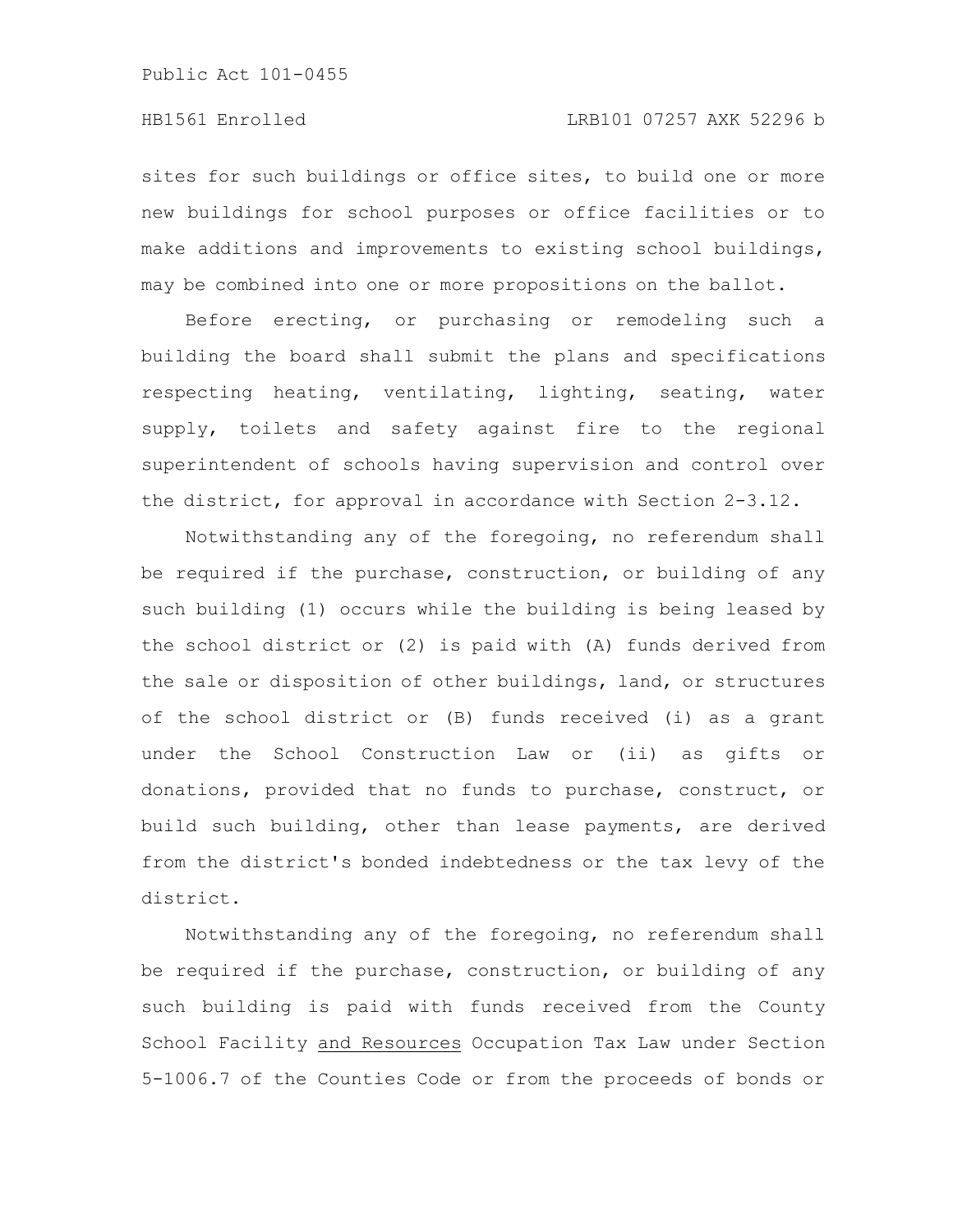other debt obligations secured by revenues obtained from that Law.

(Source: P.A. 96-517, eff. 8-14-09; 97-542, eff. 8-23-11.)

(105 ILCS 5/17-2.11) (from Ch. 122, par. 17-2.11)

Sec. 17-2.11. School board power to levy a tax or to borrow money and issue bonds for fire prevention, safety, energy conservation, accessibility, school security, and specified repair purposes.

(a) Whenever, as a result of any lawful order of any agency, other than a school board, having authority to enforce any school building code applicable to any facility that houses students, or any law or regulation for the protection and safety of the environment, pursuant to the Environmental Protection Act, any school district having a population of less than 500,000 inhabitants is required to alter or reconstruct any school building or permanent, fixed equipment; the district may, by proper resolution, levy a tax for the purpose of making such alteration or reconstruction, based on a survey report by an architect or engineer licensed in this State, upon all of the taxable property of the district at the value as assessed by the Department of Revenue and at a rate not to exceed 0.05% per year for a period sufficient to finance such alteration or reconstruction, upon the following conditions:

(1) When there are not sufficient funds available in the operations and maintenance fund of the school district,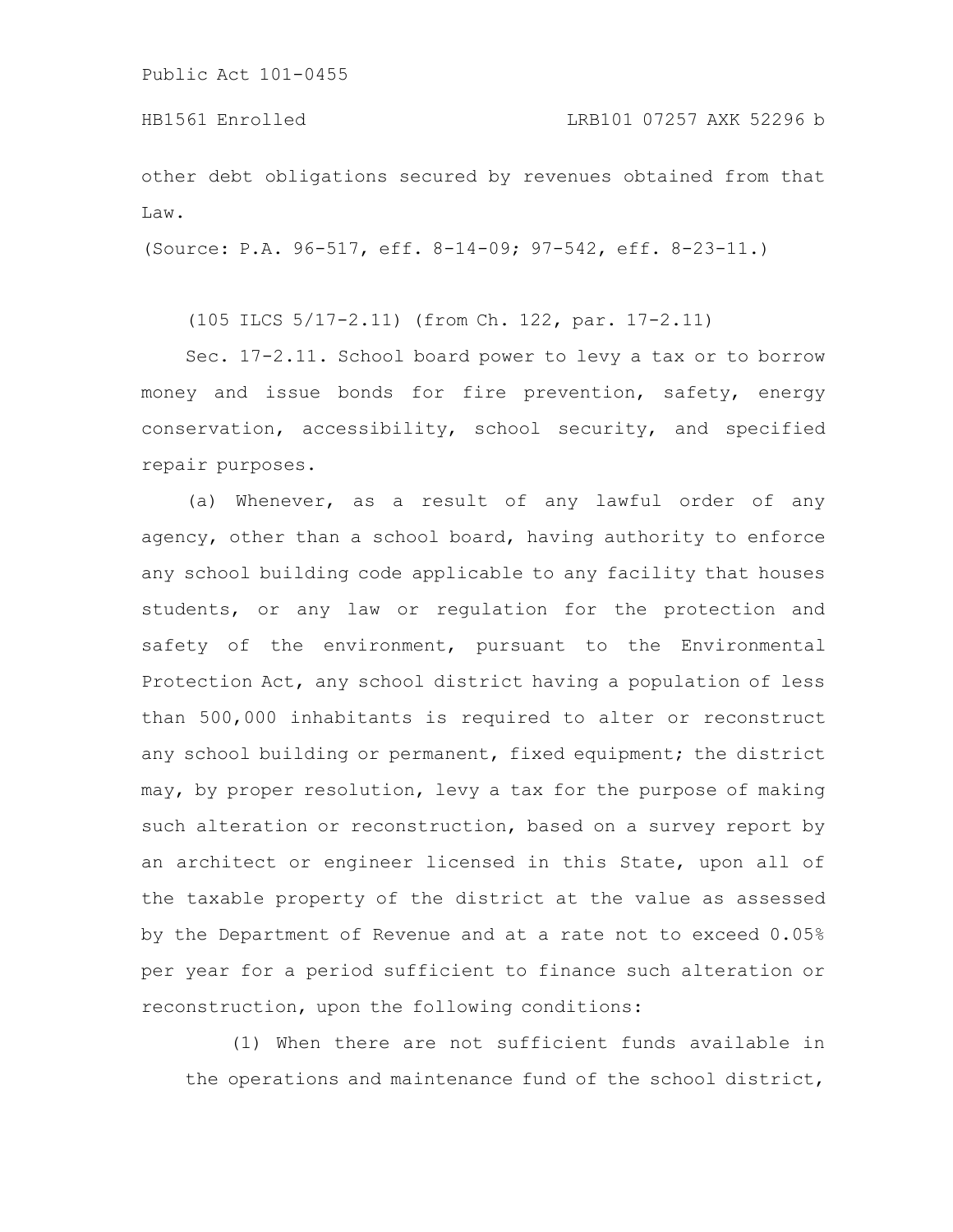the school facility occupation tax fund of the district, or the fire prevention and safety fund of the district, as determined by the district on the basis of rules adopted by the State Board of Education, to make such alteration or reconstruction or to purchase and install such permanent, fixed equipment so ordered or determined as necessary. Appropriate school district records must be made available to the State Superintendent of Education, upon request, to confirm this insufficiency.

(2) When a certified estimate of an architect or engineer licensed in this State stating the estimated amount necessary to make the alteration or reconstruction or to purchase and install the equipment so ordered has been secured by the school district, and the estimate has been approved by the regional superintendent of schools having jurisdiction over the district and the State Superintendent of Education. Approval must not be granted for any work that has already started without the prior express authorization of the State Superintendent of Education. If the estimate is not approved or is denied approval by the regional superintendent of schools within 3 months after the date on which it is submitted to him or her, the school board of the district may submit the estimate directly to the State Superintendent of Education for approval or denial.

In the case of an emergency situation, where the estimated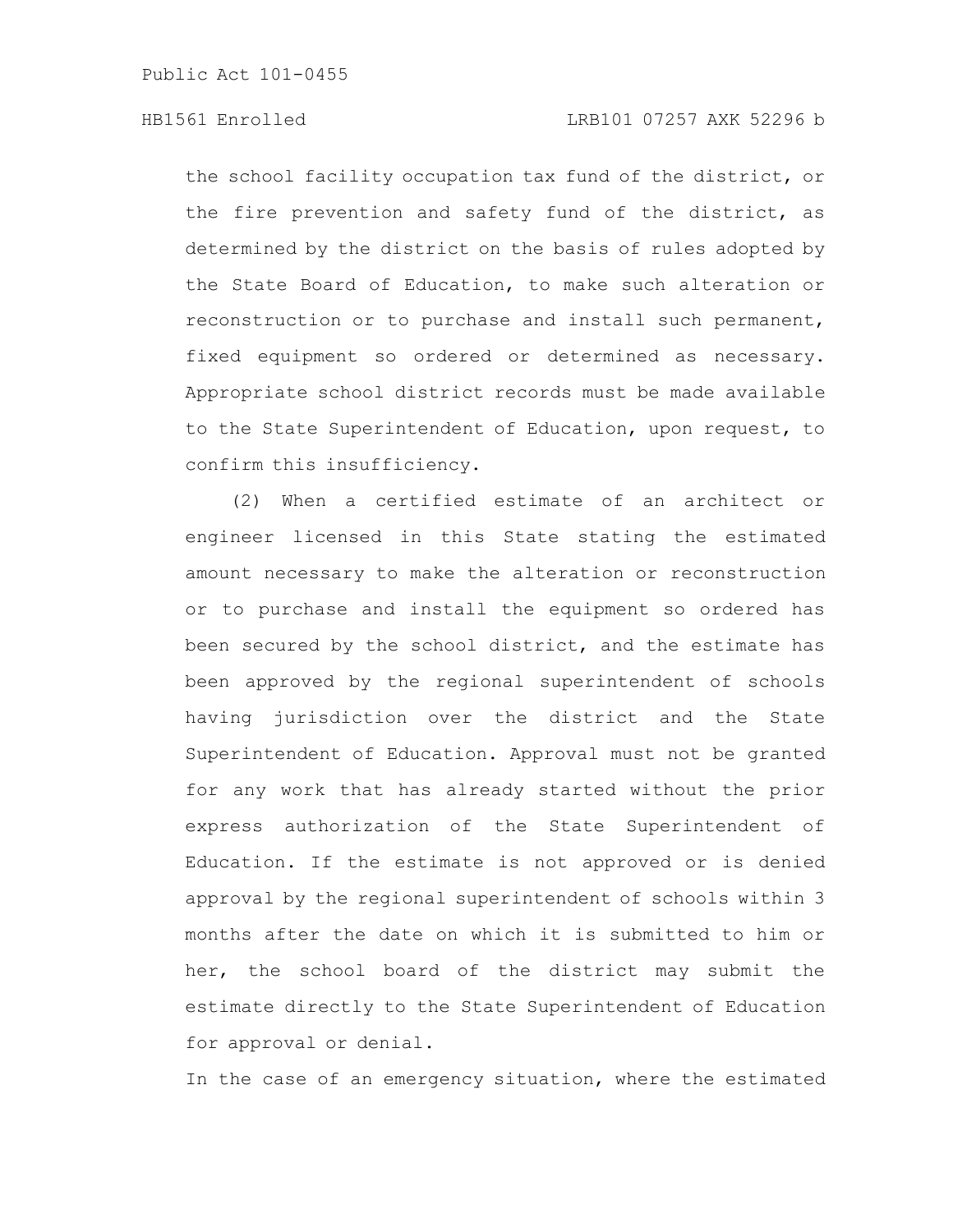cost to effectuate emergency repairs is less than the amount specified in Section 10-20.21 of this Code, the school district may proceed with such repairs prior to approval by the State Superintendent of Education, but shall comply with the provisions of subdivision (2) of this subsection (a) as soon thereafter as may be as well as Section 10-20.21 of this Code. If the estimated cost to effectuate emergency repairs is greater than the amount specified in Section 10-20.21 of this Code, then the school district shall proceed in conformity with Section 10-20.21 of this Code and with rules established by the State Board of Education to address such situations. The rules adopted by the State Board of Education to deal with these situations shall stipulate that emergency situations must be expedited and given priority consideration. For purposes of this paragraph, an emergency is a situation that presents an imminent and continuing threat to the health and safety of students or other occupants of a facility, requires complete or partial evacuation of a building or part of a building, or consumes one or more of the 5 emergency days built into the adopted calendar of the school or schools or would otherwise be expected to cause such school or schools to fall short of the minimum school calendar requirements.

(b) Whenever any such district determines that it is necessary for energy conservation purposes that any school building or permanent, fixed equipment should be altered or reconstructed and that such alterations or reconstruction will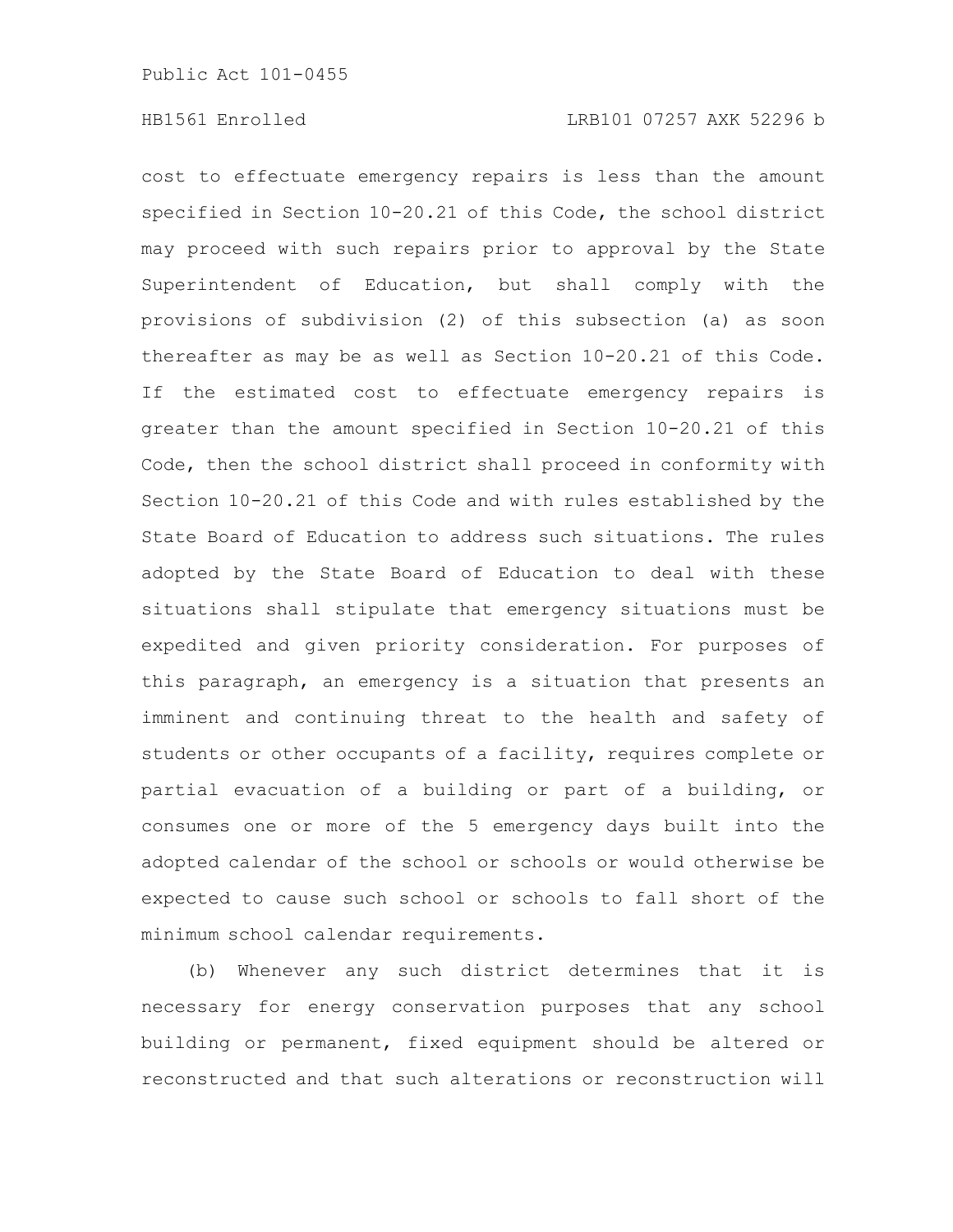be made with funds not necessary for the completion of approved and recommended projects contained in any safety survey report or amendments thereto authorized by Section 2-3.12 of this Act; the district may levy a tax or issue bonds as provided in subsection (a) of this Section.

(c) Whenever any such district determines that it is necessary for accessibility purposes and to comply with the school building code that any school building or equipment should be altered or reconstructed and that such alterations or reconstruction will be made with funds not necessary for the completion of approved and recommended projects contained in any safety survey report or amendments thereto authorized under Section 2-3.12 of this Act, the district may levy a tax or issue bonds as provided in subsection (a) of this Section.

(d) Whenever any such district determines that it is necessary for school security purposes and the related protection and safety of pupils and school personnel that any school building or property should be altered or reconstructed or that security systems and equipment (including but not limited to intercom, early detection and warning, access control and television monitoring systems) should be purchased and installed, and that such alterations, reconstruction or purchase and installation of equipment will be made with funds not necessary for the completion of approved and recommended projects contained in any safety survey report or amendment thereto authorized by Section 2-3.12 of this Act and will deter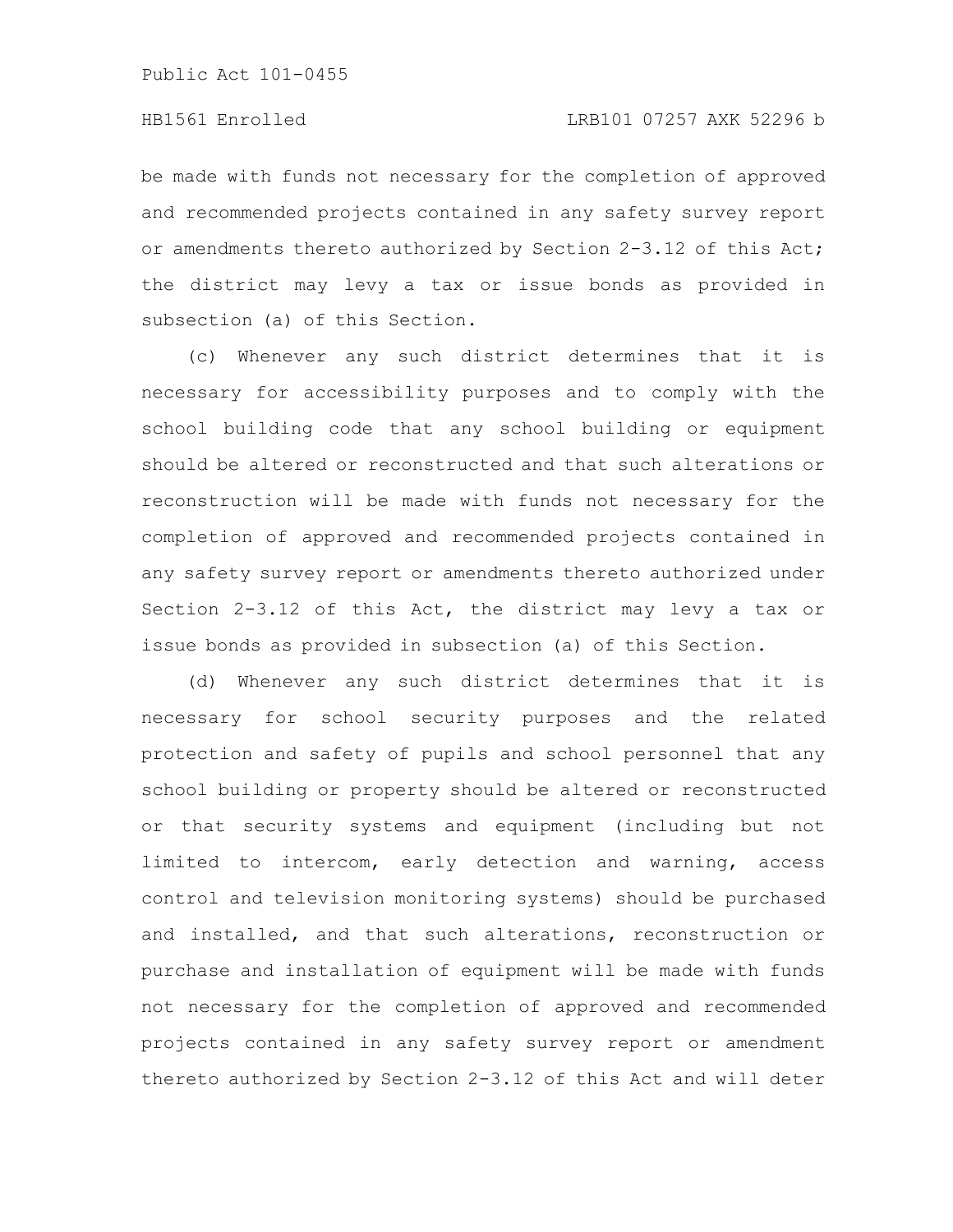# HB1561 Enrolled LRB101 07257 AXK 52296 b

and prevent unauthorized entry or activities upon school property by unknown or dangerous persons, assure early detection and advance warning of any such actual or attempted unauthorized entry or activities and help assure the continued safety of pupils and school staff if any such unauthorized entry or activity is attempted or occurs; the district may levy a tax or issue bonds as provided in subsection (a) of this Section.

If such a school district determines that it is necessary for school security purposes and the related protection and safety of pupils and school staff to hire a school resource officer or that personnel costs for school counselors, mental health experts, or school resource officers are necessary and the district determines that it does not need funds for any of the other purposes set forth in this Section, then the district may levy a tax or issue bonds as provided in subsection (a).

(e) If a school district does not need funds for other fire prevention and safety projects, including the completion of approved and recommended projects contained in any safety survey report or amendments thereto authorized by Section 2-3.12 of this Act, and it is determined after a public hearing (which is preceded by at least one published notice (i) occurring at least 7 days prior to the hearing in a newspaper of general circulation within the school district and (ii) setting forth the time, date, place, and general subject matter of the hearing) that there is a substantial, immediate, and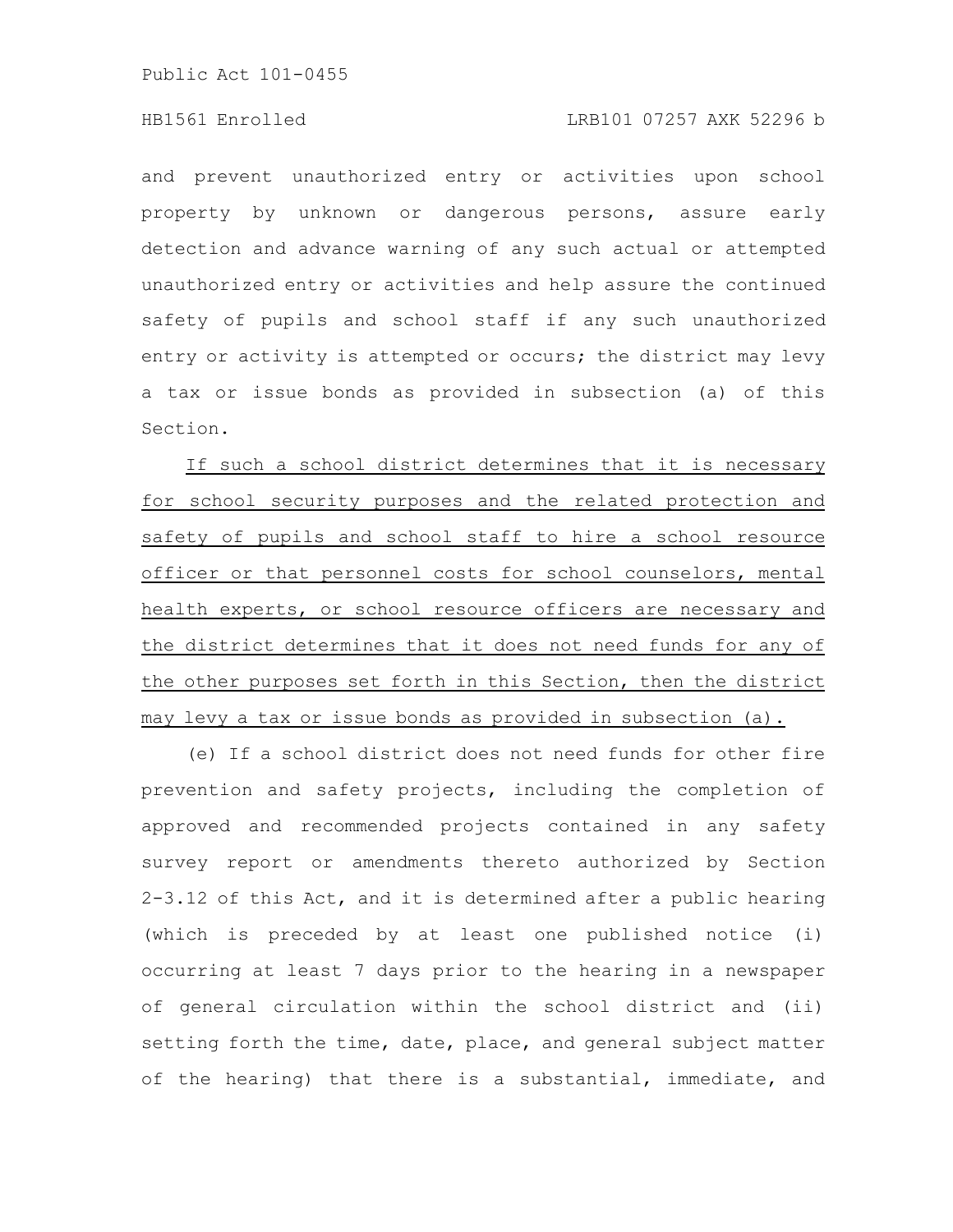otherwise unavoidable threat to the health, safety, or welfare of pupils due to disrepair of school sidewalks, playgrounds, parking lots, or school bus turnarounds and repairs must be made; then the district may levy a tax or issue bonds as provided in subsection (a) of this Section.

(f) For purposes of this Section a school district may replace a school building or build additions to replace portions of a building when it is determined that the effectuation of the recommendations for the existing building will cost more than the replacement costs. Such determination shall be based on a comparison of estimated costs made by an architect or engineer licensed in the State of Illinois. The new building or addition shall be equivalent in area (square feet) and comparable in purpose and grades served and may be on the same site or another site. Such replacement may only be done upon order of the regional superintendent of schools and the approval of the State Superintendent of Education.

(g) The filing of a certified copy of the resolution levying the tax when accompanied by the certificates of the regional superintendent of schools and State Superintendent of Education shall be the authority of the county clerk to extend such tax.

(h) The county clerk of the county in which any school district levying a tax under the authority of this Section is located, in reducing raised levies, shall not consider any such tax as a part of the general levy for school purposes and shall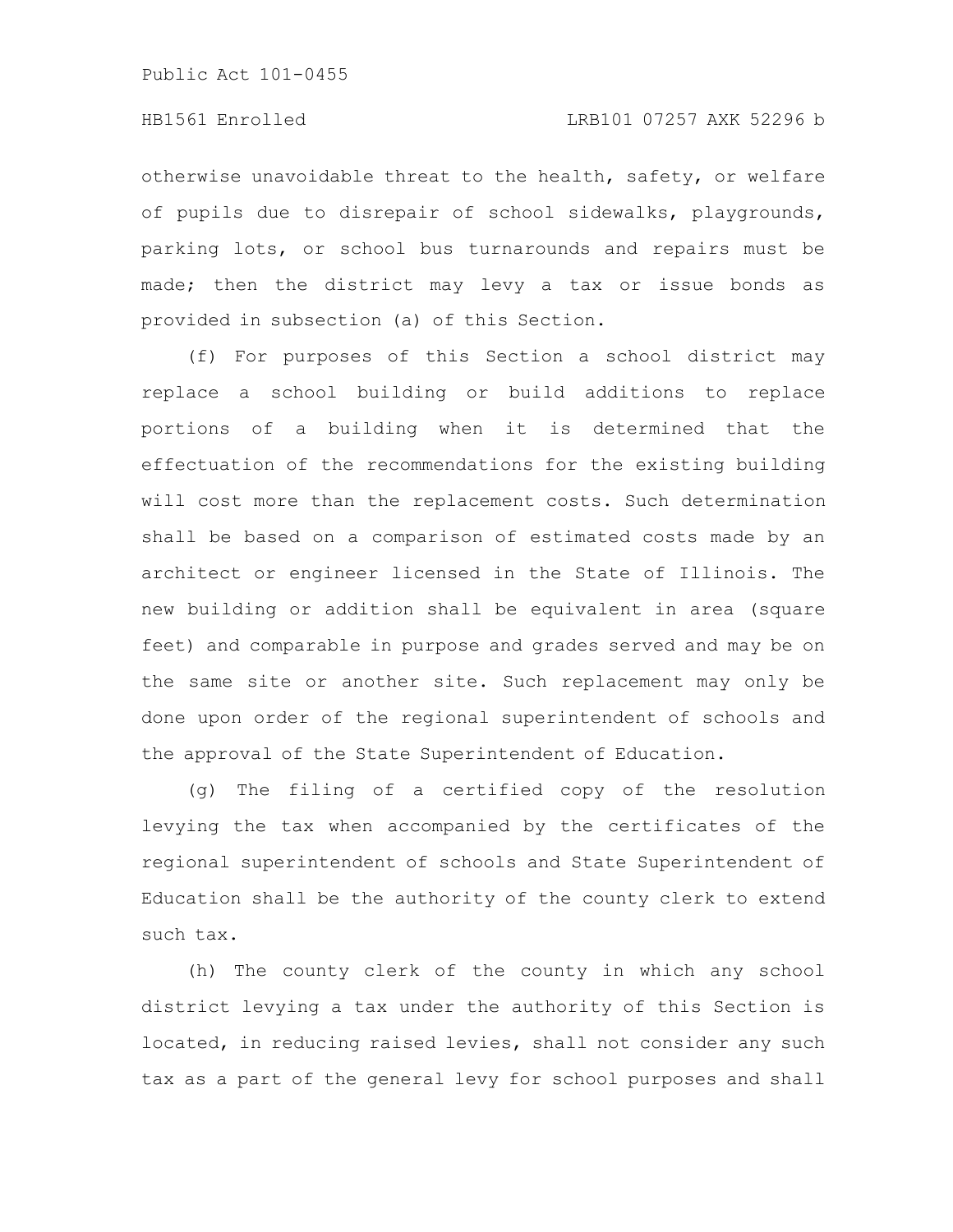not include the same in the limitation of any other tax rate which may be extended.

Such tax shall be levied and collected in like manner as all other taxes of school districts, subject to the provisions contained in this Section.

(i) The tax rate limit specified in this Section may be increased to .10% upon the approval of a proposition to effect such increase by a majority of the electors voting on that proposition at a regular scheduled election. Such proposition may be initiated by resolution of the school board and shall be certified by the secretary to the proper election authorities for submission in accordance with the general election law.

(j) When taxes are levied by any school district for fire prevention, safety, energy conservation, and school security purposes as specified in this Section, and the purposes for which the taxes have been levied are accomplished and paid in full, and there remain funds on hand in the Fire Prevention and Safety Fund from the proceeds of the taxes levied, including interest earnings thereon, the school board by resolution shall use such excess and other board restricted funds, excluding bond proceeds and earnings from such proceeds, as follows:

(1) for other authorized fire prevention, safety, energy conservation, required safety inspections, school security purposes, sampling for lead in drinking water in schools, and for repair and mitigation due to lead levels in the drinking water supply; or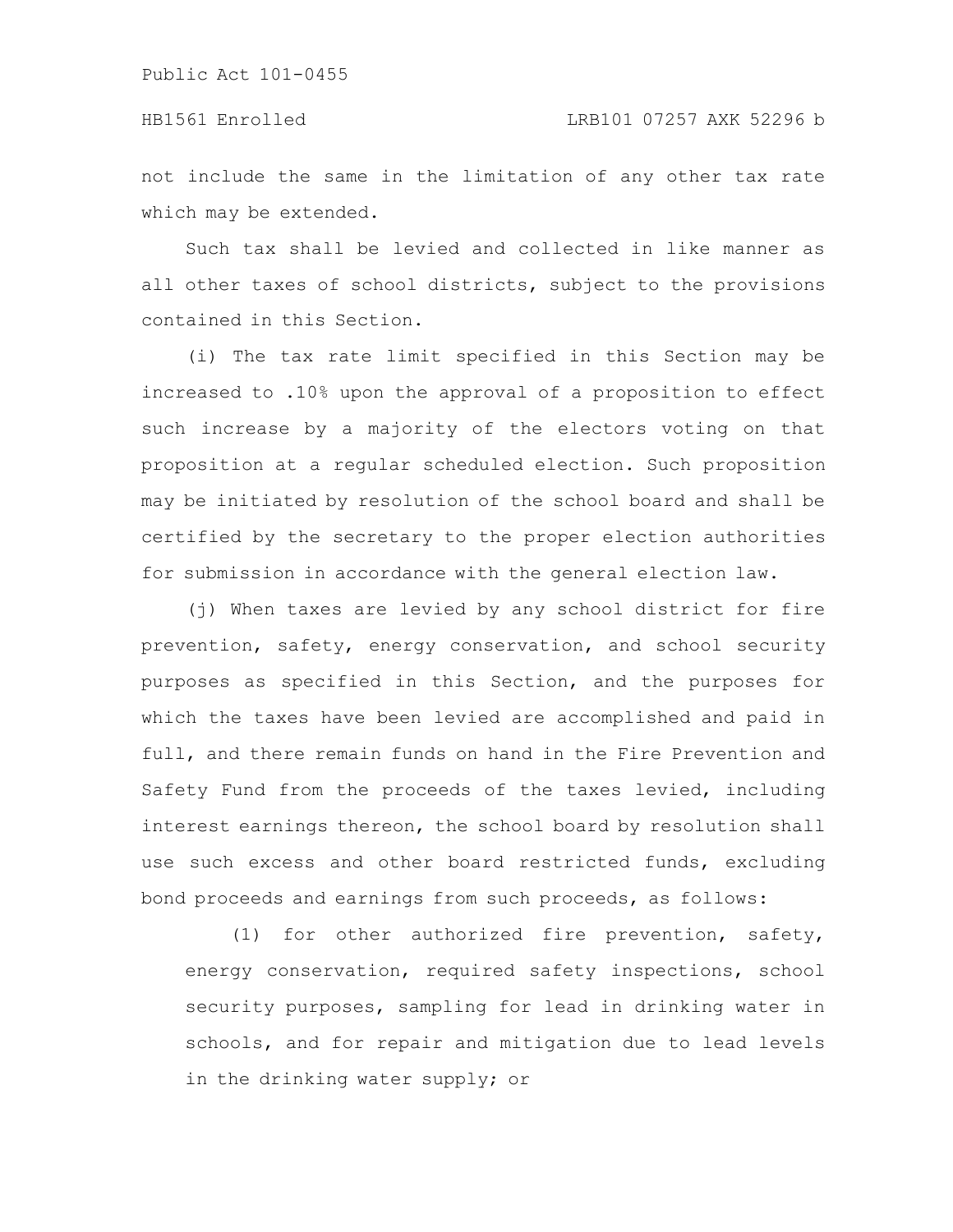(2) for transfer to the Operations and Maintenance Fund for the purpose of abating an equal amount of operations and maintenance purposes taxes.

Notwithstanding subdivision (2) of this subsection (j) and subsection (k) of this Section, through June 30, 2020, the school board may, by proper resolution following a public hearing set by the school board or the president of the school board (that is preceded (i) by at least one published notice over the name of the clerk or secretary of the board, occurring at least 7 days and not more than 30 days prior to the hearing, in a newspaper of general circulation within the school district and (ii) by posted notice over the name of the clerk or secretary of the board, at least 48 hours before the hearing, at the principal office of the school board or at the building where the hearing is to be held if a principal office does not exist, with both notices setting forth the time, date, place, and subject matter of the hearing), transfer surplus life safety taxes and interest earnings thereon to the Operations and Maintenance Fund for building repair work.

(k) If any transfer is made to the Operation and Maintenance Fund, the secretary of the school board shall within 30 days notify the county clerk of the amount of that transfer and direct the clerk to abate the taxes to be extended for the purposes of operations and maintenance authorized under Section 17-2 of this Act by an amount equal to such transfer.

(l) If the proceeds from the tax levy authorized by this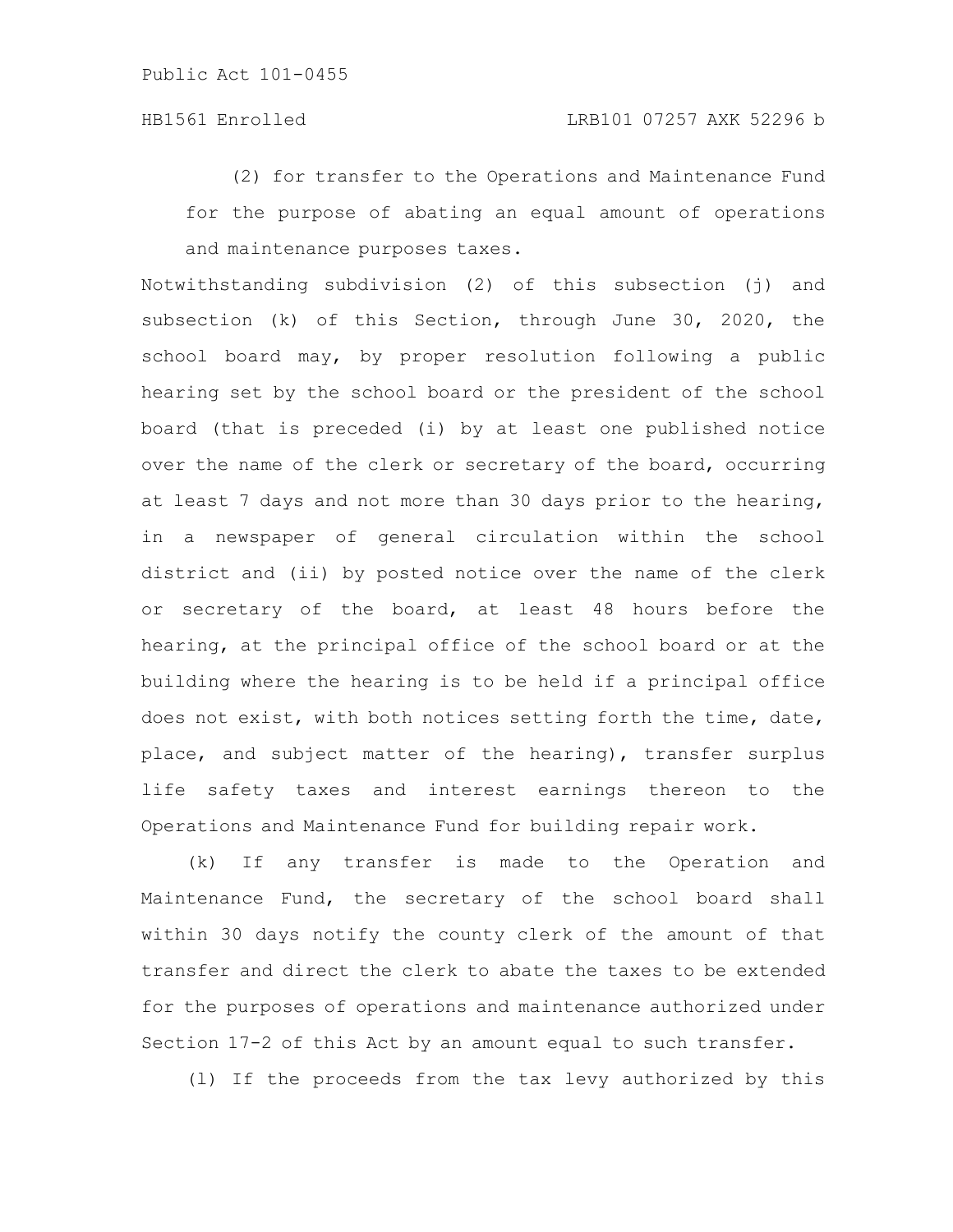# HB1561 Enrolled LRB101 07257 AXK 52296 b

Section are insufficient to complete the work approved under this Section, the school board is authorized to sell bonds without referendum under the provisions of this Section in an amount that, when added to the proceeds of the tax levy authorized by this Section, will allow completion of the approved work.

(m) Any bonds issued pursuant to this Section shall bear interest at a rate not to exceed the maximum rate authorized by law at the time of the making of the contract, shall mature within 20 years from date, and shall be signed by the president of the school board and the treasurer of the school district.

(n) In order to authorize and issue such bonds, the school board shall adopt a resolution fixing the amount of bonds, the date thereof, the maturities thereof, rates of interest thereof, place of payment and denomination, which shall be in denominations of not less than \$100 and not more than \$5,000, and provide for the levy and collection of a direct annual tax upon all the taxable property in the school district sufficient to pay the principal and interest on such bonds to maturity. Upon the filing in the office of the county clerk of the county in which the school district is located of a certified copy of the resolution, it is the duty of the county clerk to extend the tax therefor in addition to and in excess of all other taxes heretofore or hereafter authorized to be levied by such school district.

(o) After the time such bonds are issued as provided for by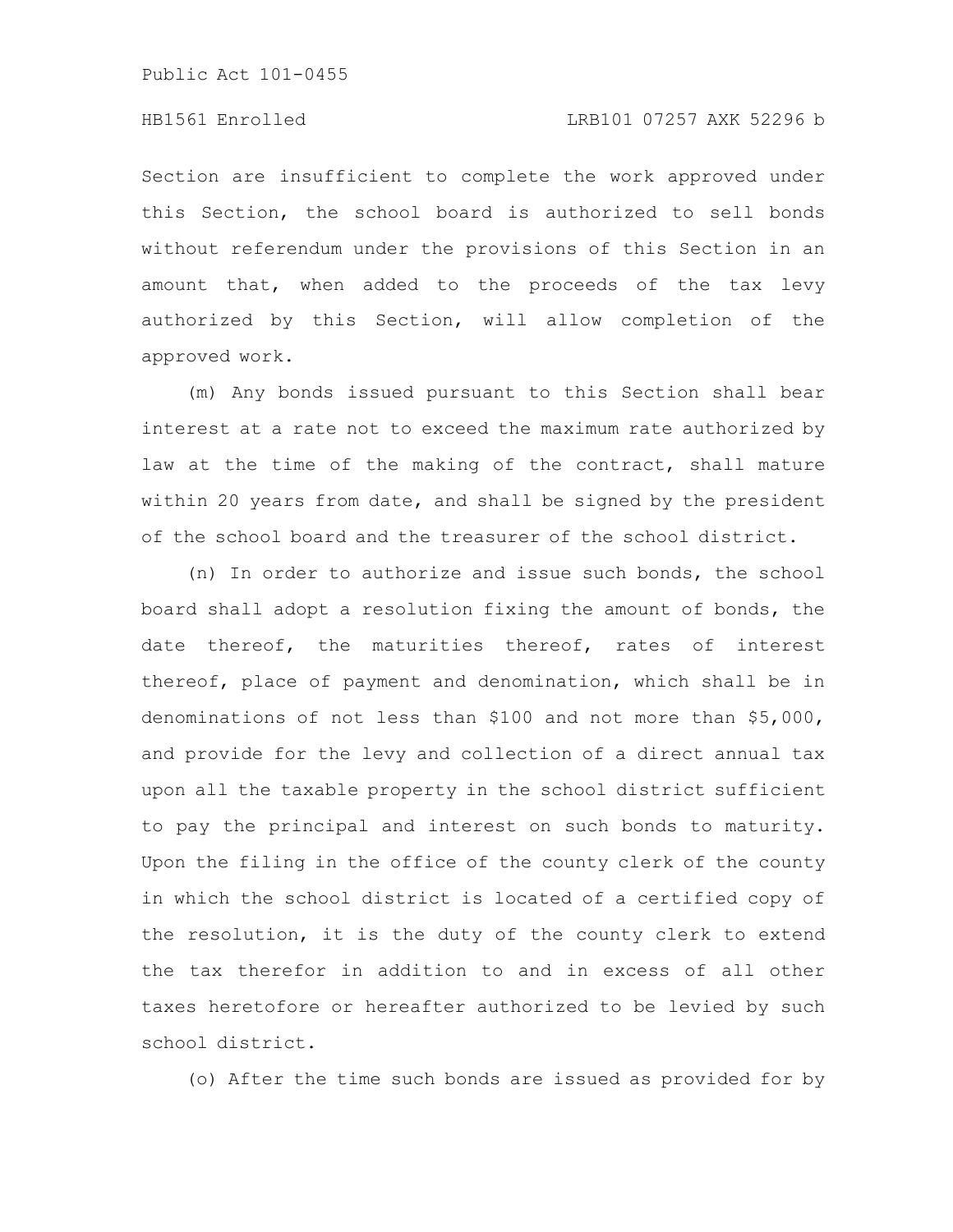# HB1561 Enrolled LRB101 07257 AXK 52296 b

this Section, if additional alterations or reconstructions are required to be made because of surveys conducted by an architect or engineer licensed in the State of Illinois, the district may levy a tax at a rate not to exceed .05% per year upon all the taxable property of the district or issue additional bonds, whichever action shall be the most feasible.

(p) This Section is cumulative and constitutes complete authority for the issuance of bonds as provided in this Section notwithstanding any other statute or law to the contrary.

(q) With respect to instruments for the payment of money issued under this Section either before, on, or after the effective date of Public Act 86-004 (June 6, 1989), it is, and always has been, the intention of the General Assembly (i) that the Omnibus Bond Acts are, and always have been, supplementary grants of power to issue instruments in accordance with the Omnibus Bond Acts, regardless of any provision of this Act that may appear to be or to have been more restrictive than those Acts, (ii) that the provisions of this Section are not a limitation on the supplementary authority granted by the Omnibus Bond Acts, and (iii) that instruments issued under this Section within the supplementary authority granted by the Omnibus Bond Acts are not invalid because of any provision of this Act that may appear to be or to have been more restrictive than those Acts.

(r) When the purposes for which the bonds are issued have been accomplished and paid for in full and there remain funds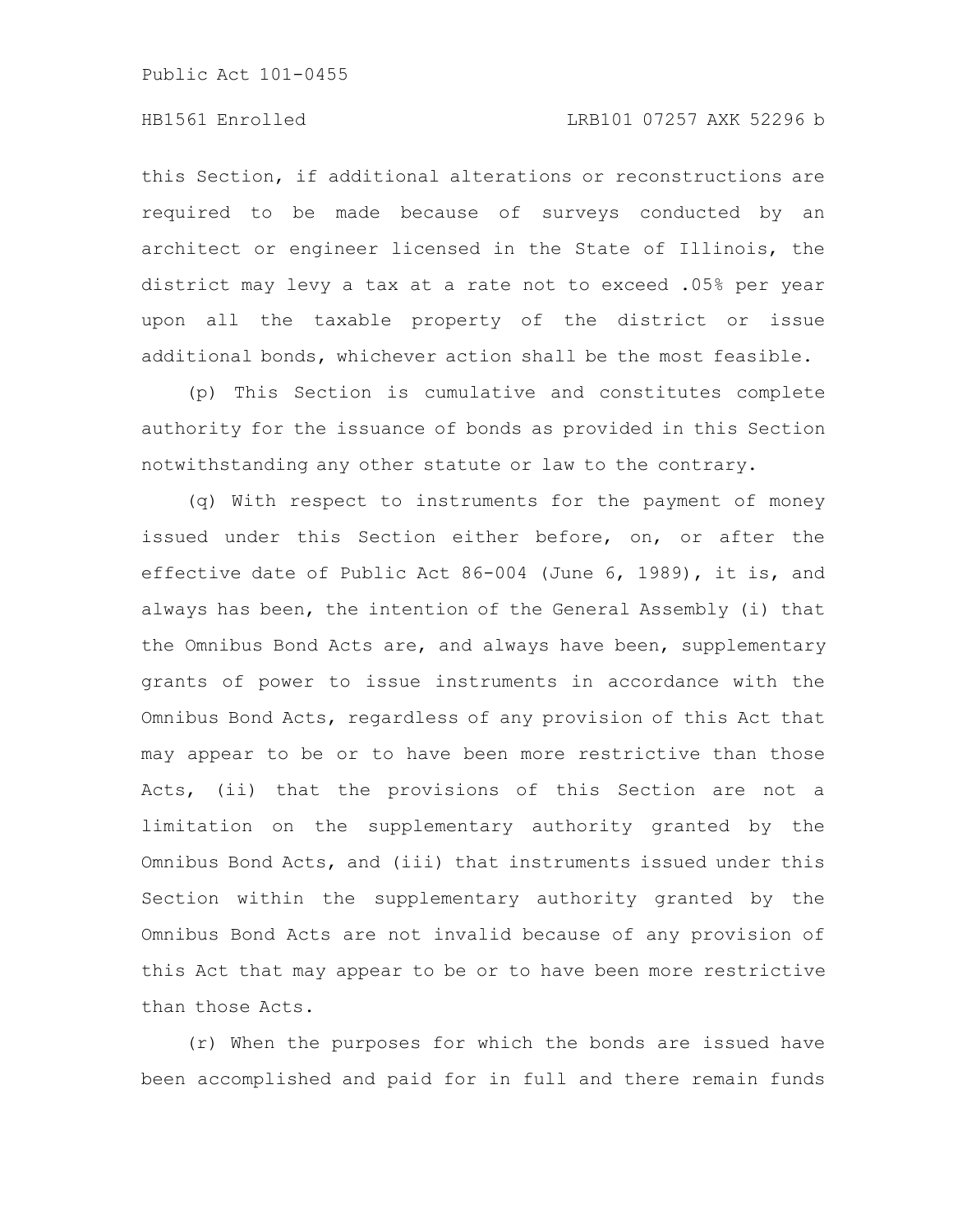#### HB1561 Enrolled LRB101 07257 AXK 52296 b

on hand from the proceeds of the bond sale and interest earnings therefrom, the board shall, by resolution, use such excess funds in accordance with the provisions of Section 10-22.14 of this Act.

(s) Whenever any tax is levied or bonds issued for fire prevention, safety, energy conservation, and school security purposes, such proceeds shall be deposited and accounted for separately within the Fire Prevention and Safety Fund. (Source: P.A. 99-143, eff. 7-27-15; 99-713, eff. 8-5-16; 99-922, eff. 1-17-17; 100-465, eff. 8-31-17.)

Section 25. The School Safety Drill Act is amended by changing Section 25 and adding Section 45 as follows:

(105 ILCS 128/25)

Sec. 25. Annual review.

(a) Each public school district, through its school board or the board's designee, shall conduct a minimum of one annual meeting at which it will review each school building's emergency and crisis response plans, protocols, and procedures, including procedures regarding the school district's threat assessment team, and each building's compliance with the school safety drill programs. The purpose of this annual review shall be to review and update the emergency and crisis response plans, protocols, and procedures and the school safety drill programs of the district and each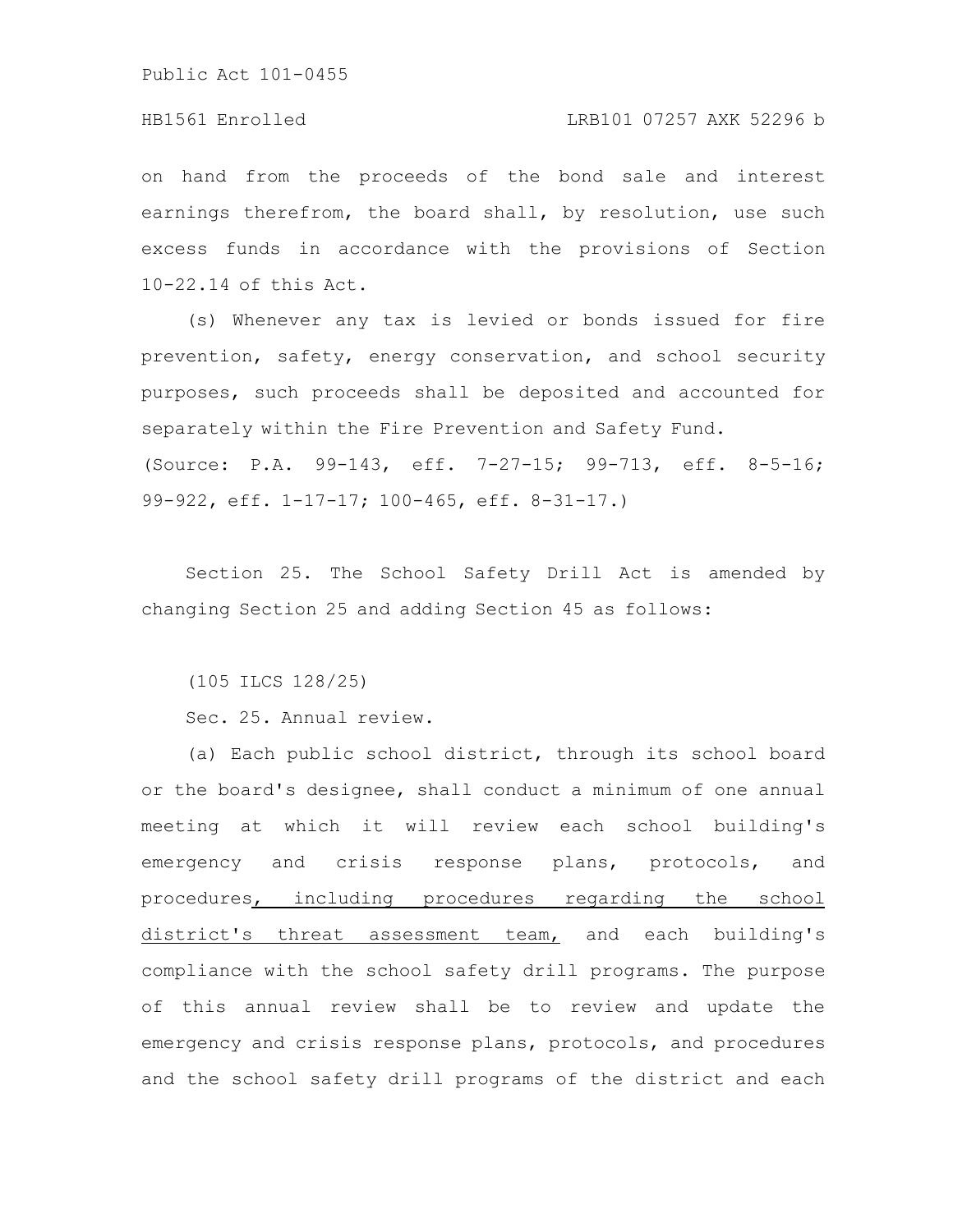# HB1561 Enrolled LRB101 07257 AXK 52296 b

of its school buildings. This review must be at no cost to the school district. In updating a school building's emergency and crisis response plans, consideration may be given to making the emergency and crisis response plans available to first responders, administrators, and teachers for implementation and utilization through the use of electronic applications on electronic devices, including, but not limited to, smartphones, tablets, and laptop computers.

(b) Each school board or the board's designee is required to participate in the annual review and to invite each of the following parties to the annual review and provide each party with a minimum of 30 days' notice before the date of the annual review:

(1) The principal of each school within the school district or his or her official designee.

(2) Representatives from any other education-related organization or association deemed appropriate by the school district.

(3) Representatives from all local first responder organizations to participate, advise, and consult in the review process, including, but not limited to:

(A) the appropriate local fire department or district;

(B) the appropriate local law enforcement agency;

(C) the appropriate local emergency medical services agency if the agency is a separate, local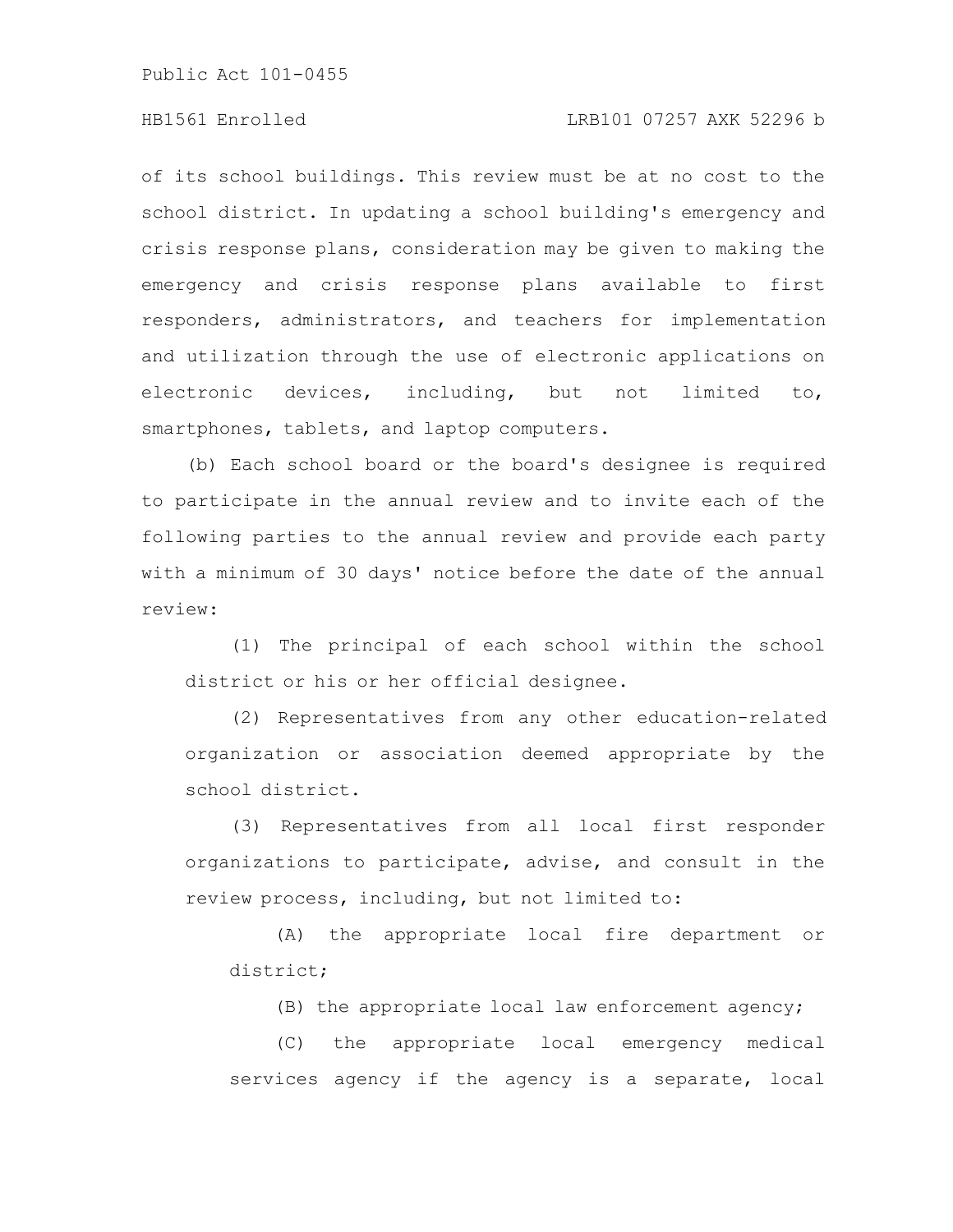first responder unit; and

(D) any other member of the first responder or emergency management community that has contacted the district superintendent or his or her designee during the past year to request involvement in a school's emergency planning or drill process.

(4) The school board or its designee may also choose to invite to the annual review any other persons whom it believes will aid in the review process, including, but not limited to, any members of any other education-related organization or the first responder or emergency management community.

(c) Upon the conclusion of the annual review, the school board or the board's designee shall sign a one page report, which may be in either a check-off format or a narrative format, that does the following:

(1) summarizes the review's recommended changes to the existing school safety plans and drill plans;

(2) lists the parties that participated in the annual review, and includes the annual review's attendance record;

(3) certifies that an effective review of the emergency and crisis response plans, protocols, and procedures and the school safety drill programs of the district and each of its school buildings has occurred;

(4) states that the school district will implement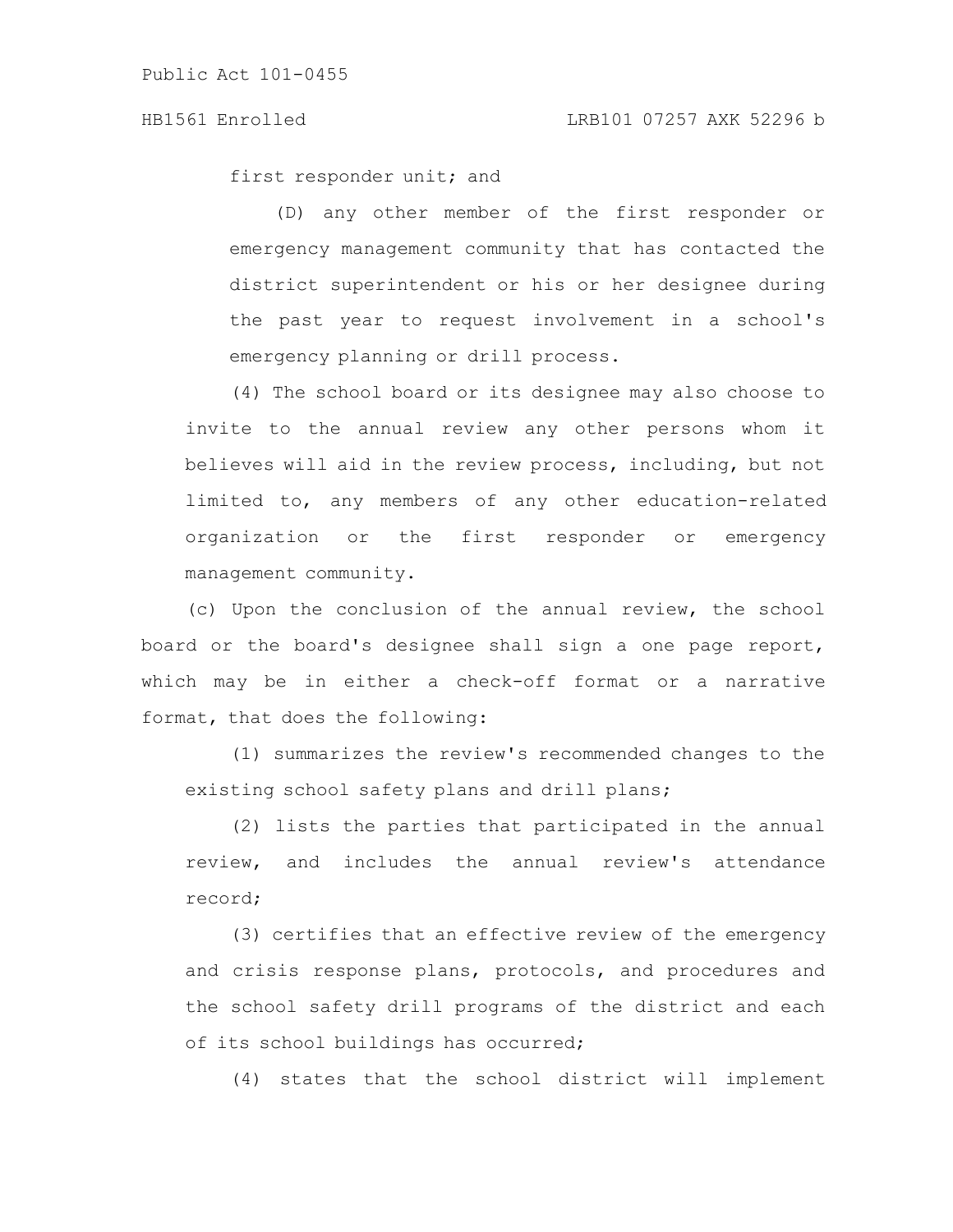those plans, protocols, procedures, and programs, during the academic year; and

(5) includes the authorization of the school board or the board's designee.

(d) The school board or its designee shall send a copy of the report to each party that participates in the annual review process and to the appropriate regional superintendent of schools. If any of the participating parties have comments on the certification document, those parties shall submit their comments in writing to the appropriate regional superintendent. The regional superintendent shall maintain a record of these comments. The certification document may be in a check-off format or narrative format, at the discretion of the district superintendent.

(e) The review must occur at least once during the fiscal year, at a specific time chosen at the school district superintendent's discretion.

(f) A private school shall conduct a minimum of one annual meeting at which the school must review each school building's emergency and crisis response plans, protocols, and procedures and each building's compliance with the school safety drill programs of the school. The purpose of this annual review shall be to review and update the emergency and crisis response plans, protocols, and procedures and the school safety drill programs of the school. This review must be at no cost to the private school.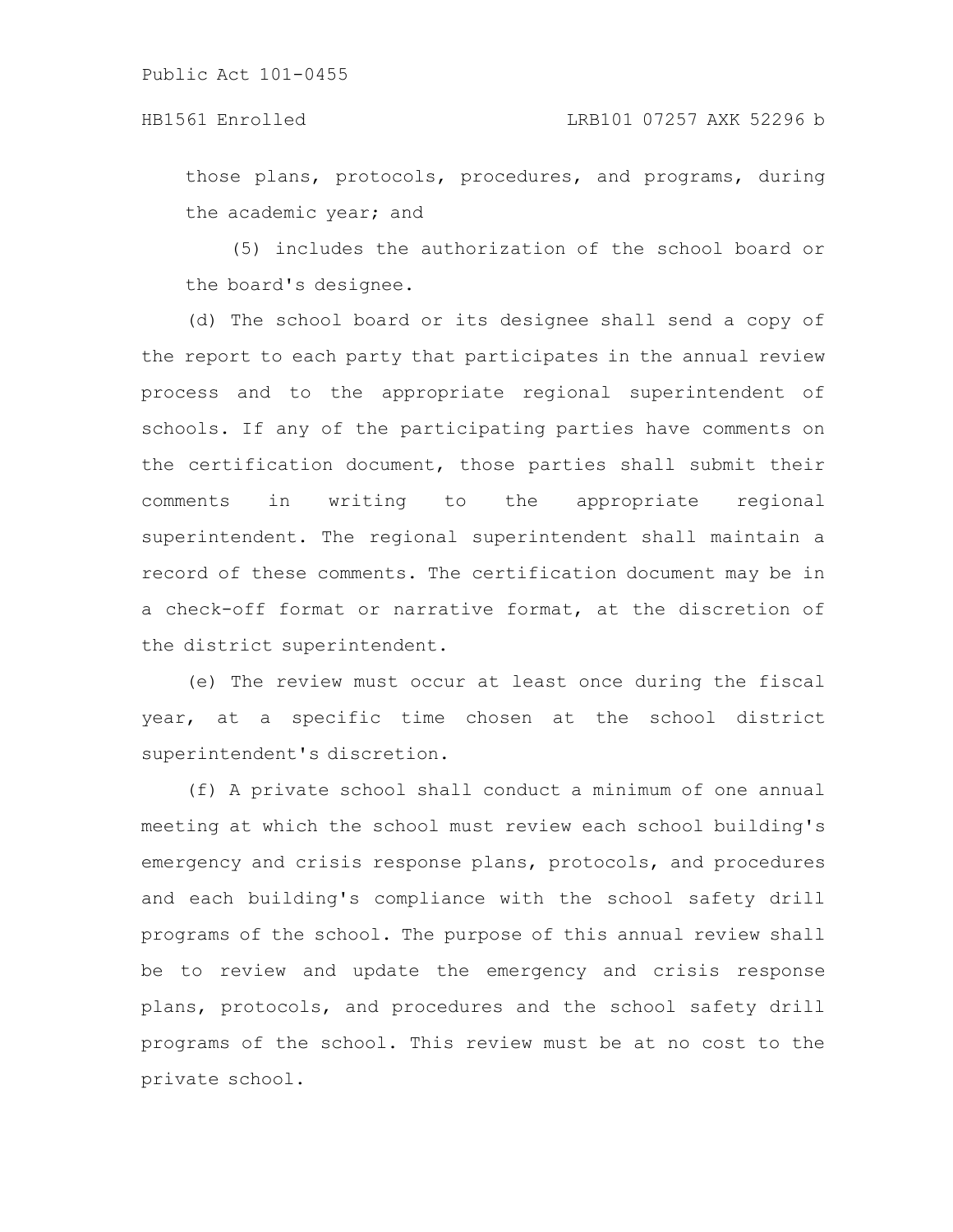# HB1561 Enrolled LRB101 07257 AXK 52296 b

The private school shall invite representatives from all local first responder organizations to participate, advise, and consult in the review process, including, but not limited to, the following:

(1) the appropriate local fire department or fire protection district;

(2) the appropriate local law enforcement agency;

(3) the appropriate local emergency medical services agency if the agency is a separate, local first responder unit; and

(4) any other member of the first responder or emergency management community that has contacted the school's chief administrative officer or his or her designee during the past year to request involvement in the school's emergency planning or drill process.

(Source: P.A. 98-661, eff. 1-1-15; 98-663, eff. 6-23-14; 99-78, eff. 7-20-15.)

(105 ILCS 128/45 new)

Sec. 45. Threat assessment procedure.

(a) Each school district must implement a threat assessment procedure that may be part of a school board policy on targeted school violence prevention. The procedure must include the creation of a threat assessment team. The team must include all of the following members:

(1) An administrator employed by the school district or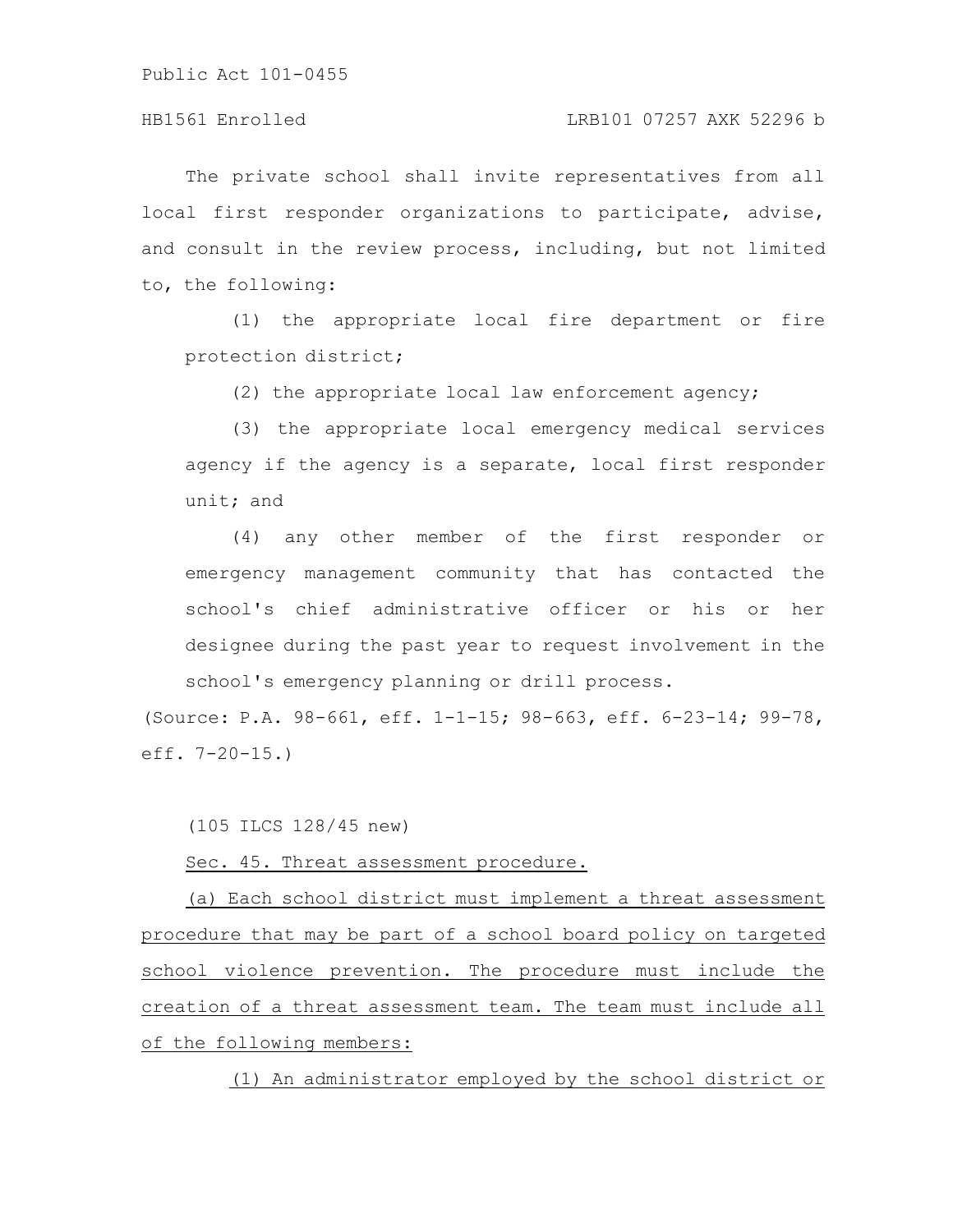a special education cooperative that serves the school district and is available to serve.

(2) A teacher employed by the school district or a special education cooperative that serves the school district and is available to serve.

(3) A school counselor employed by the school district or a special education cooperative that serves the school district and is available to serve.

(4) A school psychologist employed by the school district or a special education cooperative that serves the school district and is available to serve.

(5) A school social worker employed by the school district or a special education cooperative that serves the school district and is available to serve.

(6) At least one law enforcement official.

If a school district is unable to establish a threat assessment team with school district staff and resources, it may utilize a regional behavioral threat assessment and intervention team that includes mental health professionals and representatives from the State, county, and local law enforcement agencies.

(b) A school district shall establish the threat assessment team under this Section no later than 180 days after the effective date of this amendatory Act of the 101st General Assembly and must implement an initial threat assessment procedure no later than 120 days after the effective date of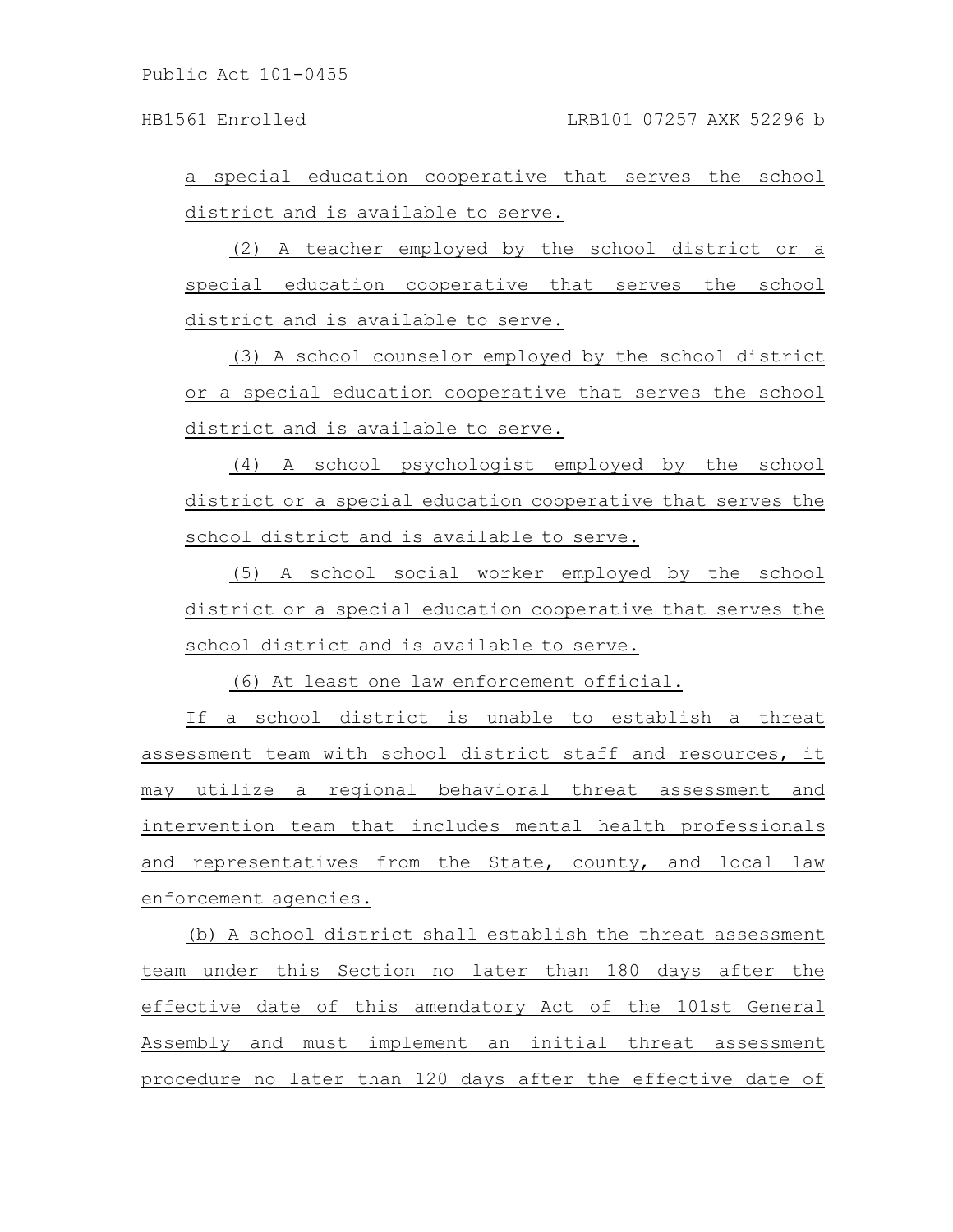this amendatory Act of the 101st General Assembly.

(c) Any sharing of student information under this Section must comply with the federal Family Educational Rights and Privacy Act of 1974 and the Illinois School Student Records Act.

Section 35. The School Construction Law is amended by changing Section 5-25 as follows:

(105 ILCS 230/5-25)

Sec. 5-25. Eligibility and project standards.

(a) The State Board of Education shall establish eligibility standards for school construction project grants and debt service grants. These standards shall include minimum enrollment requirements for eligibility for school construction project grants of 200 students for elementary districts, 200 students for high school districts, and 400 students for unit districts. The total enrollment of member districts forming a cooperative high school in accordance with subsection (c) of Section 10-22.22 of the School Code shall meet the minimum enrollment requirements specified in this subsection (a). The State Board of Education shall approve a district's eligibility for a school construction project grant or a debt service grant pursuant to the established standards.

For purposes only of determining a Type 40 area vocational center's eligibility for an entity included in a school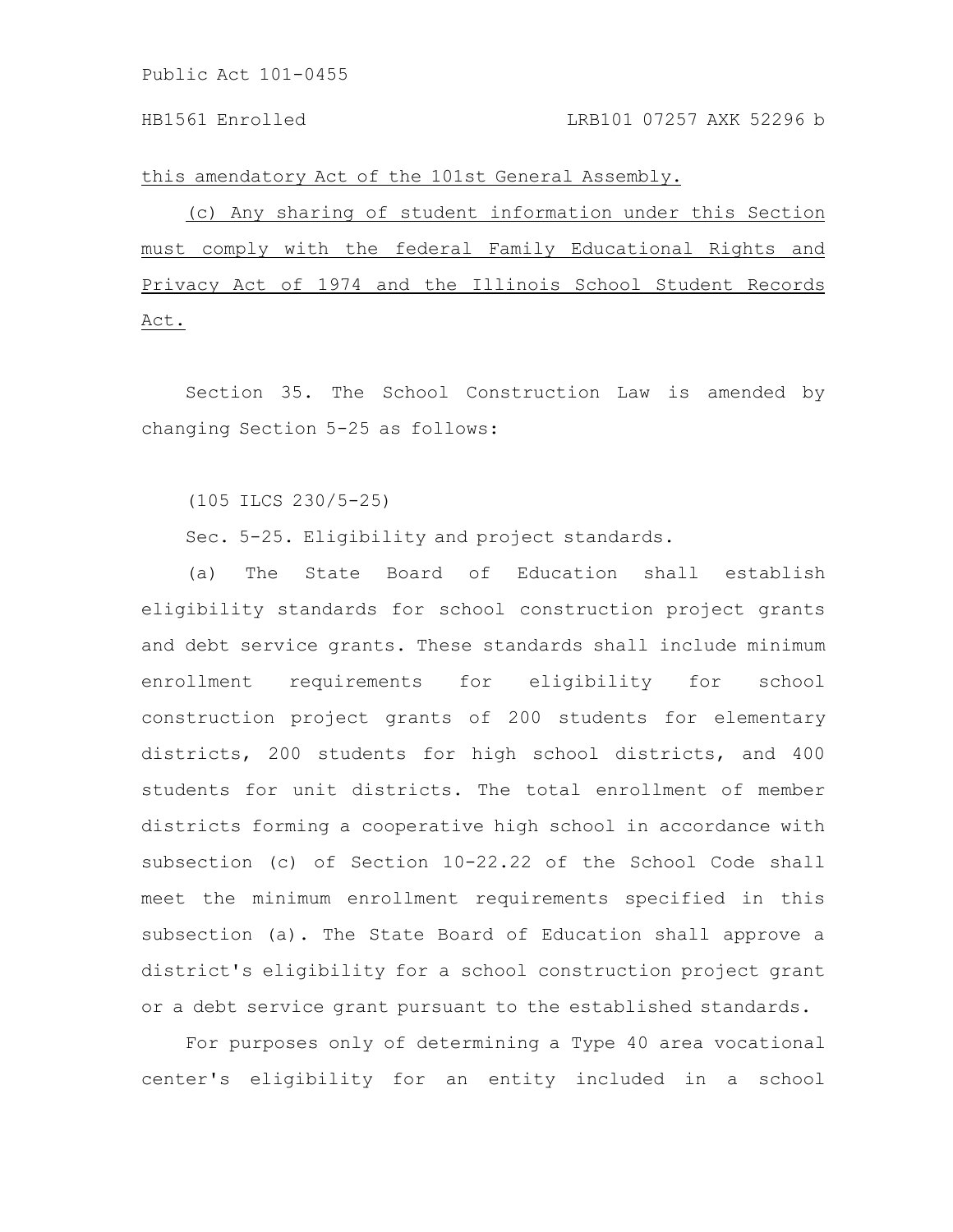# HB1561 Enrolled LRB101 07257 AXK 52296 b

construction project grant or a school maintenance project grant, an area vocational center shall be deemed eligible if one or more of its member school districts satisfy the grant index criteria set forth in this Law. A Type 40 area vocational center that makes application for school construction funds after August 25, 2009 (the effective date of Public Act 96-731) shall be placed on the respective application cycle list. Type 40 area vocational centers must be placed last on the priority listing of eligible entities for the applicable fiscal year.

(b) The Capital Development Board shall establish project standards for all school construction project grants provided pursuant to this Article. These standards shall include space and capacity standards as well as the determination of recognized project costs that shall be eligible for State financial assistance and enrichment costs that shall not be eligible for State financial assistance.

(c) The State Board of Education and the Capital Development Board shall not establish standards that disapprove or otherwise establish limitations that restrict the eligibility of (i) a school district with a population exceeding 500,000 for a school construction project grant based on the fact that any or all of the school construction project grant will be used to pay debt service or to make lease payments, as authorized by subsection (b) of Section 5-35 of this Law, (ii) a school district located in whole or in part in a county that imposes a tax for school facility or resources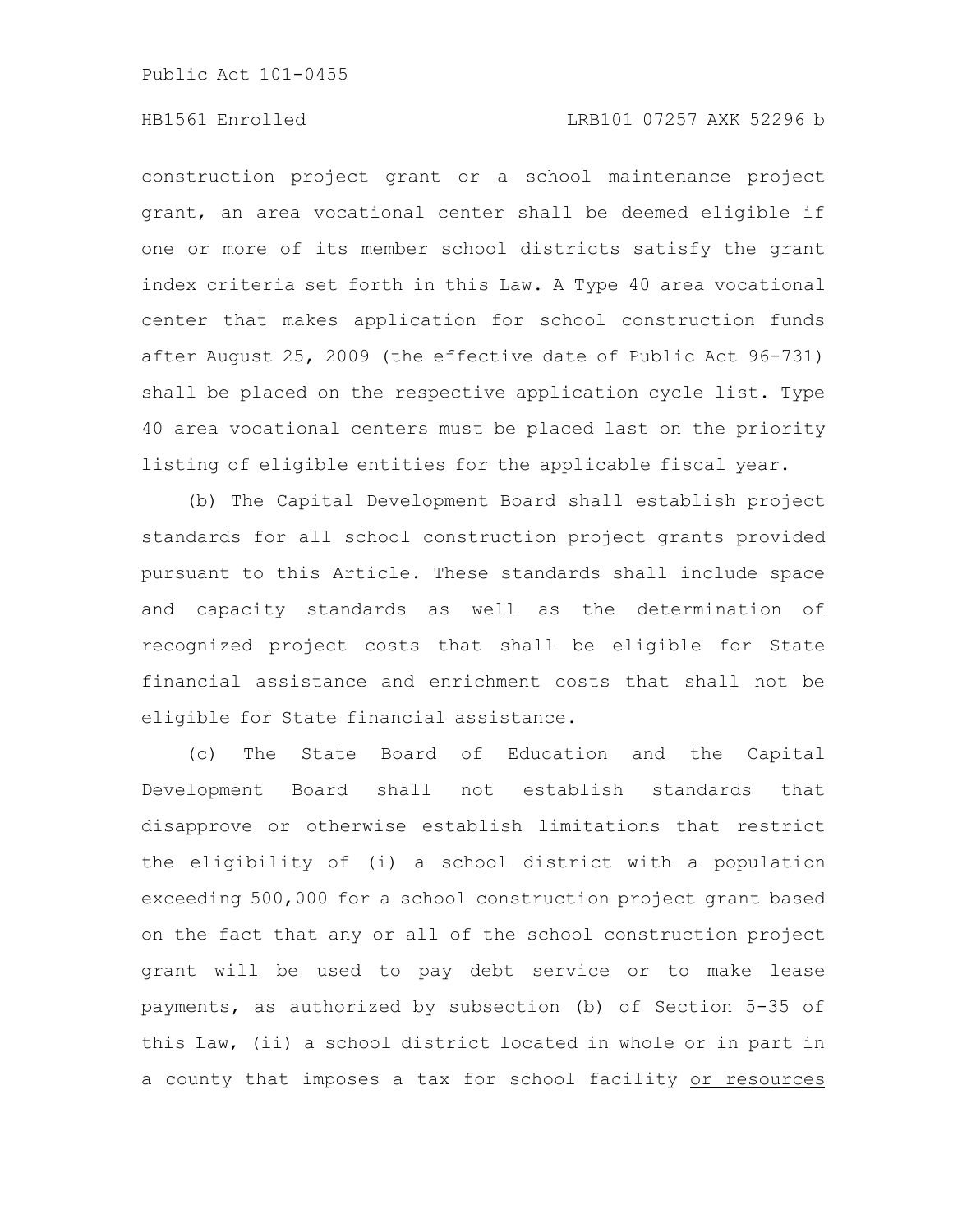# HB1561 Enrolled LRB101 07257 AXK 52296 b

purposes pursuant to Section 5-1006.7 of the Counties Code, or (iii) a school district that (1) was organized prior to 1860 and (2) is located in part in a city originally incorporated prior to 1840, based on the fact that all or a part of the school construction project is owned by a public building commission and leased to the school district or the fact that any or all of the school construction project grant will be used to pay debt service or to make lease payments.

(d) A reorganized school district or cooperative high school may use a school construction application that was submitted by a school district that formed the reorganized school district or cooperative high school if that application has not been entitled for a project by the State Board of Education and any one or more of the following happen within the current or prior 4 fiscal years:

(1) a new school district is created in accordance with Article 11E of the School Code;

(2) an existing school district annexes all of the territory of one or more other school districts in accordance with Article 7 of the School Code; or

(3) a cooperative high school is formed in accordance with subsection (c) of Section 10-22.22 of the School Code. A new elementary district formed from a school district conversion, as defined in Section 11E-15 of the School Code, may use only the application of the dissolved district whose territory is now included in the new elementary district and